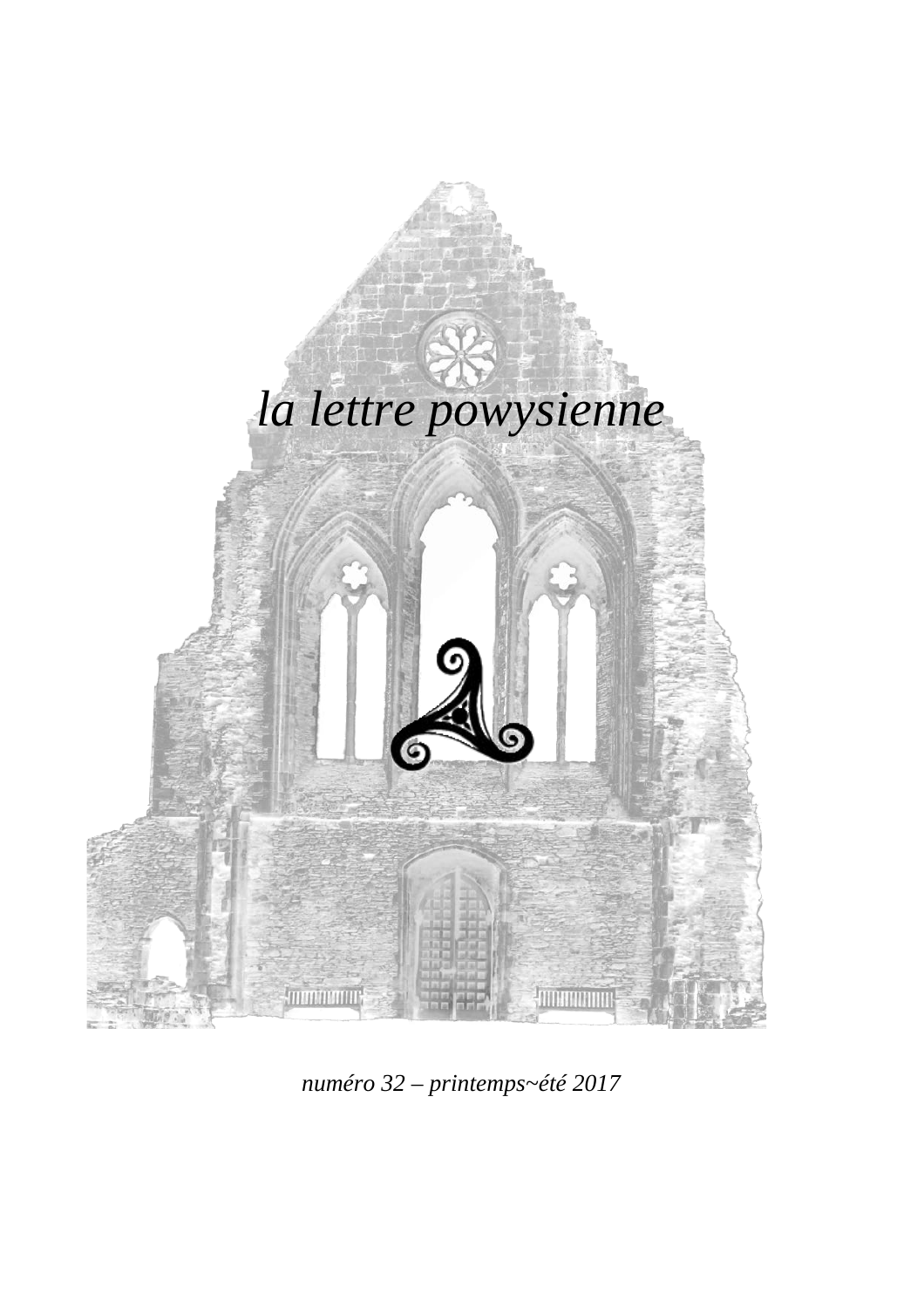#### **Sommaire**

| Editorial<br>the contract of the contract of the                     |                                                           |                                                             |  |                    | p. 1 |
|----------------------------------------------------------------------|-----------------------------------------------------------|-------------------------------------------------------------|--|--------------------|------|
| A.R. Orage's Gift to JCP and Phyllis, D. Stimpson .                  |                                                           | $\mathcal{L}^{\text{max}}$ , and $\mathcal{L}^{\text{max}}$ |  |                    | p. 2 |
| No tree is an island, J. Peltier                                     | and the contract of the con-                              |                                                             |  |                    | p.11 |
| George Borrow, Wild Wales, walking to Llangollen, J. Peltier.        |                                                           |                                                             |  |                    | p.12 |
| George Borrow, Wild Wales, une balade à Llangollen, J. Peltier       |                                                           |                                                             |  |                    | p.13 |
| A Cave in the Mountains of the Moon, P.J. Foss                       |                                                           | $\sim 10^{-10}$                                             |  |                    | p.22 |
| Un Antre dans les Montagnes de la Lune, P.J. Foss.                   |                                                           | $\sim$ $\sim$ $\sim$                                        |  |                    | p.23 |
| Sept brèves remarques concernant mon long compagnonnage avec.        |                                                           |                                                             |  |                    |      |
| John Cowper Powys, D. Grozdanovitch                                  | $\sim$<br>$\ddot{\phantom{a}}$                            | <b>Contract Contract Contract</b>                           |  |                    | p.28 |
| Seven brief observations concerning my long companionship with.      |                                                           |                                                             |  |                    |      |
| John Cowper Powys, D. Grozdanovitch                                  |                                                           |                                                             |  |                    | p.29 |
| Pêle-Mêle (English)<br>$\mathbf{r} = \mathbf{r} \times \mathbf{r}$ . | $\bullet$ . The same $\bullet$                            |                                                             |  |                    | p.52 |
| Pêle-Mêle (Français)).<br>$\bullet$<br>$\bullet$                     | $\mathcal{L}(\mathcal{A})$ and $\mathcal{L}(\mathcal{A})$ |                                                             |  | 3ème de couverture |      |
|                                                                      |                                                           |                                                             |  |                    |      |

The cover illustration is derived from the photograph 'Valle Crucis Abbey Interior, West End' *courtesy* John Armagh

Eighty years ago, in the chapter house of Valle Crucis Abbey, John Cowper Powys wrote the first page of his novel *Owen Glendower* on 24 April 1937.

Il y a quatre-vingts ans, John Cowper Powys écrivait le 24 avril 1937 dans la salle capitulaire de l'Abbaye de Valle Crucis la première page de son roman *Owen Glendower*.

Due to a scarcity of essays, publication of *la lettre powysienne* is suspended and new subscriptions will not be accepted until further notice. My warmest thanks to all those who have accompanied me in this venture.

En raison du manque d'articles, *la lettre powysienne* est suspendue jusqu'à nouvel ordre, et il n'est pas accepté de nouveaux abonnements. Je tiens à remercier vivement tous ceux et celles qui m'ont accompagnée dans cette aventure.

Traductions et photographies de J. Peltier sauf indication contraire

Translations and photographs by J. Peltier unless otherwise indicated

Site Internet de *la lettre powysienne*:

**<http://www.powys-lannion.net/Powys/LettrePowysienne/PowysLettre.htm>**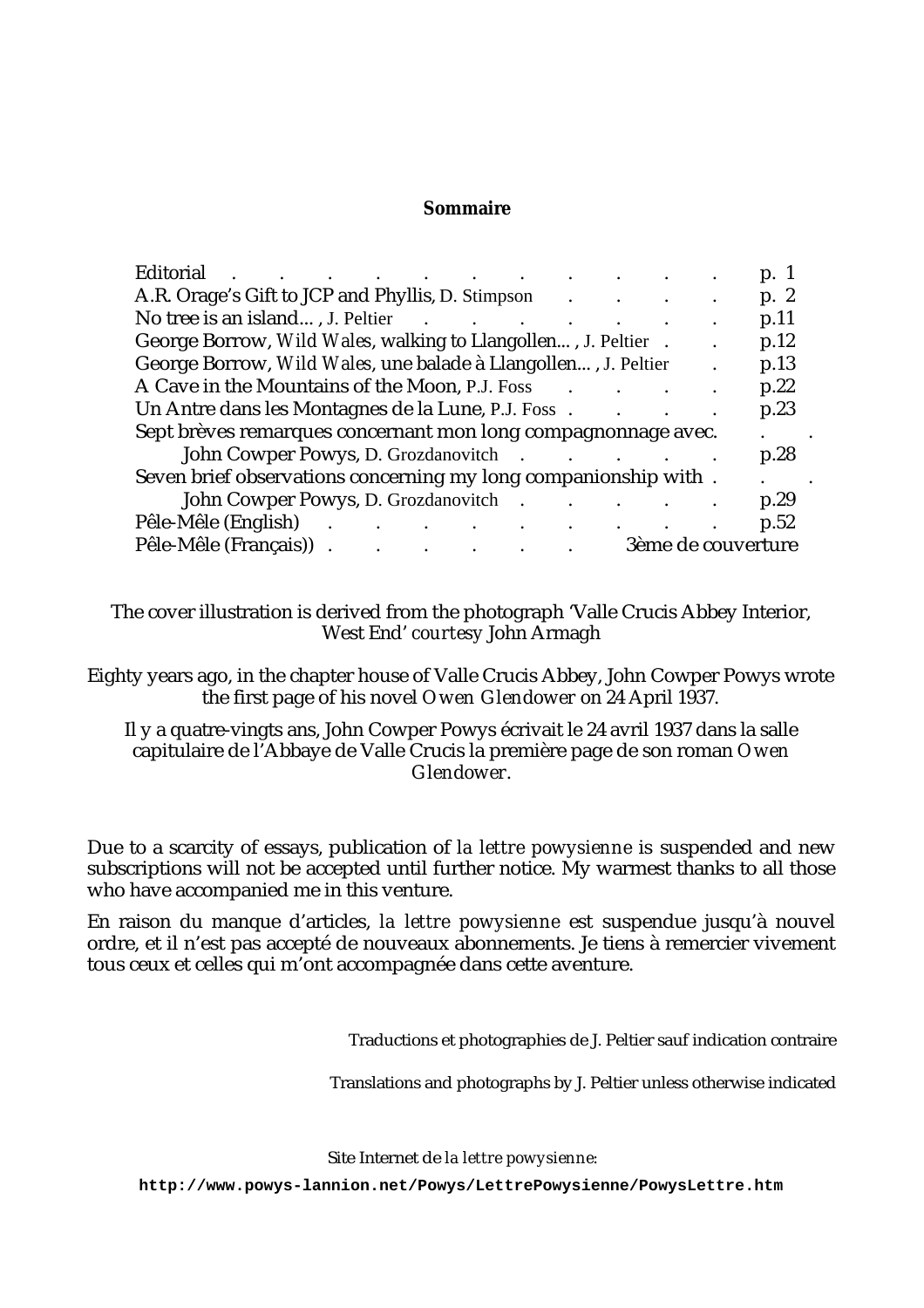In this issue, David Stimpson explains the reason for his emotional amazement when he comes upon the letter Powys and Phyllis to A.R. Orage, which centres on intricate and esoteric spiritual matters. John Cowper enthuses about the meeting, for even though he does not share Orage's interest for Gurdjieff's teaching, he is able to warm to it, to show empathy, showing respect for the influence Gurdjieff had on his young friend. And Orage's Apollonian personality touched a deep chord in him. Then Phyllis is present again through the description of the visit Peter Foss paid her, which offers a glimpse of Phyllis towards the end of her life, a slim black figure against the fantastical Blaenau landscape she had come to love. We then have a French author and keen reader of Powys, whom he quotes in all his books, Denis Grozdanovitch, fascinated and enthralled by the wealth and depth of John Cowper's body of work, who scrutinises different aspects of some of JCP's books in seven personal observations. The Powys Conference is again taking place at Llangollen, close to Corwen and all the places dear to JCP. The decision Powys took of going to live in Wales was not fortuitous, he had thought of it long ago, it was to be his very last escape to his inaccessible "esplumeoir". His passionate interest for Wales, its mythology and history is shared with a writer of a previous generation, George Borrow who is worthy of more interest than he presently receives in his own country. Both writers knew Llangollen well, and were haunted by the same historical figures of the past, preeminently by Owen Glendower, eternal tutelary figure.

*°°°°°°°°°°°°°°°°°°°°*

Dans ce numéro, David Stimpson explique les raisons de son émerveillement ému en tombant sur la lettre que Powys et Phyllis écrivirent à A.R. Orage, portant sur des sujets ardus, ésotériques, d'ordre spirituel. John Cowper est enchanté par leur rencontre, car bien qu'il ne partage pas l'intérêt d'Orage pour l'enseignement de Gurdjieff, il est à même de s'enthousiasmer et de montrer son empathie avec Orage, honorant à sa façon l'influence que cet enseignement a eu sur son jeune ami. Et la personnalité apollonienne d'Orage le touchait profondément. Phyllis réapparaît grâce à la description par Peter Foss de la visite que lui fit Peter Foss vers la fin de sa vie, fine silhouette de noir vêtue, se détachant sur ce paysage hallucinant de Blaenau qu'elle avait appris à aimer. Et puis un auteur français, fervent lecteur de Powys, qu'il cite dans tous ses livres, Denis Grozdanovitch, fasciné et subjugué par sa richesse et sa profondeur, nous propose sept remarques sur différents aspects de l'œuvre powysienne. La Conférence Powys se tient de nouveau à Llangollen, non loin donc de Corwen et de tous les lieux chers à JCP. Le choix qu'il fit d'aller vivre au Pays de Galles n'était pas fortuit. Il y pensait depuis fort longtemps. Ce sera son ultime échappée vers son inaccessible "esplumeoir". Et son intérêt passionné pour ce pays, sa mythologie et son histoire, il le partage avec un autre écrivain d'une génération antérieure, George Borrow, digne de plus d'intérêt qu'il n'en reçoit dans son pays. Tous deux ont été familiers de Llangollen, ont été hantés par les mêmes figures historiques, celle d'Owen Glendower tout particulièrement, figure tutélaire impérissable.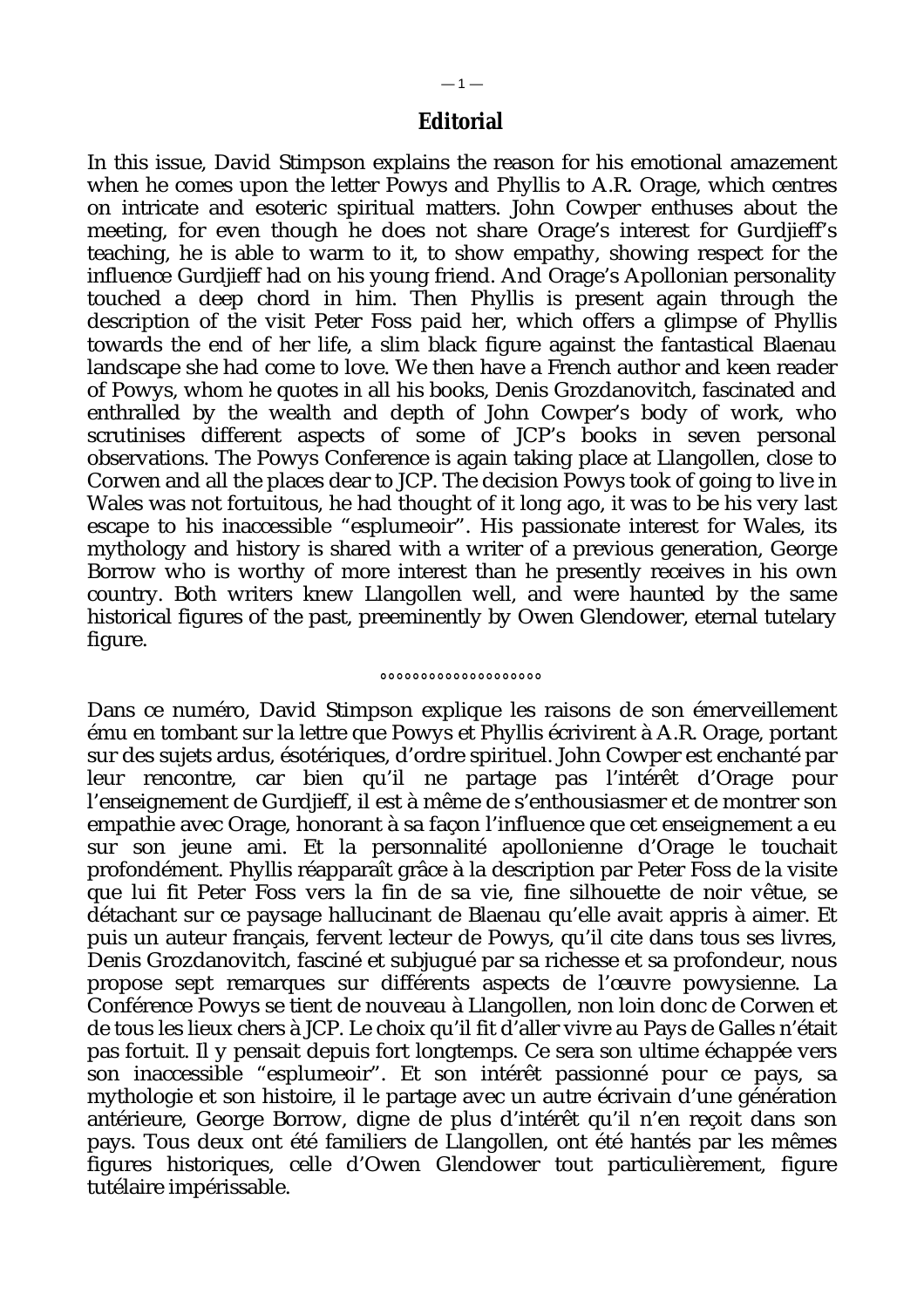## **A.R. Orage's Gift to JCP and Phyllis: Patchin Place, March 20, 1930**

IN MY LONG-STANDING, still enthusiastically ongoing, perhaps never-ending ambition to fathom what I take to be the spiritual life-philosophy that our John Cowper Powys invented for himself in America and has shared with us in his writings ever since, I was recently surprised... No, truth to tell I was astonished... when, after simply Googling just three last names—Powys, Orage and Gurdjieff—I saw pop up on my computer screen an ecstatic, self-revealing, double-witted letter that John and his elemental companion, Phyllis Playter, wrote in twine to Alfred Richard Orage on 15 April 1930.

The complete letter appears in Item I below. As you will see, it is essentially a thank-you note, filled with fervent praise for the spiritual revelations and, most of all, the noble, open-minded, spur-of-the-moment way in which Mr. Orage discussed those findings with John and Phyllis when he came to tea in their New York City apartment at 4, top-front, Patchin Place, in Greenwich Village, a few weeks earlier—March 20, 1930.

That sudden discovery, I must admit, came to me like a synchronistic gift from John himself, perhaps Phyllis, too. I felt as though they were somehow present in my Manhattan neighborhood as something like Powysian eidolons or what John used to call "invisible companions"—here with me, I assumed, to assess the progress of the story, or it could be the history or mythology I'm still developing, as to how it was that John Cowper came alive and finally blossomed as a great philosopher-novelist in America during the first three decades of the Twentieth Century. I imagined they had realized that something of great importance was missing from my voluminous research.

There's more to that story, however. A few months earlier in London in a very helpful discussion on that subject, Chris Thomas, Hon. Secretary of The Powys Society, suggested that George Ivanovich Gurdjieff, the powerful Russian mystic of Greek-Armenian heritage, along with his sometime editor and promotion man, A.R. Orage, both of whom had significant influence on literary and artistic circles in the early 20th century, may also have sparked ideas in the head of John Cowper. For instance, Chris suggests that the John Geard character in JCP's great novel, *A Glastonbury Romance*, may be based on Gurdjieff.<sup>1</sup>

Well, back in New York, I must admit that Chris's recommendations had slipped my mind—until, one evening sitting alone in my study, the three names found their way into my head and demanded to be Googled together, which I immediately did.

My dears, John and Phyllis, are you with me now? If so, I thank you very much for alerting me to this remarkable, if long-submerged letter. It has helped me greatly—and will help others, too, I hope—to better understand and enjoy your clearly non-systematic, completely inspirational life-philosophy, along with the fresh, transcendental, non-judgmental, clairvoyant state of consciousness with which you wrote your 'tracts' and novels alike. I accept finding your letter to Orage as a gift from you. Likewise, I see now that your conversation with him that day was, in a way, a wonderful gift from Orage.

Who was A.R. Orage? Born 22 January 1873 in Dacre, West Riding in  $^{\rm _{1}}$  'Reminiscences of John Cowper Powys by Albert S. Krick', endnote 6, see Powys Society website.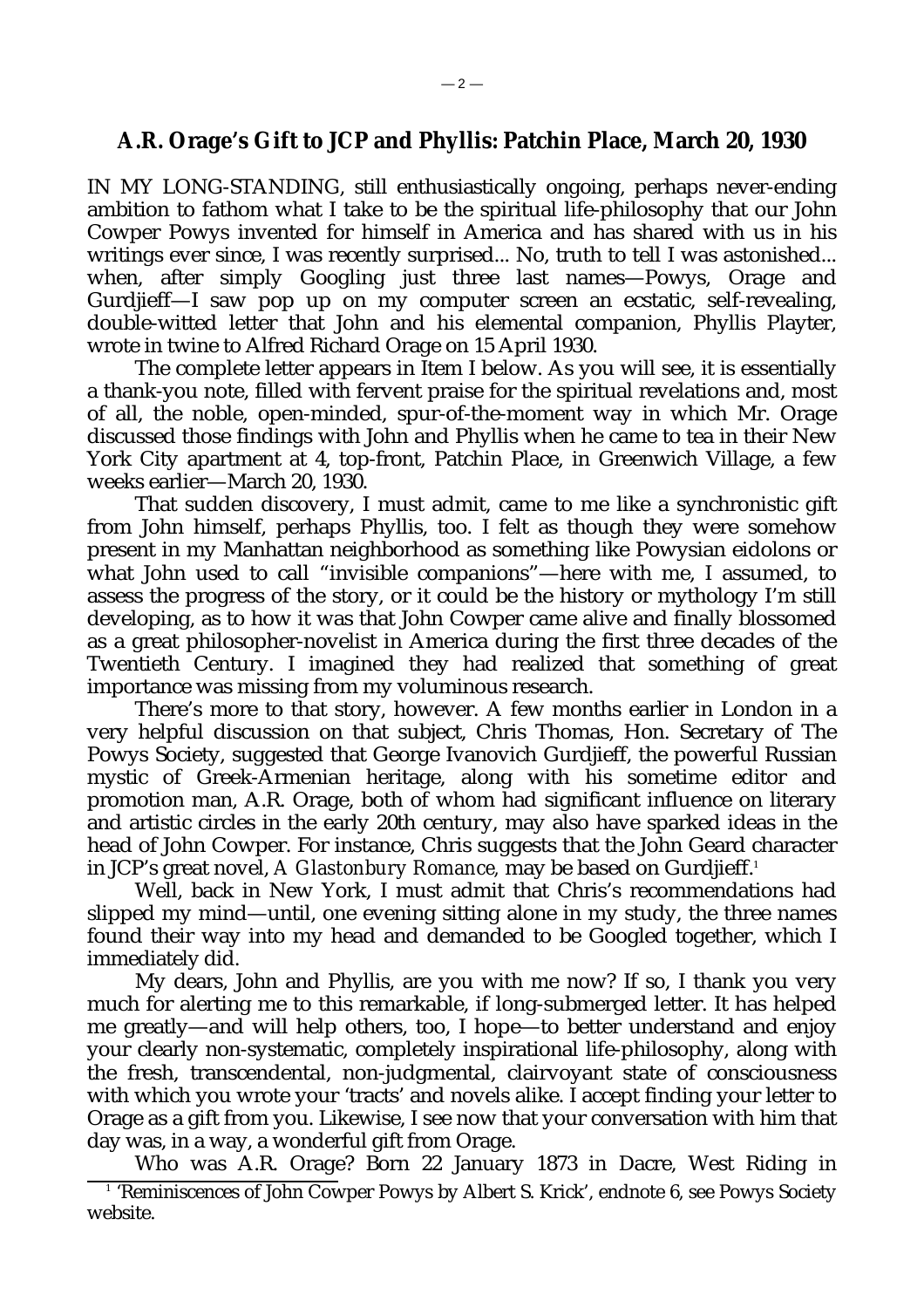Yorkshire, he was an Englishman barely five months younger than you John. And, like you, he was **"**a man of extraordinary mental vigour"<sup>2</sup> with "almost magnetic powers of voice."<sup>3</sup> A school teacher in Leeds during his early years, he became a socialist activist (ILP), then turned to theosophy, contributing articles to the *Theosophical Review* under titles such as 'the Mystical Value of Literature', and for several years devoted his whole attention to Plato. In 1906 and 1907 he published two books on Nietzsche, *Friedrich Nietzsche: The Dionysian Spirit of the Age*, and *Nietzsche in Outline and Aphorism*, the first books to be published in England, introducing Nietzschean thought.<sup>4</sup>

In 1907 Orage moved to London and soon, with help from George Bernard Shaw, purchased *The New Age* weekly magazine. As publisher and editor, he then refocused the publication to feature modern developments in literature and the arts, as well as economics, politics, and religion, all with the primary purpose of fostering an actual 'new age' in human history. Orage's contributors included a wide range of important names from both sides of the Atlantic, from Ezra Pound and T.S. Eliot to G.K. Chesterton, Katherine Mansfield, Piotr Demianovich Ouspensky<sup>s</sup>, and both you, John, and your brother Llewelyn.

During the seven years that Orage was publisher and editor of *The New Age* it was a great success. You two, John and Phyllis, rightly called him a "formidable... and philosophical critic." Shaw recalled that he was "the most brilliant editor for a century past." T.S. Eliot found Orage to be "the finest literary critic of his day" and "the finest literary intelligence of our age."<sup>6</sup> But that all ended abruptly in 1922, when his career took a radical spiritual turn that would change his life dramatically.

Orage had met P.D. Ouspensky for the first time in 1914 and his ideas left a lasting impression. In February 1922, in London, Ouspensky, who had studied for many years under Gurdjieff, introduced Orage to his teacher and took him to one of Gurdjieff's lectures to hear him describe his esoteric system of spiritual training.<sup>7</sup> Orage was then convinced that Gurdjieff's system could provide the special education needed to bring mankind to a new evolutionary stage—so convinced, in fact, that he gave up his editorship, and sold *The New Age.*

In the fall of that year, Orage announced: "I am going to find God,"<sup>8</sup> and went straight to Fontainebleau, France, to become an active participant in Gurdjieff's training program at his newly-established Institute for the Harmonious Development of Man.

As it turned out, he quickly became one of Gurdjieff's best students. His master put him to work editing his books and used him as a kind of public relations man whose job was to attract more paying students to Le Prieuré Institute at Fontainebleau. After a year of training, Gurdjieff sent him to New York City to set the stage for opening a branch Institute. Orage will remain in the States seven years as his deputy and lead study groups there.

7 Ibid., pp.16-17.

<sup>&</sup>lt;sup>2</sup> *Gurdjieff and Orage: Brothers in Elysium*, Paul Beekman Taylor, Weiser Books, 2001, p.15.

<sup>3</sup> Ibid., p.14.

<sup>4</sup> *Orage as Critic*, Wallace Martin, ed., Routledge Kegan Paul, 1974, p.7.

<sup>5</sup> Piotr Demianovich Ouspensky, (1878 -1947), Russian mathematician and esotericist.

<sup>6</sup> *G&O,* p.xii.

<sup>8</sup> Ibid., pp.19-20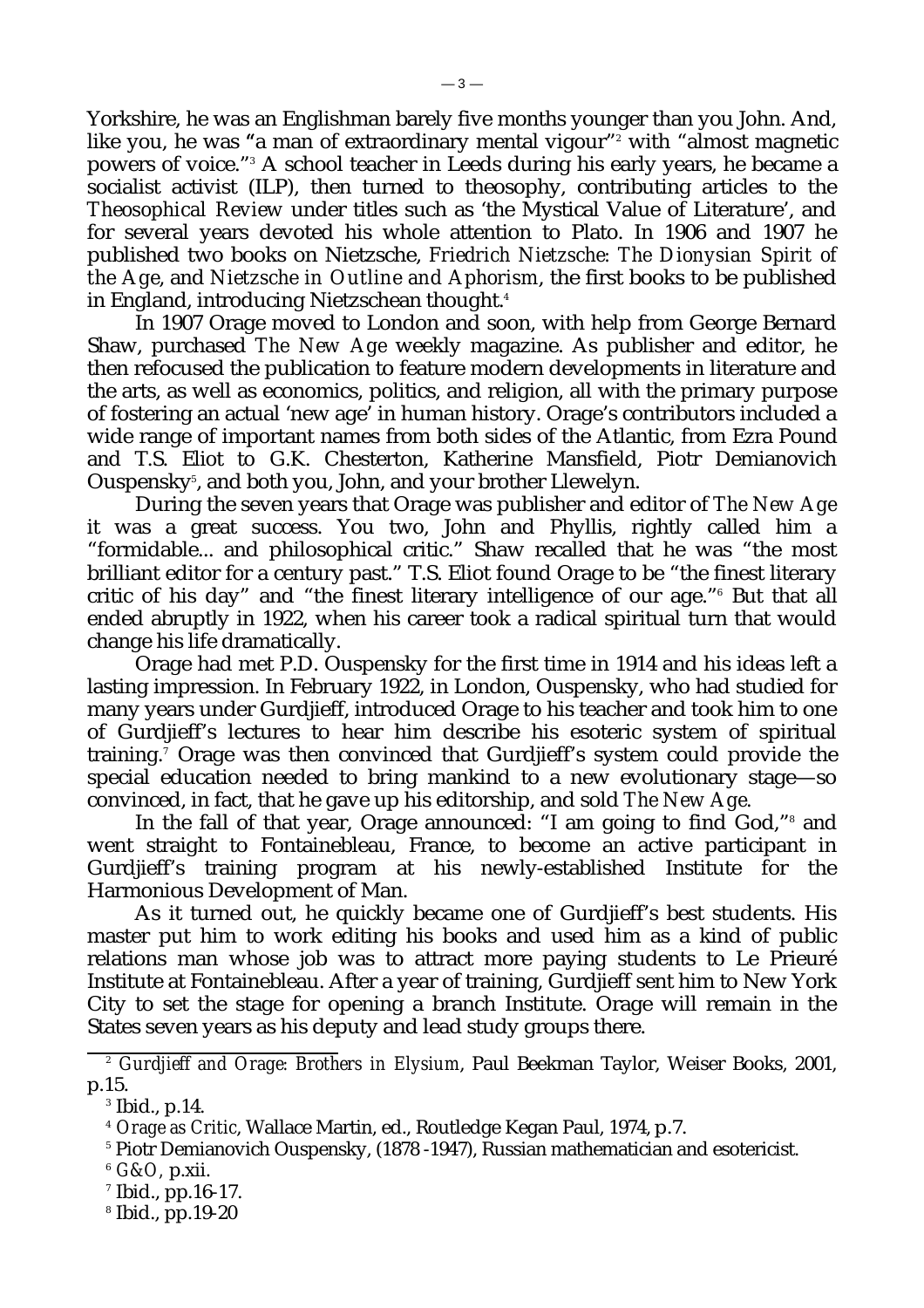Orage arrived in December of 1923 and proceeded to invite well-known writers and artists to join the new Institute. He was also successful at seeking publicity in the newspapers, and in booking theaters where Gurdjieff could explain his philosophy and his pupils could demonstrate the main elements of his spiritual training system. That system, which he called the "work," included practices such as gymnastic exercises, ritual prayer movements, and ceremonial dances, all witnessed and borrowed by the master himself from a vast range of esoteric schools, monasteries, and temples across the Middle East and Asia—from Egypt and Syria to India, Tibet, and Outer Mongolia.

In one of his own well-received talks about the major lines of Gurdjieff's philosophy, Orage emphasized his master's belief that "contemporary individuals have little control over their own intellectual, emotional, and physical possibilities, and so live largely in a state of sleep. Gurdjieff's teaching, he explained to New Yorkers, is dedicated to waking them and guiding them toward self-consciousness through exercises in self-observation and self-remembering."<sup>9</sup>

Gurdjieff himself arrived in New York mid-January 1924, and gave his first of several talks and 'demonstrations' on February 26. As far as I know John, you never attended any of those events. But it happened that your sister Philippa, who was familiar with Gurdjieff's teachings, was in town staying with your brother Llewelyn at the time. Having seen one of the master's demonstrations, she persuaded Lulu and Alyse to attend another demonstration at the Neighborhood Playhouse in Manhattan.

In his book *The Verdict of Bridlegoose* [1926], Lulu recalls that Gurdjieff's "general appearance made one think of a riding-master," and that his presence "affected one's nerves in a strange way," especially "when his pupils came onto stage, to perform like a hutchful of hypnotized rabbits under the gaze of a master conjuror."<sup>10</sup>

Your brother adds that Orage came to tea at Patchin Place one afternoon, where he "discoursed very lucidly and very wisely upon obscure matters that had to do with the theories of the new cult." Lulu "was impressed by the conclusions come to by this most brilliant philosopher" but he concluded that "nothing he could say could make me believe, so rooted were my two feet, even to my own satisfaction, in the heavy soil of the flower-growing, dung-strewn earth which knows naught of ghosts."<sup>11</sup>

You were on a lecture tour in California at the time, John, so you couldn't have met Orage that day. But both you and Phyllis must have heard something about Gurdjieff's system from Lulu or Alyse, or by reading some of the many articles about his 'work' in the newspapers. You did hear something about Gurdjieff from Philippa, after she paid a visit to his Institute at Fontainebleau in the summer of 1926. But your reply to her in August of that year shows little interest in the master's system: "I think your philosophy is as powerful as any Gurdjieff's," you wrote.<sup>12</sup>

Finally, we come to your auspicious meeting with Orage. As far as I can tell, you only mentions it three times. First, in Chapter Eleven of *Autobiography*13, you

<sup>9</sup> *G&O*, p.43.

<sup>10</sup> Llewelyn Powys, *The Verdict of Bridlegoose*, Jonathan Cape, 1927, p.112.

 $11$  Ibid., p.112.

<sup>&</sup>lt;sup>12</sup> *Powys to Sea Eagle, JCP's letters to Katie, Cecil Woolf, 1996, p.60.* 

<sup>13</sup> J.C. Powys, *Autobiography*, Colgate, N.Y., 1968, p.559.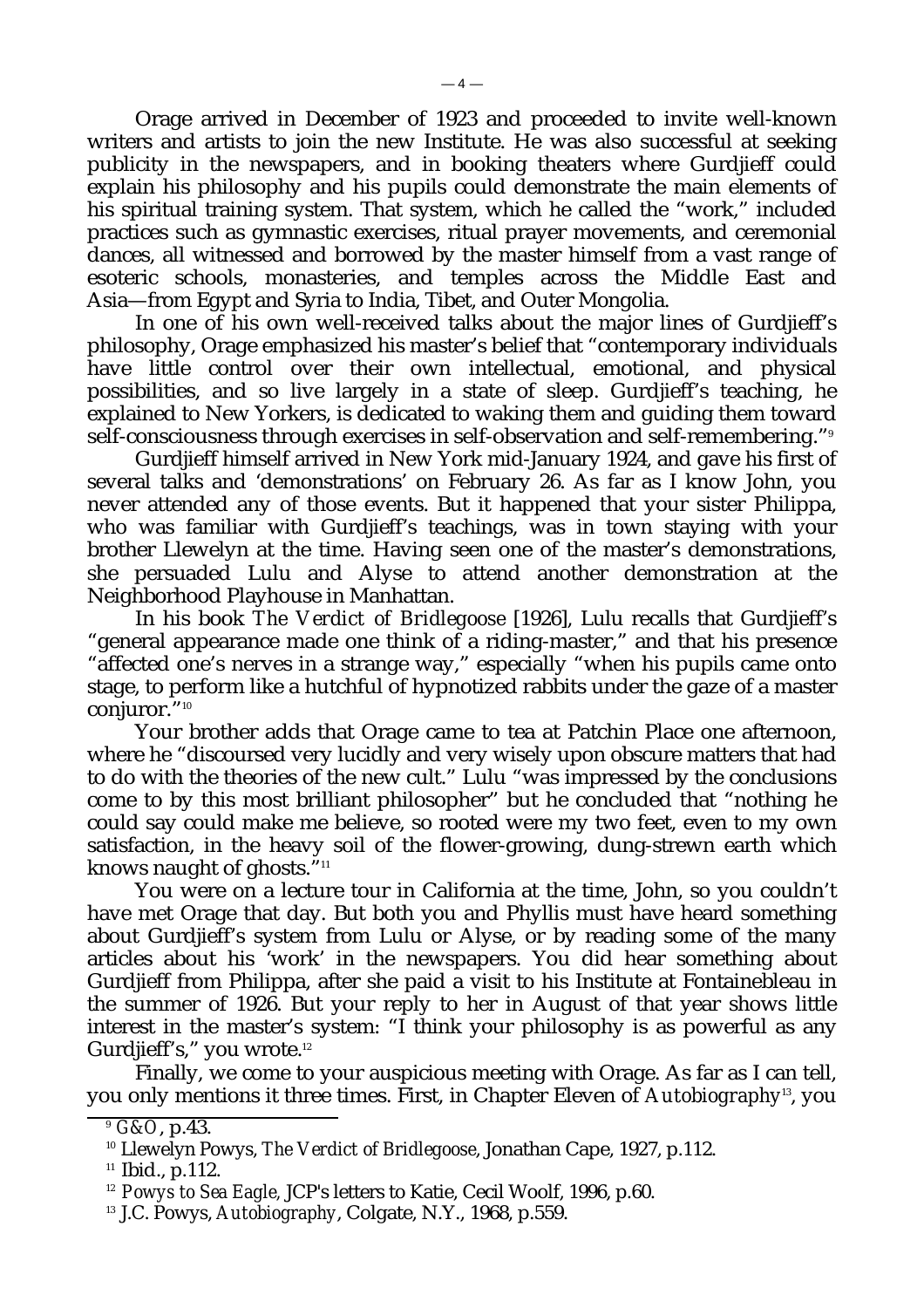recalled that you had "beguiled" Orage to come to tea. But, John, you never told us why you made such a special effort to invite him, only that you were glad he turned out not to be the English snob you expected—gladder still that "this subtle critic" struck you as one "who might have been wearing a friar's cord under his discrete dress."

Second, in your diary entry for March 20,  $1930<sup>14</sup>$ , we begin to get a feeling that Orage enjoyed the occasion, that he "spoke powerfully" with a noble and appealing, yet weird, even shuddering, perhaps saint-like humility, as he answered your questions. Just why you "felt tender and protective to him" that day is not clear—though it may have been due to the fact that Gurdjieff had arrived in New York a month earlier for the purpose of evaluating Orage's performance as his agent in the United States. Ironically, Ouspensky had aptly called Orage Gurdjieff's "perfect disciple, the Plato to this Socrates, who was responsible for most of the success which attended the movement in America."<sup>15</sup>

At this point, Orage already sensed that his mentor was not happy with his performance—in particular, the open-hearted way in which he taught the 'work'.<sup>16</sup> Accordingly, he had already made plans to return to England, where he would "renew his publishing career." Orage, his mistress and their one-year-old child would embark for England on April 22.<sup>17</sup>

At the end of your diary entry, John, you state that Orage won the "deep regard" of both you and Phyllis that day. But to find out why that was, and much more, we must turn to your long thank-you letter.

Of course, that beautiful rhapsody of Powysian philosophical poetry in prose will speak for itself. But to interpret its depth, it is important to recall that the letter, dated April 15, 1930, was written nearly a month after Orage shared tea with you. Now, despite the long delay, you began the letter by telling Orage you could not get him out of your heads, and that his visit (or was it a visitation?) "was the greatest event of our winter at Patchin Place." Something important must have happened during that period.

As you know, John, your life had changed dramatically. On April 12 that year you two moved out of your apartment at Patchin Place and into the newlypurchased house you dubbed "Phudd Bottom," at Hillsdale, New York, located amid wide areas of active farmland about 120 miles north of Greenwich Village. That was certainly the greatest event of your spring that year. In fact, it was one of the greatest events of your life. I'm sure you will agree that it marked a great achievement and a critical turning point in your entire career.

The achievement, after twenty-five years as a successful lecturer in America, was that you had finally 'ripened' as a great and well-respected philosophernovelist. With the publication of your first great novel, *Wolf Solent* in 1929, and your first comprehensive articulation of the personal life philosophy that got you there, *The Meaning of Culture*, also published in 1929, you had finally earned enough money to buy a house in the country, to say goodbye to your hectic life of cross-country lecturing and to move to your new-found 'arcadia' at Hillsdale,

<sup>&</sup>lt;sup>14</sup> See full text in Item II below.

<sup>15</sup> Claude Bragdon, *The Secret Springs: An Autobiography*, 1938, Andrew Dakers Ltd, London, p.324.

<sup>16</sup> Gurdjieff will effectively disband Orage' study groups in November 1930, dissatisfied with his teaching.

<sup>17</sup> *G&O*, pp.160,164.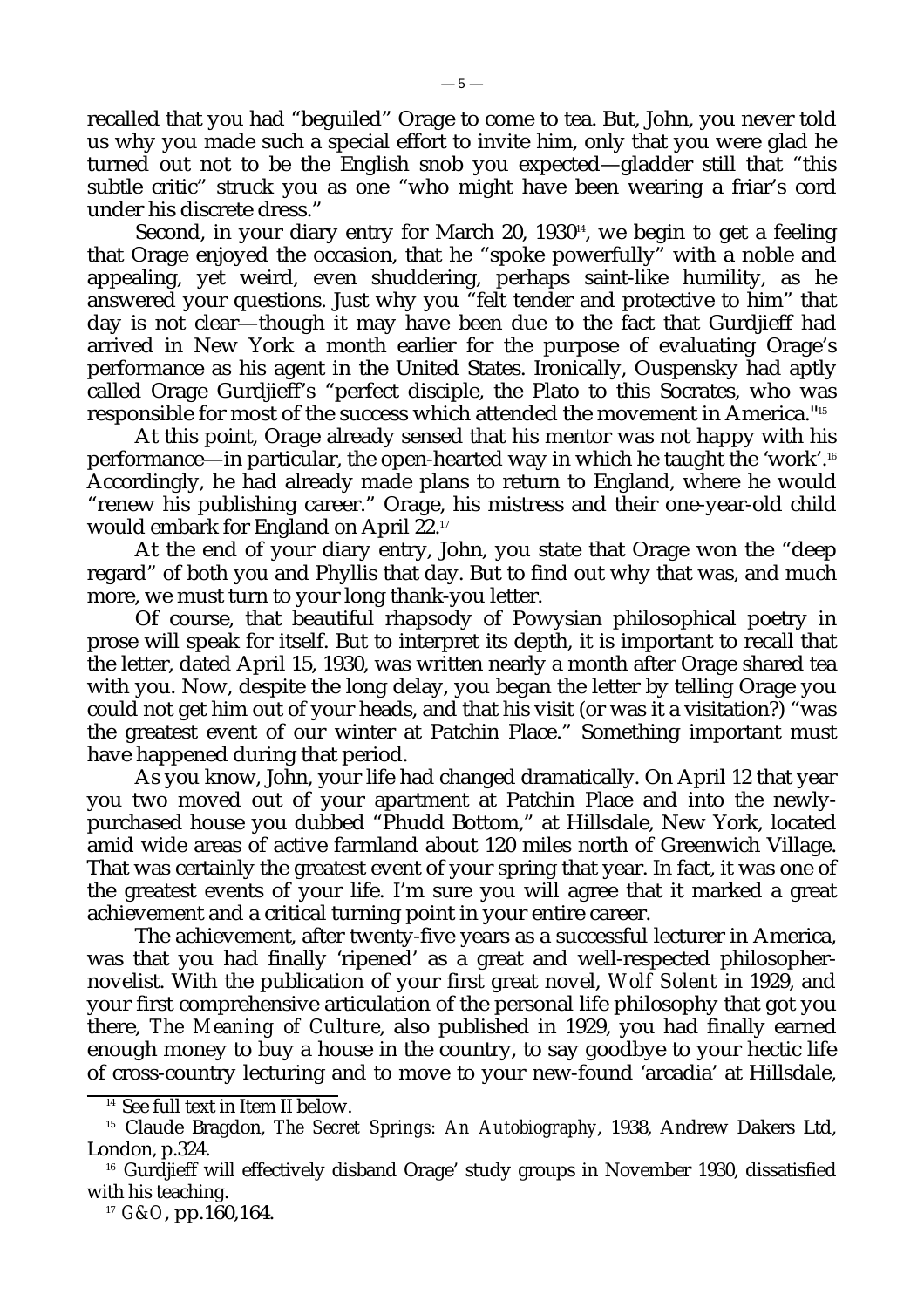where you could, and did, devote all your creative energy to your writing.

What now? If that question was prominent in both of your minds at Hillsdale, as I'm sure it was, you must have recalled what happened during your three-way confabulation with Mr. Orage at Patchin Place from an entirely fresh perspective.

In that light, it was only natural that you focused in on Orage's possessed "mood" and "incidental illuminations" therefrom that might serve as guide posts for your future philosophy and writings. Here I draw attention to three illuminations that I call both Orage's gift to you and yours to me and all your admirers here in the Twenty-First Century.

First, I point again to your insistence that it was "a woman's letter... as well as a man's" that you wrote to Orage from Hillsdale. It had to be, you told him, because "it will always take the double wit, of a man and a woman combined, to deal with so subtle a Daimonic Saint as yourself!" In the same way, John and Phyllis, you imply that it requires the same sort of "bi-sexual" vision for anyone to understand or 'deal with' our 'St. John Cowper' and his philosophy. John, I take this statement in your letter as a clear confession that Phyllis, your true-love and sylph-like kindred spirit, had always taken such a 'double-witted' role in your life, ever since you met her in Joplin Missouri on the 18th of March, 1921. Phyllis, if you had anything to do with this emphasis in your letter on the important philosophical role your played in your man's life, bless you! Take the credit you deserve. We cannot imagine John Cowper writing as he did so well for the next three decades without you as his transcendental soulmate.

Second, when Orage came to tea at Patchin Place, it is likely he would have discoursed wisely on the theories of his master's cult. And given your deep interest in all sorts of spiritual and even occult tricks and devices, you two must have listened attentively. But now, writing from Phudd Bottom, you make it clear in your letter that Orage failed to convert you even one-hundredth of part of an inch to his "gods or ritual or doctrines or master." The latter, no doubt, refers to "esoteric teachers" such as Gurdjieff, most of whose teachings, you say, tend to be "fixed-up"—in other words, systematic disciplines so "unctuous," "conceited," and "unilluminating" that their philosophy "does not vibrate to the shocks of real life."

This, I know from long self-interested study of your own philosophies, is exactly what you aim to avoid in all your writings. Instead, tell me if I'm wrong, John, in your philosophy books you offer us advice based on your own reading and experience—real-life advice, for example, on how to enjoy "the ecstasy of simply being alive upon the earth,"<sup>18</sup> along with suggestions designed to "awaken" us to the magic of life."19 In your novels, you demonstrate how various aspects of your philosophies work or don't work in the lives of your characters.

Accordingly, in both your tracts and your fiction, beginning most obviously in the 1920s, you used your writing as a kind of self-therapy testing ground, continually inventing, developing, and articulating new and better ways of living for yourself, always in a process that you invite us to share with you along the way. One wonders how it was that you kept that self-illuminating process going. The simple answer, I believe, is that for years you had already been writing and sometimes lecturing about your life philosophies in much the same way as Orage

<sup>&</sup>lt;sup>18</sup> In Defence of Sensuality, Gollancz, London, 1930, p.117.

<sup>&</sup>lt;sup>19</sup> *The Meaning of Culture*, Village Press, London, 1974, p.4.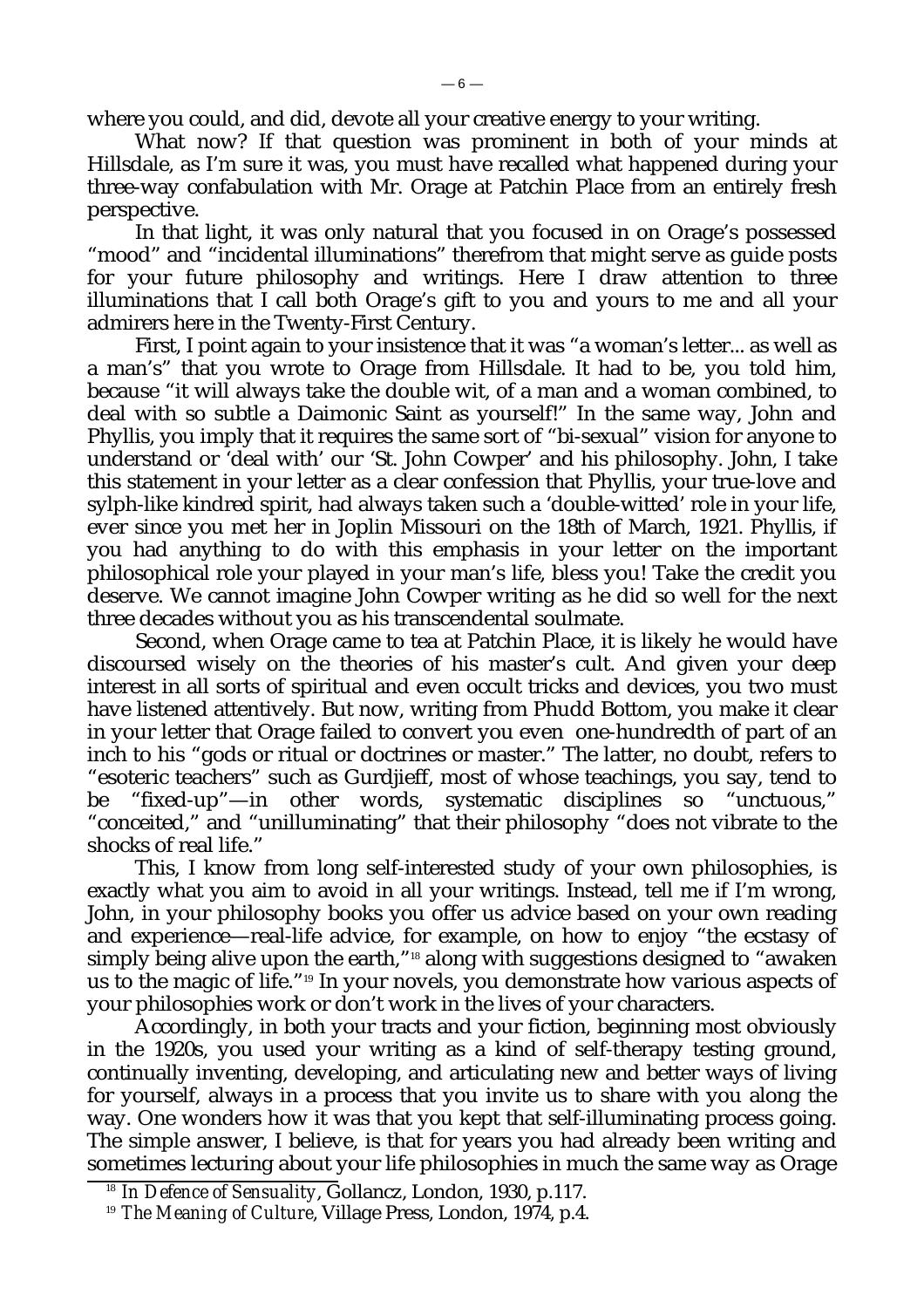discussed *his* philosophy and answered *your* questions over tea.

Third, then, I conclude that the most important bouquet of philosophical wisdom that Orage brought to the party that day had little to do with Gurdjieff's "mythology," everything to do with "something profoundly right" that you found in his "attitude towards it." Now, looking back from Phudd Bottom, you recalled that when your "real Saint" answered your questions so powerfully and with such nobility he didn't parrot fixed-up doctrines of any esoteric master. Instead, his answers came out of himself—"fresh and natural," "full of incidental illumination," and at the same time "faltering and troubled as all genuine attitudes to life ought to be."

That, no doubt, is the same sort of practical life-philosophy that you always wanted to share with your readers. So, we are not surprised, John, that most of your letter to Orage is devoted to identifying and praising the "extraordinary psychic secret" underpinning his fresh illuminations. Among many hints, for example, you point to his peculiar sort of "transcendental humility" and the "naked humility" that allowed him to come "closer to Life." You also praised his "Machiavellianism of the spirit," which, in a manner like your own, must have been the willful attitude that fueled his ability to, as you put it to him, "not only defy but separate yourself from all outward authority but the Daimon in your own being"—in other words, the helping spirit that was an important source of Orage's enlightening intuitions.

In short, it seems to me, John, that all your visitor's psychic secrets had to do with the ways in which he created or discovered within himself the higher level of consciousness that he had been seeking long before he met Gurdjieff. You, of course, had already crafted your own such psychic "tricks and devices" for the same purpose of clearing your mind to heighten your consciousness, most notably during the twenty-five years you had spent in America so far.

For instance, even during your lecturing days, John, as you recall in *Autobiography*, you would prepare yourself before each lecture by squatting down behind stage, where you would "proceed with deliberate Tibetan craft to make my mind a blank." As you came to the podium, you made a point of *not* thinking about your subject. For *that*, you said, "I always left till the Lord [or was it your own inner Daimon?] should tell me what I should say."20 Similarly, when you introduced your "great new art" of acting out on stage the voice, mannerism, and wisdom of the literary master you were lecturing about, you said you did so by "hollowing myself out, like an elder-stalk with the sap removed."<sup>21</sup>

Beginning in the 1920s, particularly after you met Phyllis, you applied, with great success, similar psychic tricks for creating within you the same sort of clairvoyant consciousness to all your writing, most notably *Wolf Solent*, and several practical philosophy books, from *The Art of Happiness* to *The Meaning of Culture.*

In the latter book, you introduced us to a deluge of psychic devices that you yourself had used to create within you the higher level of unfettered consciousness that helped you both to enjoy life and to fuel the perpetual, selfilluminating freshness of your writings. Your aim, as you put it, was to produce in yourself and your readers "a free spirit, in the deepest sense" or what you also called "a new soul of awareness," with "a consciousness that has been

<sup>20</sup> *Autobiography*, p.524.

 $21$  Ibid., p.449.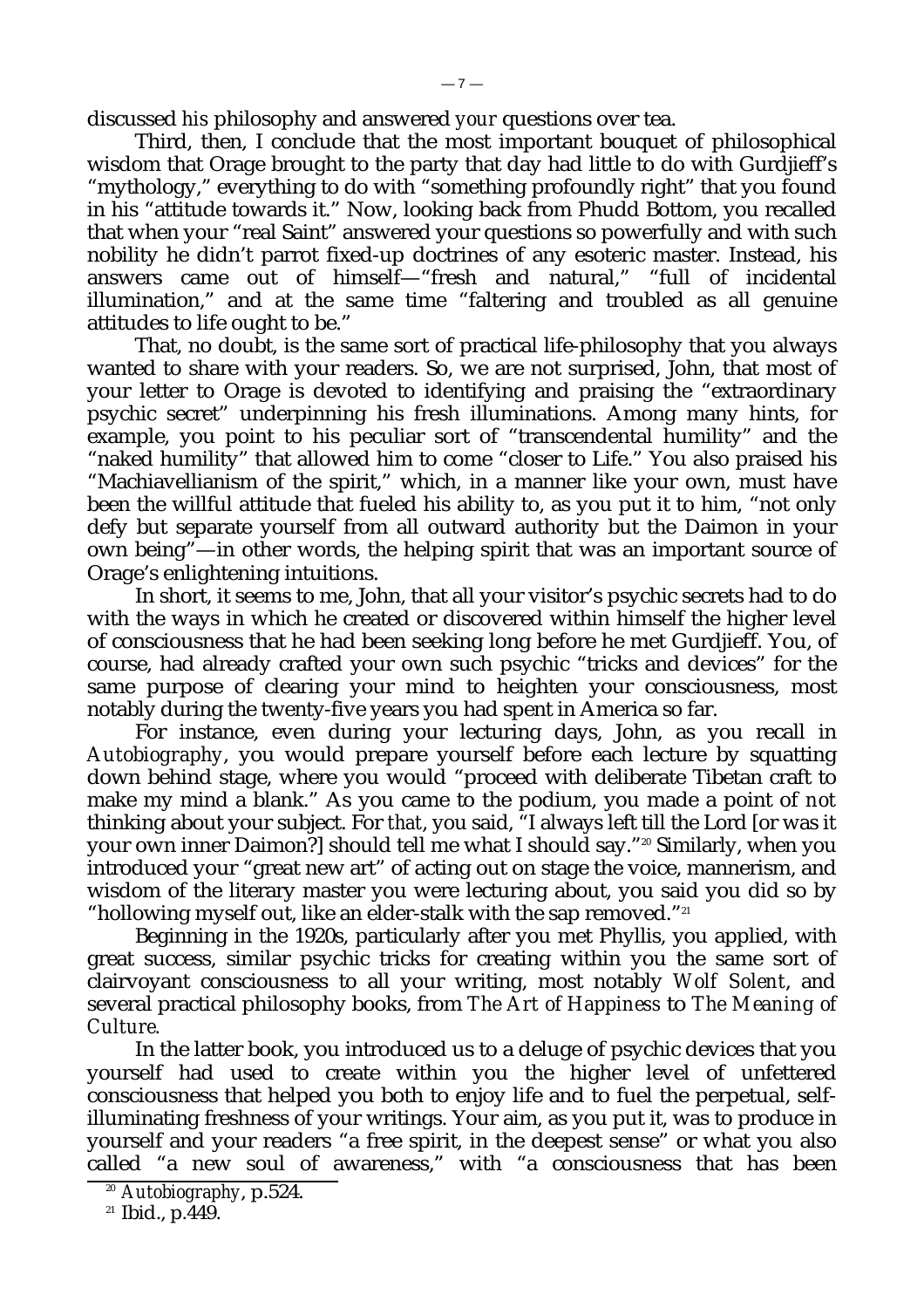winnowed, purged, directed, made airy and porous, by certain mental habits."<sup>22</sup>

For instance, just as you and Phyllis praised Orage for his attitude of "naked... humility," you advised stripping bare one's personality until one's naked psyche, thus "isolated in its inviolable solitude... finds within itself potencies of will and degrees of magnetic force such as it cannot measure or fathom."23 You also recommend certain habits such as "defiant stoical calm," "skeptical detachment," your art of "forgetting" and "becoming nothing," an attitude combining "infinite subtlety" and "childish naiveté," an assumption of "ignorance," and, for intellectuals such as Orage, "the cleansing flood of a real, and authentic humility."<sup>24</sup>

John, my dear companion, the list of your tricks and devices for fine-tuning and heightening our individual consciousness goes on and on and on... most recently in the pages of *In Defence of Sensuality,* where you proclaim that the *only* purpose of all conscious life "is to grow calmly, steadily, quietly more conscious!"<sup>25</sup>

But my point here is not to compare the value of all your psychic tricks with those you found in your visitor. Rather, it is to show how lucky you were, at this critical point in your career, to meet such a kindred spirit as Orage. Like you, John, he had faith in the personal and daimonic power of the consciousness within us, both his own and that of his listeners. The result was fresh, illuminating, practical wisdom rather than purported esoteric "truths." So far, as we've seen, both your fiction and your tracts have been written in essentially the same way, with great success. Moreover, since you both "snatched at some drop of this virtue or aura," perhaps you decided to add a new level of "spiritual values" to your new works and that was successful, too.

All in all, our dear invisible companions, even if you only met Orage once in your lives and knew very little about the teachings of Gurdjieff, I'm thinking that single meeting served as an inspiration for you to continue on at full-tilt, not in search of some systematic life philosophy, but by using and inviting your readers to enjoy your own psychic secrets of transcendental humility. And it worked, methinks. Now that you found your Arcadia at Phudd Bottom, John, and with Phyllis your true love at your side, next up in your up and up career was, *voila*: *A Glastonbury Romance* ! 26

### David Stimpson

<sup>26</sup> Even though Orage did not convert John or Phyllis to the doctrines of his master, JCP did show interest in Gurdjieff's "ideas" and the practices of his cult. In his September 14, 1929 diary entry, John records that he met with a follower of Gurdjieff, Mr. Wally Brown, in Hillsdale. November 30, 1930, he met with Mr. Brown again in Hillsdale, this time for a deeper discussion about Gurdjieff's teachings. John began writing *A Glastonbury Romance* on April 20 that year, so what he learned about Gurdjieff from Mr. Brown and a few other sources mentioned earlier could easily have influenced his portrayal of John Geard and other characters in the novel. More research needed. See endnote 7 in 'Reminiscences of John Cowper Powys by Albert S. Krick',.on the Powys Society website.

<sup>22</sup> *M of C,* p.90, 99, 95.

 $23$  Ibid., p.19.

<sup>&</sup>lt;sup>24</sup> Ibid., p.101.

<sup>25</sup> *D of S,* p.119.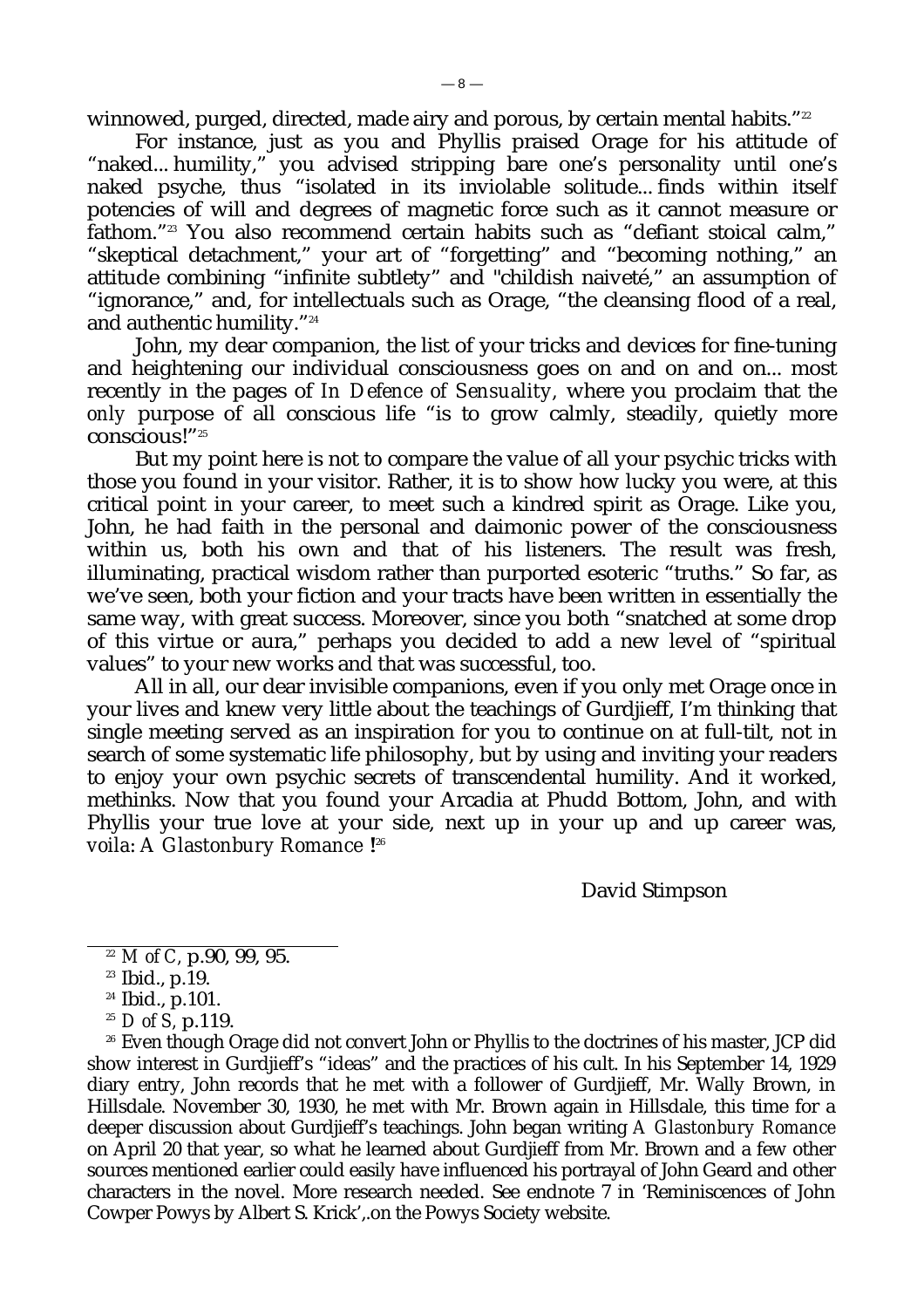### **Item I** – John & Phyllis's letter to Orage<sup>27</sup>

Route 2, Hillsdale, N.Y. [April 15, 1930]

Dear Orage,

Neither my friend P. nor I can get you out of our heads. We have agreed that your visit to us was the greatest event of our winter in Patchin Place. We came to the conclusion that whatever ambiguousness there may be in the nature of your mythology there must be something profoundly right in your own attitude towards it. There's something so 'fixed-up,' so unctuous and conceited about these Indian Swamis and esoteric teachers, just as there is about Christian Scientists, something that is unilluminating and does not vibrate to the shocks of real life, something that seems to face life through wads of cotton-wool. We go on puzzling ourselves as to exactly what it is that makes your philosophy so different from this; what it is that makes your philosophy so fresh and natural and faltering and troubled as all genuine attitudes to life ought to be, tenuous and almost brittle and with a peculiar sort of humility in it—no! not exactly brittle; but shaky and troubled and insecure—like Nietzsche and Unamuno and Pascal and Heraclitus. The impression you left was what Spengler calls Magian<sup>28</sup>—like something Early Christian or like those early heretics. We got so strongly the feeling that however unsatisfactory and even to be condemned your gods might be, your attitude towards them was curiously right and full of incidental illumination like that of Jesus to Jehovah. Whatever cult of consciousness yours may be, its effect on your hearers is startling to people as clairvoyant in *certain directions* as my friend P. and I are. You are undoubtedly right in making so much of humility. That organon of research, that plummet into salt seas, that wise serpent-belly, that Taoistic water seeking its level, has not only been neglected by Greeks and Romans but completely neglected, or indeed not known or heard of, by the stupid thick-skinned bastard-idealists of our time. We got the impression of actually and really—don't be angry now!—having entertained a real Saint that day. It was a very queer feeling. As if you had been a person in armour but who was secretly bleeding from wounds invisible. You didn't convert us one inch or one-hundredth part of an inch to your particular gods or ritual or doctrines or master—But you compelled us and still compel us to accept yourself in your present mood as possessed of some extraordinary psychic secret (one great portion of which is this transcendental humility or whatever it may be).

I think we both snatched at some drop of this virtue or aura or emanation and have used it ever since as a test of spiritual values. It is extraordinary. You alone of all men of genius I have ever met seem totally to have conquered pride. And when one thinks how silly such pride has made people; and how it has spoilt their art—like Victor Hugo, like D'Annunzio, like Tolstoy, it seems to me a triumph of true Machiavellianism of the spirit to have burrowed below this great block of Portland cement into wonderful interstices of moon-agate and moonstone below.

But I do think the whole thing is in the Daimonic saintliness which you have <sup>27</sup> In *On Love & Psychological Exercises* ©1998 Adam Nott used with permission from Red Wheel Weiser, LLC Newburyport, MA www.redwheelweiser.com.

<sup>28</sup> O. Spengler, *The Decline of the West*, New York: A. Knopf, 1927, p.304.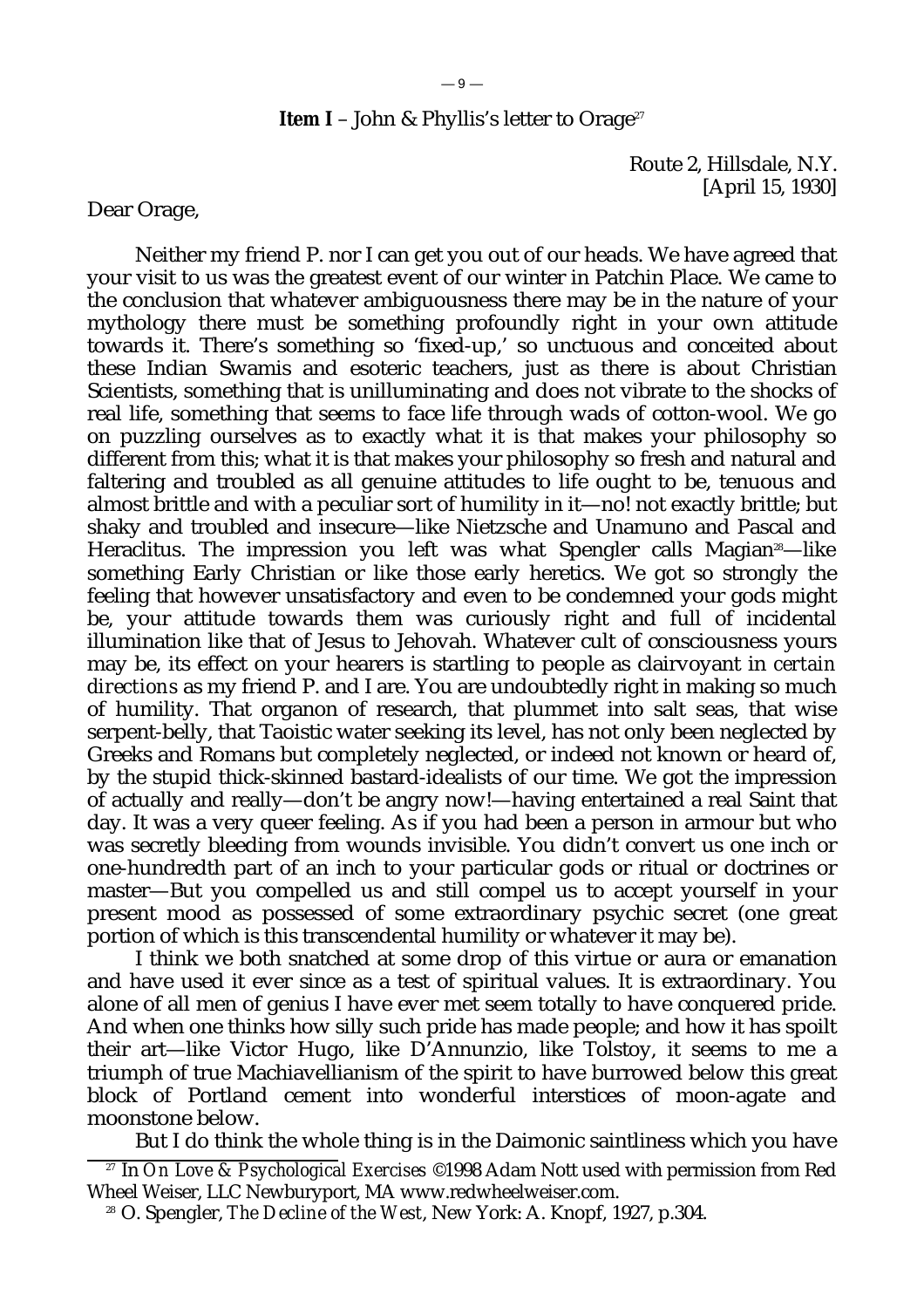somehow, by some extraordinary trick, appropriated to yourself. Those 'secrets' you speak of that you would be willing to follow the Devil Himself in order to learn—we must confess—my friend P. and I—to regard as of slight importance compared with this magical effect which 'the humility of the hunt' after them has produced in you and which is, in itself, so we allow ourselves to feel, *a kind of Absolute* and something infinitely superior to any force that started you on such a path or to any tangible 'secrets' that such a path can lead to. It's no good your telling me that Jesus thought Jehovah was as 'good' as He was Himself. We know that Jehovah was better than Jesus! But of course if for Jehovah you put Life, it *is* true that any man of exceptional genius like yourself comes much closer to Life by keeping his skin naked so to say (naked in humility) than by twining it round with those flannel swaddling bands Augustus, according to Suetonius, used; or even by wearing the proud armour of Lucifer. This is a woman's letter, my good lord, as well as a man's, so this particular tone (of handing out bouquets), almost 'maternal', which would be intolerably impertinent from a lecturer to so formidable a literary and philosophical critic—is natural and harmless (and not impertinent at all or cool or cheeky) *in two of us* uniting our wits. Indeed I guess it will always take the double wit, of a man and a woman combined, to deal with so subtle a Demonic Saint as yourself! What we secretly feel ourselves is that you will eventually reach a point when you have attained the extreme of humility such as no longer to be in the least danger of Luciferan pride—and at that point we hold the view.... Well—let that go.... We know nothing really about it. But sometimes out the the mouths of clumsy onlookers—you know?—even a sage can get something.... At any rate you certainly made us both think a lot, and as for anything 'fantastic' about it all—we are completely with you there. In the 'fantastic' lies the essence of things.

Well—I must stop. If in the future you not only defy but separate yourself from all outward authority but that of the Daimon in your own being it will only be, I fancy, when this planetary humility of yours that has proved so illuminating has gone the full length of its serpent's tail! And this may not be far off—Life is more than any authority. They are all stepping-stones and jumping-off places.

Well—good luck go with Orage, you certainly won not only our heroworship but our most anxious love on your behalf, but *that* must be a common experience to you in your strange passage through the world.

Good luck to you, John Cowper Powys

Item II – From JCP's diary<sup>29</sup> entry, March 20, 1930, Patchin Place

Orage came to tea. He rubbed his hands in ecstasy at the T.T.'s thin bread and butter. O he spoke so powerfully and he looked so noble. He excited our affection as a Saint might do when you want to protect and soothe him from the stress of his own austerity. His humility was weird and appealing. He answered questions like one taking off his clothes till you shuddered at his self-afflicted stripes. We felt tender and protective to him. He won our deep regard.

<sup>&</sup>lt;sup>29</sup> *The Diary of John Cowper Powys 1930*, ed. F. Davies, Greymitre Books, 1987, p. 62.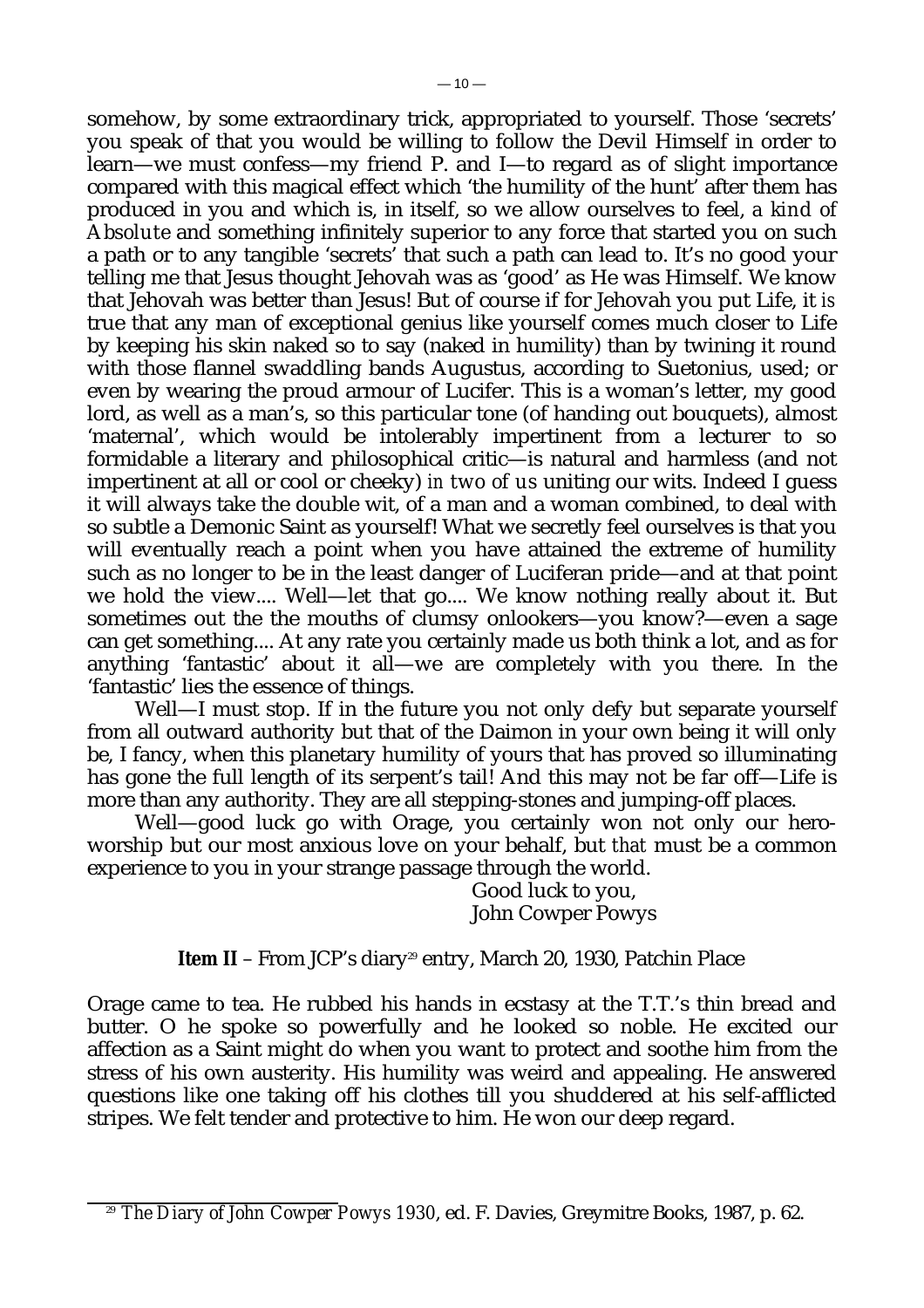### **No tree is an island...**

MANY ARE the instances in Powys' work where trees are attentive observers of the life of men, watched from the heights and commented upon. Amusing but slightly fanciful notion, we might think. Well, Peter Wohlleben, who started as Forestry Commission logger in the Eiffel region in Western Germany, has recently shone new light on the abilities of trees in *The Hidden Life of Trees: what they* feel, how they communicate<sup>1</sup>. Scientists from Aachen University were studying forest ecosystems and came to inspect the forest for which he was responsible. He began practising forestry with the systemic health of the forest in mind, instead of as a method of evaluating trees for profit. One day his attention was drawn to what he first thought to be a group of moss-covered rocks, but which was in fact the ancient stump of a huge beech, felled centuries ago and which had not rotted away. A closer inspection of the bark revealed that under it, the wood was still alive. Wohlleben was intrigued. Further studies of scientific papers on similar cases disclosed the fact that "the surrounding beeches were pumping sugar to the stump to keep it alive." It was being cared for by its neighbours. He began to reassess the way trees behave and interact with each other. Far from being mute organisms, without any guiding consciousness, they are a collaborative and talkative community, organised as a network, experience pain and have memories, warn their neighbours of attack, broadcast chemical and electrical "news bulletins". "*Wuther-quotle-glug*<sup>2</sup> ", indeed! Was JCP right?!

*°°°°°°°°°°°°°°°°°°°°*

IL Y A BIEN des exemples dans l'œuvre de JCP où les arbres sont les témoins attentifs de la vie des hommes observée du haut de leurs cimes. Idée charmante, pensions-nous, mais quelque peu fantasque. Or Peter Wohlleben qui avait débuté comme garde forestier dans la région d'Eiffel en Allemagne, a récemment jeté un éclairage nouveau sur les capacités des arbres dans son livre *The Hidden Life of Trees: what they feel, how they communicate*. Des scientifiques de l'université de Aachen étaient venus étudier les écosystèmes de la forêt dont il avait la charge. Il en vint ainsi à pratiquer la foresterie avec en tête la santé systémique de la forêt, et non comme méthode d'évaluation des arbres pour le seul profit. Son attention fut un jour attirée par ce qu'il avait d'abord pensé être des rochers moussus mais qui était en fait l'ancienne souche d'un immense hêtre, abattu des siècles auparavant, et qui ne s'était pas décomposée. En examinant plus attentivement l'écorce, Wohlleben découvrit que le bois en dessous était toujours vert. Cela l'intrigua. L'étude d'autres papiers scientifiques sur des cas semblables révéla que "les hêtres tout alentour apportaient du sucre à la souche pour la garder en vie." Ses voisins veillaient sur elle. Il se mit à réexaminer la façon dont les arbres se comportent et interagissent les uns avec les autres. Loin d'être des organismes muets et sans conscience directrice, ils forment une communauté d'individus loquaces, agissant ensemble et organisés en réseau, ressentant la douleur, ayant des souvenirs, prévenant leurs voisins en cas d'attaque, diffusant les nouvelles par des moyens chimiques et électriques. "*Wuther-quotle-glug*" en effet! JCP avait-il raison?!

<sup>&</sup>lt;sup>1</sup> Peter Wohlleben, *The Hidden Life of Trees: what they feel, how they communicate, tr.* J. Billinghurst, Greystone 2016.

<sup>2</sup> Chapter 11 'The River' in A *Glastonbury Romance*, Simon and Schuster, 1932, p.74.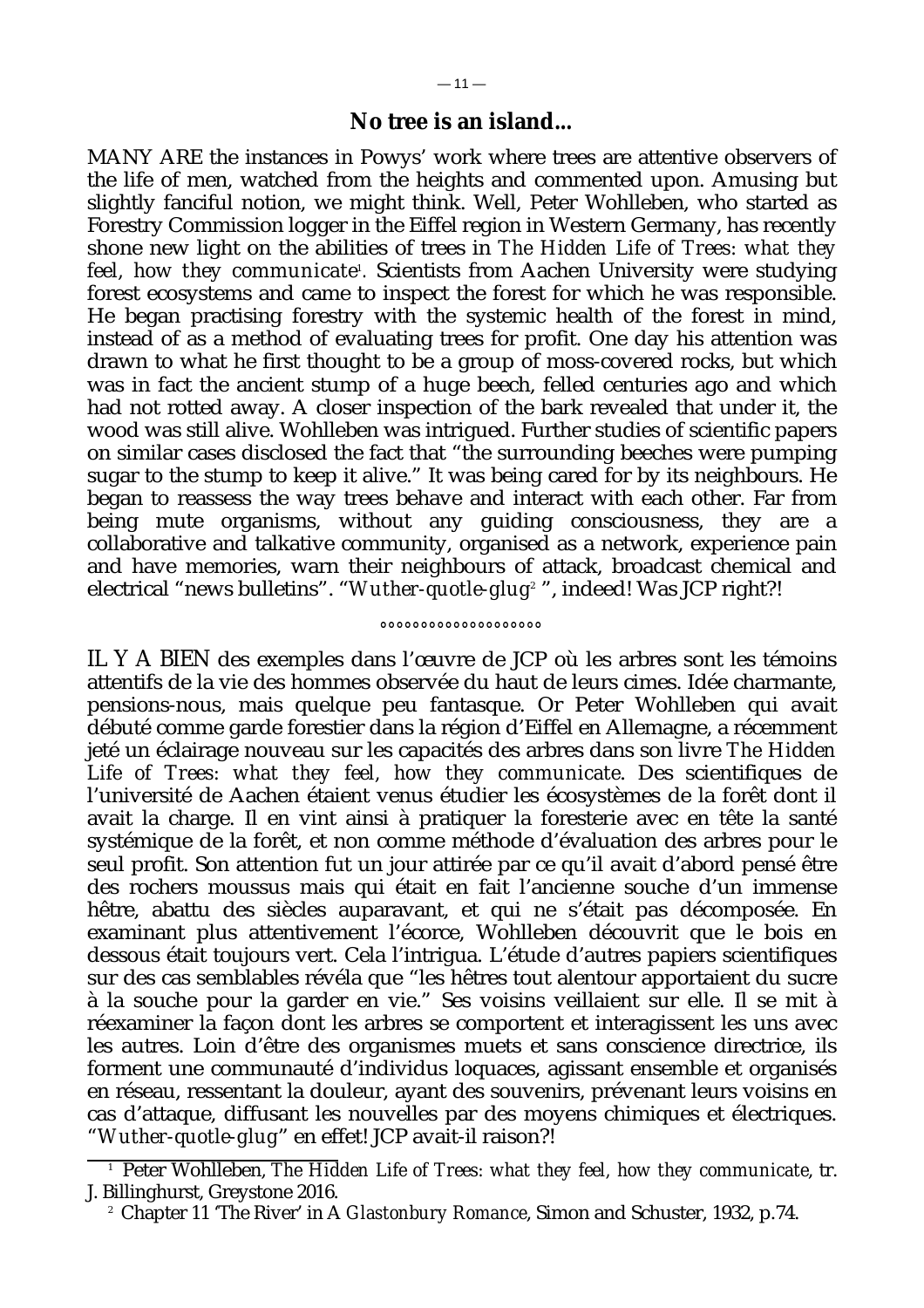# **George Borrow,** *Wild Wales*

walking to Llangollen...

ANYBODY WISHING to visit Wales has no need to acquire a modern travel guide, except perhaps, to help him to find pleasant inns and comfortable hotels. But he should definitely take with him a most original guide, *Wild Wales*', a splendid travelogue with a wide range of information on Welsh language, culture and landscapes, recounted by a no less extraordinary writer, George Borrow, whose entire work is a fascinating recreation of his life.

For those who might never have heard of him, I would be tempted to introduce him as a "wanderer, polyglot, biblical agent and writer", as he is described in the subtitle of a valuable biography<sup>2</sup> written by René Fréchet, professor at the Faculté des Lettres at Lille and a great connoisseur of our English author. In spite of the merits of his different works, George Borrow still has not received in Britain the attention he deserves. The French poet Apollinaire speaks highly of him<sup>3</sup>, and three of Borrow's books have been translated into French. Born in 1803 near East Dereham<sup>4</sup> in Norfolk, he was one of the most astounding polyglots of his time. During the nine months his father, captain in the Norfolk regiment, was in Ireland, at the end of the war against Napoleon, the young boy, 12 years old, had mastered the Gaelic language, had learnt to ride, shoe a horse and everything relating to horses. But when the Borrows finally returned to Norwich, he showed an even stronger fascination for the Gypsies, of whom there were about twenty thousand in East Anglia, and he soon began to accompany them in their peregrinations. He became familiar with the Romani language and would later devote several detailed books to the Gypsies, as well as *Romano Lavo-Lil*, a word-book of the Romani language. George Borrow was a very tall and handsome man, of tremendous physical strength, a gifted horseman and an adept at boxing. He liked roaming through the countryside, in the Fens in particular and could cover enormous distances. However, from time to time he suffered from terrible bouts of depression, which he called his "horrors", but from which he always recovered. Studying had no real attraction for an independent nature such as his, and when he stopped attending school at sixteen, he obeyed his father's wishes and was articled to a solicitor in Norwich to learn law. During his free time he was in the habit of buying old books in various languages which he chanced upon during his regular visits to second-hand bookshops and market stalls. One day in Norwich he found a Welsh translation of *Paradise Lost*, from which he began acquiring some notions of Welsh, which would enable him to study the works of the bards in the original Welsh. Later, with the help of different teachers, he also learnt French and Italian, Spanish, German, the Scandinavian languages, Arab and Hebrew, Russian, along with Persian, and Hindustani. It is believed he knew more than 40 languages and dialects, but he was, however, no strict and scientific linguist, and philology (which he never studied) was still only in its early stages. Using a method which

<sup>1</sup> *Wild Wales: its people, language and scenery* (first published 1862), Collins, 1955.

<sup>2</sup> *George Borrow (1803-1881): vagabond polyglotte, agent biblique—écrivain*, René Fréchet, "Etudes Anglaises", Didier, Paris, 1956.

<sup>3</sup> See *La Démocratie sociale* 1910, Apollinaire, *Œuvres en prose* III, La Pléiade, p.428.

<sup>4</sup> East-Dereham, where William Cowper is buried. The poet was related to the Powyses through their mother, Mary Cowper Johnson, born in Yaxham, not far from East Dereham.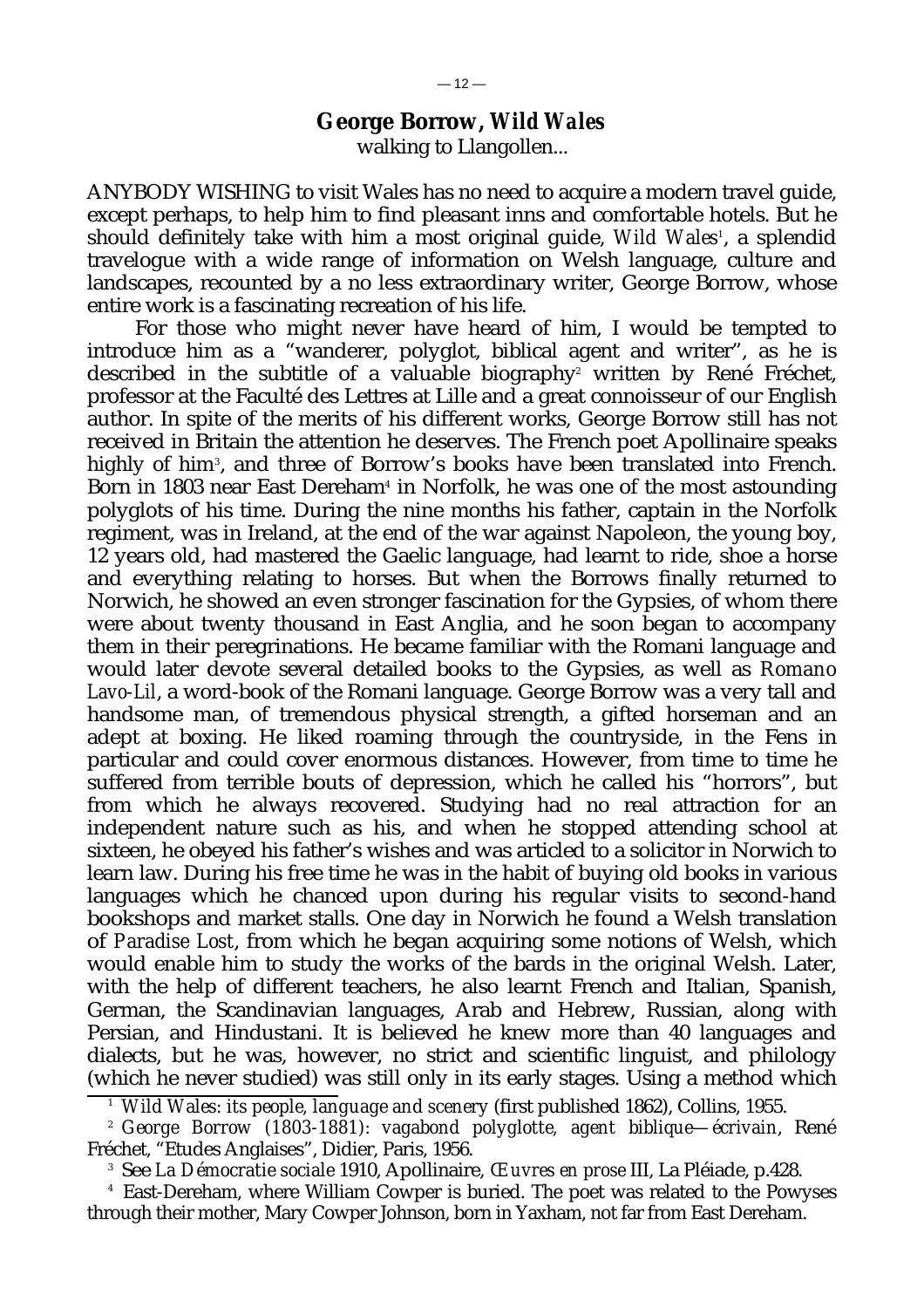### **George Borrow,** *Wild Wales* Une Balade à Llangollen

QUAND ON VEUT se rendre au Pays de Galles, nul besoin de s'encombrer d'un guide de voyage moderne, sinon peut-être pour trouver de charmantes auberges et des hôtels confortables. Le voyageur se doit par contre d'emporter un extraordinaire guide, *Wild Wales*<sup>1</sup> (La sauvage Galles), magnifique récit de voyage riche d'informations très étendues sur la langue, la culture et les paysages gallois, écrit par un personnage tout aussi extraordinaire qui s'appelait George Borrow et dont l'œuvre tout entière est une fascinante recréation de sa vie.

Pour ceux qui n'auraient jamais entendu parler de lui, ma tentation est de le présenter comme "vagabond, polyglotte, agent biblique, écrivain", en empruntant le sous-titre d'une indispensable biographie<sup>2</sup> écrite par René Fréchet, professeur à la Faculté des Lettres de Lille, qui fut un grand connaisseur de notre auteur anglais. Bien que les différents ouvrages de George Borrow justifieraient qu'il soit enfin accepté comme un écrivain d'importance, il n'est pas reconnu comme il le mérite dans son propre pays, alors qu'en France Apollinaire en parle élogieusement $^{\text{\tiny 3}}$  et trois de ses livres ont été traduits. Il était de plus l'un des polyglottes les plus prodigieux de son époque. Né en 1803 près de East Dereham<sup>4</sup> dans le comté du Norfolk, pendant les neuf mois où son père, capitaine dans le régiment du Norfolk, "pacifiait" le comté de Tipperary, il avait, lui, à l'âge de douze ans, maîtrisé le gaélique, et dans le même temps appris à monter et à ferrer les chevaux et à les soigner. Mais lorsque la famille revint à Norwich, il montra une fascination plus grande encore pour les gypsies (gitans) dont on pense qu'il y en avait quelque vingt mille dans l'East Anglia, et le jeune garçon prit l'habitude de vagabonder en leur compagnie. C'est ainsi qu'il apprit le romani, et il leur consacrera plus tard plusieurs ouvrages, dont un livre sur la langue romani, *Romano Lavo-Lil*. C'était un beau garçon, de haute taille et d'une force physique prodigieuse. Excellent cavalier, il s'était aussi initié à la boxe. Il aimait à vagabonder, en particulier dans la région des Fens du Cambridgeshire, et pouvait parcourir des distances énormes. Cependant il souffrait parfois d'épouvantables crises de dépression, qu'il appelait ses "horreurs", mais dont il se remettait toujours. Avec son esprit indépendant, il avait peu de goût pour les études scolaires, quitta l'école à seize ans, mais accepta de bonne grâce l'injonction de son père d'aller étudier le droit chez un "solicitor" à Norwich. Au hasard de ses visites assidues chez les bouquinistes ou aux éventaires des marchés, il aimait acquérir de vieux ouvrages en diverses langues, et c'est ainsi qu'il découvrit un jour à Norwich la traduction galloise du *Paradis Perdu*, ce qui lui permit d'acquérir des notions de gallois, et ainsi d'étudier les œuvres de bardes gallois dans la langue originale. Plus tard, aidé de mentors fort variés, il apprendra le français et l'italien, l'espagnol, l'allemand avec William Taylor, un homme érudit, les langues scandinaves, l'arabe et l'hébreu, le russe... Il étudia

<sup>2</sup> *George Borrow (1803-1881): vagabond polyglotte, agent biblique—écrivain*, René Fréchet, "Etudes Anglaises", Didier, Paris, 1956, livre que je recommande vivement.

<sup>3</sup> Cf. *La Démocratie sociale* 1910, Apollinaire, *Œuvres en prose* III, La Pléiade, p.428.

<sup>1</sup> *Wild Wales: its people, language and scenery* (1862), Collins, 1955.

<sup>4</sup> C'est à East-Dereham que repose le poète William Cowper qui était allié à la famille de la mère de John Cowper Powys, Mary Cowper Johnson, originaire de Yaxham, non loin de East Dereham.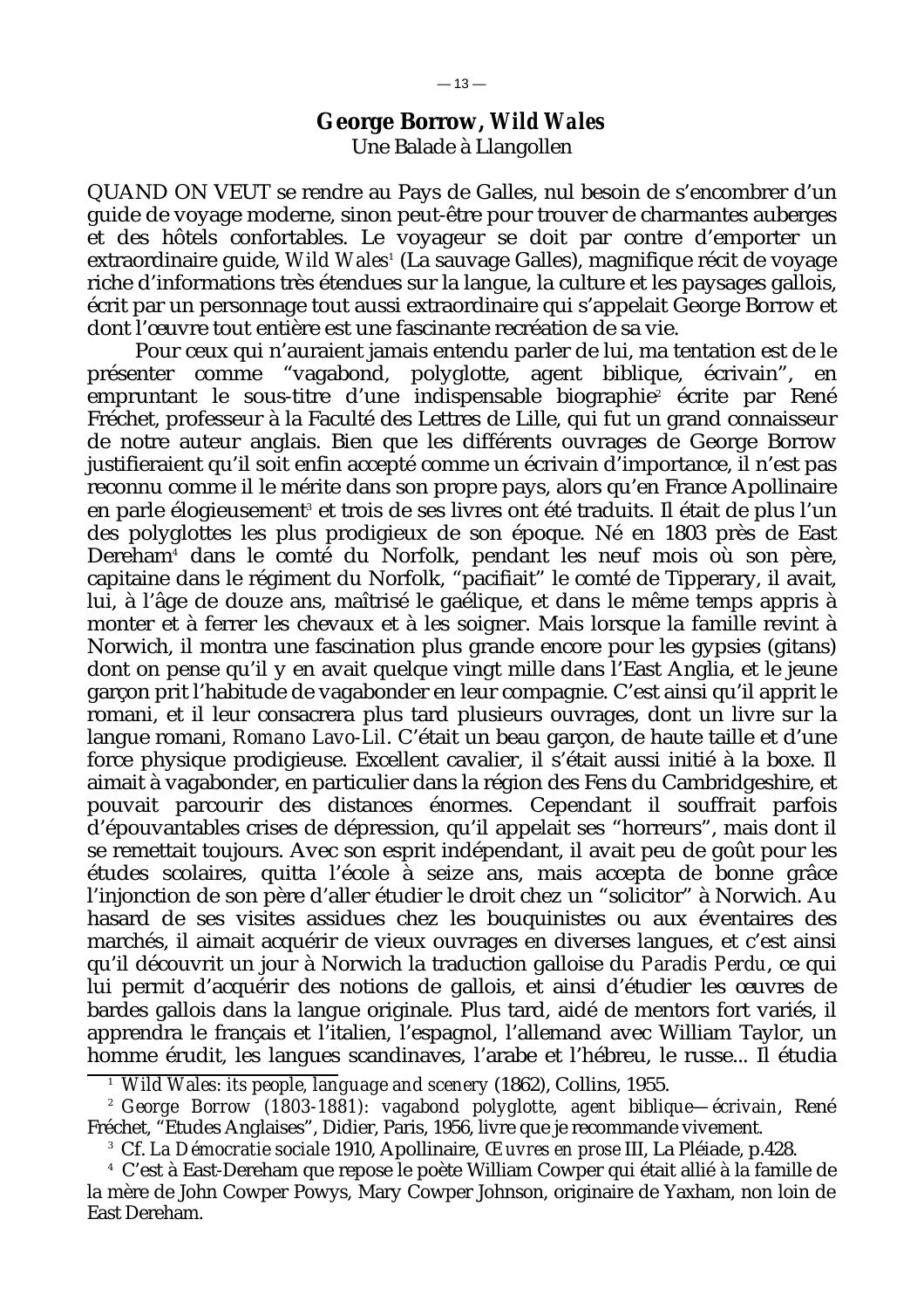brings to mind John Cowper Powys's own efforts with Greek and Welsh "cribs", Borrow used texts for which he had a translation into English or any other language he already knew, drew up vocabularies and made comparisons from one language to another.

Borrow left the solicitor's office in 1824 to try his luck in London as soon as his contract ended, two months after the death of his father. The editor of the *Monthly Magazine* had previously published several of his translations and Borrow had hoped he would publish his translations of the works of various poets, but he was not interested in poetry. Borrow undertook however various very badly paid jobs for him, including a 6-volume compilation of *Celebrated Trials*, and another editor published in 1825 his translation from German of Klinger's *Faustus*, but he continued to live in poverty. Some time around 1825 he started a long walking tour lasting several months throughout England, and then returned to Norwich. A few more years elapsed in a mysterious fashion, called by Borrovian critics "the veiled period"<sup>,</sup> of which little is known.

This difficult period lasted until 1832. His life was to change radically when he became a member of the British & Foreign Bible Society, of which one of the most active branches was precisely in Norwich. He was recommended by Francis Cunningham, vicar of Lowestoft, who had been struck by the young man's personality and linguistic gifts. Francis Cunningham was an influential member of the British & Foreign Bible Society, founded in 1804, with the aim of distributing Bibles and New Testaments. It was also Cunningham who introduced Borrow to a young widow, Mary Clarke, who was to become a great friend and whom he would marry a few years later. The Society had been trying to find somebody who knew, or was willing to learn, Manchu $^{\rm \scriptscriptstyle 6}$ , for a Russian scholar, S.V. Lipovzoff, had translated the New Testament into that language, and had unsuccessfully attempted to publish part of his translation. Moreover, the Society had become aware that the manuscript of a Manchu translation of almost the whole Bible was the property of the bibliophile Baron Schilling de Canstadt in St Petersburg. The Society expected the person selected to travel to Russia, to transcribe Baron Schilling's manuscript, to collate it with Lipovzoff's New Testament, and to superintend publication of the latter.

Borrow arrived in London in January 1833. He was set an examination by the Bible Society and once accepted, it took him only nineteen weeks to master Manchu, whereas J-M. Amiot SJ, author of the Manchu-French dictionary, wrote: "Five or six years would be enough for a dedicated student to be able to understand books written in Manchu"<sup>7</sup> . Borrow left for St. Petersburg and immediately set to work. In spite of many problems with Russian bureaucracy, he managed within a year to publish the eight volumes of the full version of the Manchu New Testament on good quality paper, bound in the Chinese manner, an extraordinary achievement entailing much difficulty and effort. Hoping to be able to travel to China he requested permission to travel to Kiakhta, the only access point to China at the time, but was not allowed to take the New Testaments with him, so these were shipped to London. He remained a few

<sup>5</sup> See Angus Fraser's 'The Unveiling of the Veiled Period'—a conference given in 1987, and published by The Lavengro Press as Occasional Paper 9.

<sup>&</sup>lt;sup>6</sup> The official language of China during the Qing dynasty (1644-1912).

<sup>7</sup> J-M. Amiot, SJ, *Dictionnaire tartare mandchou-français*, Didot l'Aîné, 1789. It is the dictionary Borrow used.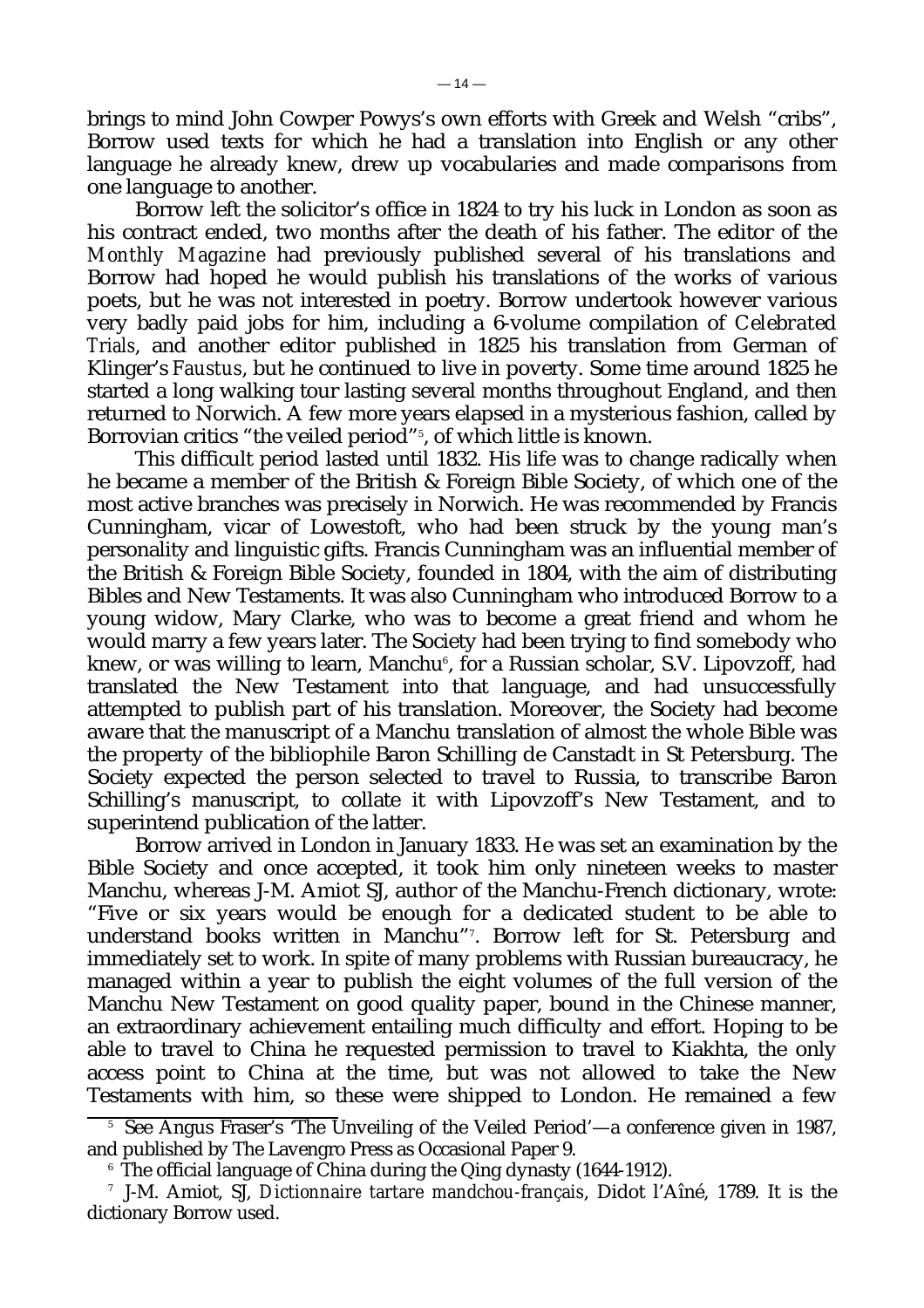aussi le persan, l'hindoustani et d'autres langues orientales. Il parlait sans doute plus de quarante langues et dialectes mais n'était pas un rigoureux linguiste scientifique, car la philologie (qu'il n'avait jamais étudiée) n'en était encore qu'à ses débuts. Un peu comme John Cowper Powys le faisait pour le grec et le gallois, il se servait d'un texte dont il possédait une traduction en anglais, dressait des listes de vocabulaire et faisait des rapprochements de langue à langue.

Dès la fin de son contrat en 1824, deux mois après la mort de son père, Borrow abandonna le droit et partit à Londres tenter sa chance. L'éditeur du *Monthly Magazine* avait publié plusieurs de ses traductions et Borrow avait espéré qu'il publierait les œuvres de poètes qu'il avait traduites, mais il n'était pas intéressé par la poésie. Borrow exécuta cependant pour lui plusieurs travaux fort mal payés, dont la compilation en six volumes *Celebrated Trials* ('Les Procès Célèbres'), et un autre éditeur publia en 1825 sa traduction du *Faustus* de l'Allemand Klinger, mais il vivait toujours dans la pauvreté. En 1825 il entreprit un grand voyage à pied à travers l'Angleterre qui dura plusieurs mois. Puis il revint à Norwich. Quelques années passèrent assez mystérieusement, période dont on ne sait rien que certains critiques borroviens ont appelée "les années voilées"<sup>5</sup> .

Cette période difficile dura jusque vers 1832. Sa vie changea totalement quand il rejoignit la British & Foreign Bible Society (Société Biblique Britannique et Etrangère), sur la recommandation d'un pasteur de Norwich, Francis Cunningham, qui avait été frappé par la personnalité et les dons de linguiste du jeune homme. Ce pasteur était un membre influent de la British & Foreign Bible Society fondée en 1804, et dont le but était de distribuer des Bibles et des Nouveaux Testaments en Europe. Une de ses succursales les plus actives se trouvait d'ailleurs à Norwich. Ce fut également grâce à Cunningham que Borrow fit la connaissance d'une jeune veuve, Mary Clarke, qui allait devenir une grande amie et qu'il épousera quelques années plus tard. La Society recherchait quelqu'un connaissant le mandchou, langue diplomatique de la Chine, ou prêt à l'apprendre. En effet un érudit russe, S.V. Lipovzoff, avait traduit le Nouveau Testament dans cette langue, mais n'avait pas réussi à publier cette traduction. De plus, la Society avait appris que le manuscrit d'une traduction mandchoue de presque toute la Bible était en la possession du bibliophile Baron Schilling de Candstadt à St. Petersbourg. La Society attendait de la personne qui serait choisie pour aller en Russie qu'elle transcrive le manuscrit du Baron Schilling, qu'elle le collationne avec le Nouveau Testament de Lipovzoff, et qu'elle supervise la publication de ce dernier.

Borrow se présenta devant la Société à Londres en janvier 1833 et fut soumis à un examen. Une fois sa candidature acceptée, il ne lui fallut guère plus de dixneuf semaines pour maîtriser la langue mandchoue, alors que selon J-M Amyot SJ, auteur du dictionnaire Mandchou-Français: "cinq ou six années d'étude suffiraient à un homme appliqué pour se mettre en état de lire avec profit des livres écrits en mandchou"<sup>6</sup> . Il partit pour St. Petersbourg et se mit immédiatement au travail. Il lui fallut quatre ou cinq mois pour venir à bout de ce travail. En dépit de nombreux problèmes dûs à la bureaucratie russe, il réussit en

<sup>&</sup>lt;sup>5</sup> Le grand spécialiste de Borrow, Angus Fraser, s'est penché sur ce problème. Cf. "The Unveiling of the Veiled Period", conférence donnée en 1987 et publiée par Lavengro Press Occasional Paper 9.

<sup>6</sup> Amyot, *Dictionnaire tartare mandchou-français*, Didot l'Aîné, 1789), dictionnaire dont se servit Borrow.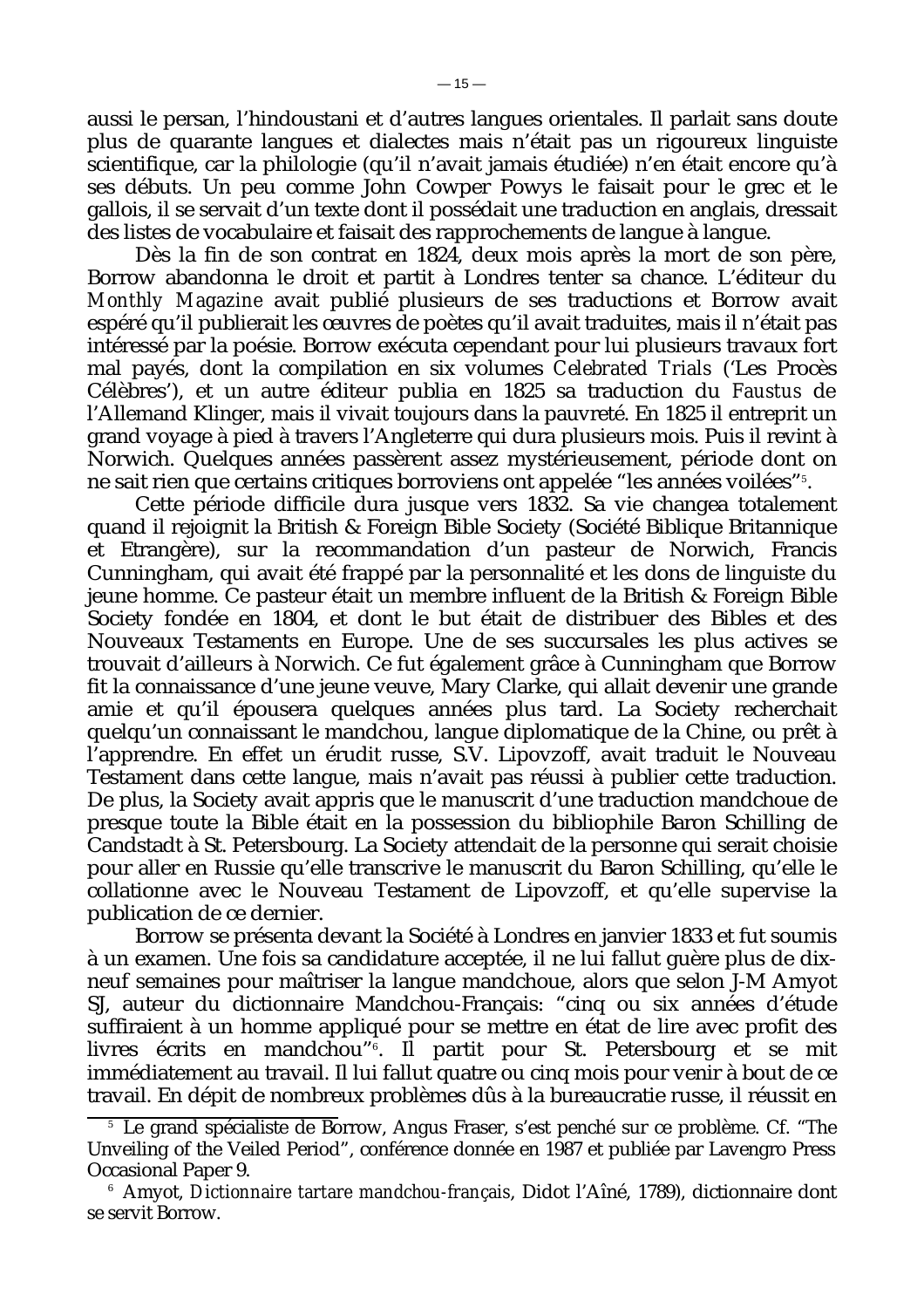months in Russia, almost met the great Pushkin<sup>s</sup>, one of his favourite poets, and visited Moscow and Novgorod. He even had the opportunity to speak to Russian Gypsies in Romani at a caravan site near Moscow, much to their surprise and joy.

When he finally came back in September 1835, his mission accomplished, to the Society's great satisfaction, he was soon asked to leave again, this time for Portugal and Spain, in order to distribute Bibles and New Testaments. These two deeply catholic countries were only just emerging from a long and cruel war against Napoleon and were in the midst of a pitiless civil war, and plunged into an especially unstable political situation. It was therefore a dangerous mission, but one which he would accomplish with courage. Today Spaniards still remember *Don Jorgito el Inglès* with admiration and fondness, as I had occasion to see when, with other members of the Borrow Society, I was happy to visit Salamanca, a city where Borrow had spent three weeks. We were welcomed with the utmost courtesy and warmth by the Rector of the University, and by the Deputy Mayor of the city. In the house-museum of the great writer Unamuno we saw in the library all the works of Borrow together with other books of international fame. It was on his return from Spain in 1840 that he married his faithful friend, Mary Clarke.

The four most eventful years George Borrow spent in the Iberian Peninsula are recounted with joy and spirit in his picaresque book *The Bible in Spain*<sup>9</sup> . Published in 1843, it immediately met with great success and made Borrow famous. Several editions followed in succession during the first year, and it was soon translated into French and German.

But I would now like to return to *Wild Wales*, which unfortunately has still not been translated into French. As would be the case for Powys, Wales was for Borrow a land of legend. He had already become familiar with Welsh at the age of 16, no mean feat, for the language was spoken by few people outside the peninsula, and generally held in low esteem. He translated various poems of the Welsh bards who inspired in him a passionate interest, particularly Dafydd ap Gwilym, a 14th century poet, considered by Borrow to be superior to Chaucer. He was eager to visit Wales, in order to meet the Welsh people and, by conversing with them, to put to use his knowledge of the language, but above all to visit the places associated with the lives of the poets he admired.

On 1 August 1854, accompanied by his wife and step-daughter, he began the tour described in *Wild Wales*, a real pilgrimage for, as he says, "his imagination was captured by the land of old renown and of wonder, the land of Arthur and Merlin<sup> $\bar{m}$ 10. Leaving his wife and Henrietta to proceed from Chester by train to</sup> Llangollen, he sets off on foot—20 miles.

Arriving finally in Llangollen, he joins his wife and Henrietta for dinner at "the principal inn", which is probably no other than the hotel the members of both the Powys Society and of the Borrow Society know so well, the Hand Hotel—much later Powys would also have dinner at the very same hotel. In Chapter 6 of *Wild Wales* Borrow gives a detailed description of the little town which he discovers.

<sup>&</sup>lt;sup>8</sup> The Russian poet received a copy of Borrow's *Targum*, a collection of translated poems from about thirty-five different languages, and in reply wrote to Borrow: "Alexander Pushkin has received with the profoundest gratitude Mr. Borrow's book and heartily regrets that he did not have the honour of making his personal acquaintance."

<sup>9</sup> *The Bible in Spain*, Nabu Press, 2009.

<sup>10</sup> *Wild Wales*, p.350.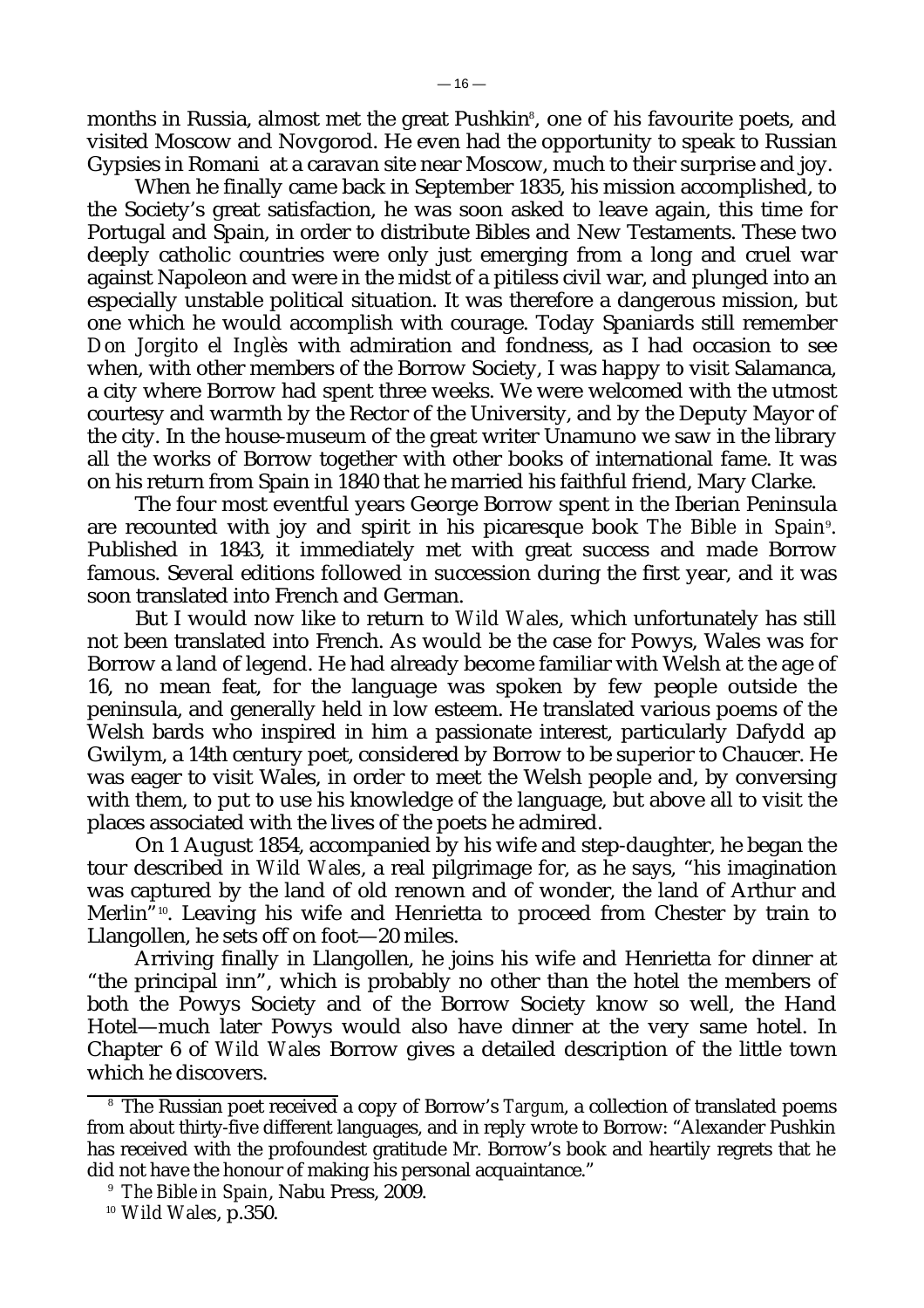un an à publier en huit volumes la version intégrale du Nouveau Testament sur un beau papier, relié à la manière chinoise, un prodigieux exploit, qui lui coûta beaucoup de peine et d'efforts. Ayant espéré voyager en Chine il demanda la permission d'aller jusqu'à Kiakhta, le seul point d'accès pour la Chine à cette époque, mais ne fut pas autorisé à prendre les Nouveaux Testaments avec lui; ceux-ci furent alors envoyés par mer à Londres. Il demeura encore quelques mois en Russie, manqua de peu rencontrer le grand Pouchkine<sup>7</sup> , un de ses poètes de prédilection, visita Moscou et Novgorod. Il trouva même l'occasion de s'adresser en romani à des tziganes russes dans un campement près de Moscou, provoquant surprise et joie.

Quand il revint en Angleterre en septembre 1835, sa mission accomplie pour la plus grande satisfaction de ses commanditaires, la Société Biblique lui proposa de partir au Portugal et en Espagne y distribuer des Bibles et des Nouveaux Testaments. Ces deux pays profondément catholiques venaient à peine de sortir de guerres, d'abord contre Napoléon puis de guerres civiles impitoyables, et étaient plongés dans des situations politiques des plus instables. C'était une mission fort dangereuse et dont pourtant il allait s'acquitter avec courage. Aujourd'hui encore les Espagnols se souviennent de *Don Jorgito el Inglès* avec ferveur et tendresse, comme j'eus l'occasion de l'observer lorsque je fis avec la George Borrow Society un court séjour à Salamanque, ville où Borrow avait vécu trois semaines et où nous avons été reçus avec grande courtoisie par le recteur de l'université, et par la députée-maire de la ville. Dans la bibliothèque de la maison-musée du grand Unamuno que nous avons pu visister, on pouvait voir tous les livres de Borrow en anglais, aux côtés d'autres œuvres d'écrivains de grand renom. Ce fut en 1840, au retour de ce voyage, que George Borrow épousa Mary Clarke, amie de longue date.

Les quatre années mouvementées que Borrow passa dans la péninsule ibérique sont racontées avec verve dans *La Bible en Espagne*, un livre picaresque passionné. Publié en 1843, il connut immédiatement un grand succès et rendit Borrow célèbre. Plusieurs éditions se succédèrent pendant la première année, et il fut bientôt traduit en français et en allemand.

 Mais j'aimerais revenir à *Wild Wales*, livre qui, malheureusement, n'a pas été traduit en français. Comme pour JCP<sup>8</sup> , le Pays de Galles était aux yeux de Borrow une terre romantique dont il avait appris la langue à l'âge de 16 ans, ce qui à l'époque était remarquable, car le gallois était alors peu parlé en dehors du Pays de Galles, et généralement assez méprisé. Il avait traduit divers poèmes de bardes gallois qui suscitaient en lui un intérêt passionné, dont Daffyd ap Gwilym, un poète du 14ème siècle que Borrow plaçait au-dessus de Chaucer. Il était donc très désireux de découvrir le Pays de Galles, afin d'y rencontrer les Gallois, de leur parler, de mettre ainsi en pratique ses connaissances, et surtout bien sûr de visiter tous les lieux qui étaient associés aux poètes qu'il admirait.

Ce jour arriva. Le 1er août 1854 marqua le début du grand périple qu'il allait entreprendre à pied telle qu'il nous est décrit dans *Wild Wales*, un véritable

<sup>7</sup> Le poète russe reçut des mains d'un ami danois de Borrow un exemplaire de *Targum* (recueil de traductions de quelques trente-cinq langues différentes), et écrivit en retour à Borrow: "Alexandre Pouchkine a reçu avec la plus profonde gratitude le livre de Mr. Borrow et regrette infiniment de ne pas avoir eu l'honneur de faire sa connaissance."

<sup>8</sup> Cf. mon article, publié dans le George Borrow Bulletin, printemps 2007, 'Two English Eccentrics: George Borrow (1803-1881) & John Cowper Powys (1872-1963)', pp.49-62.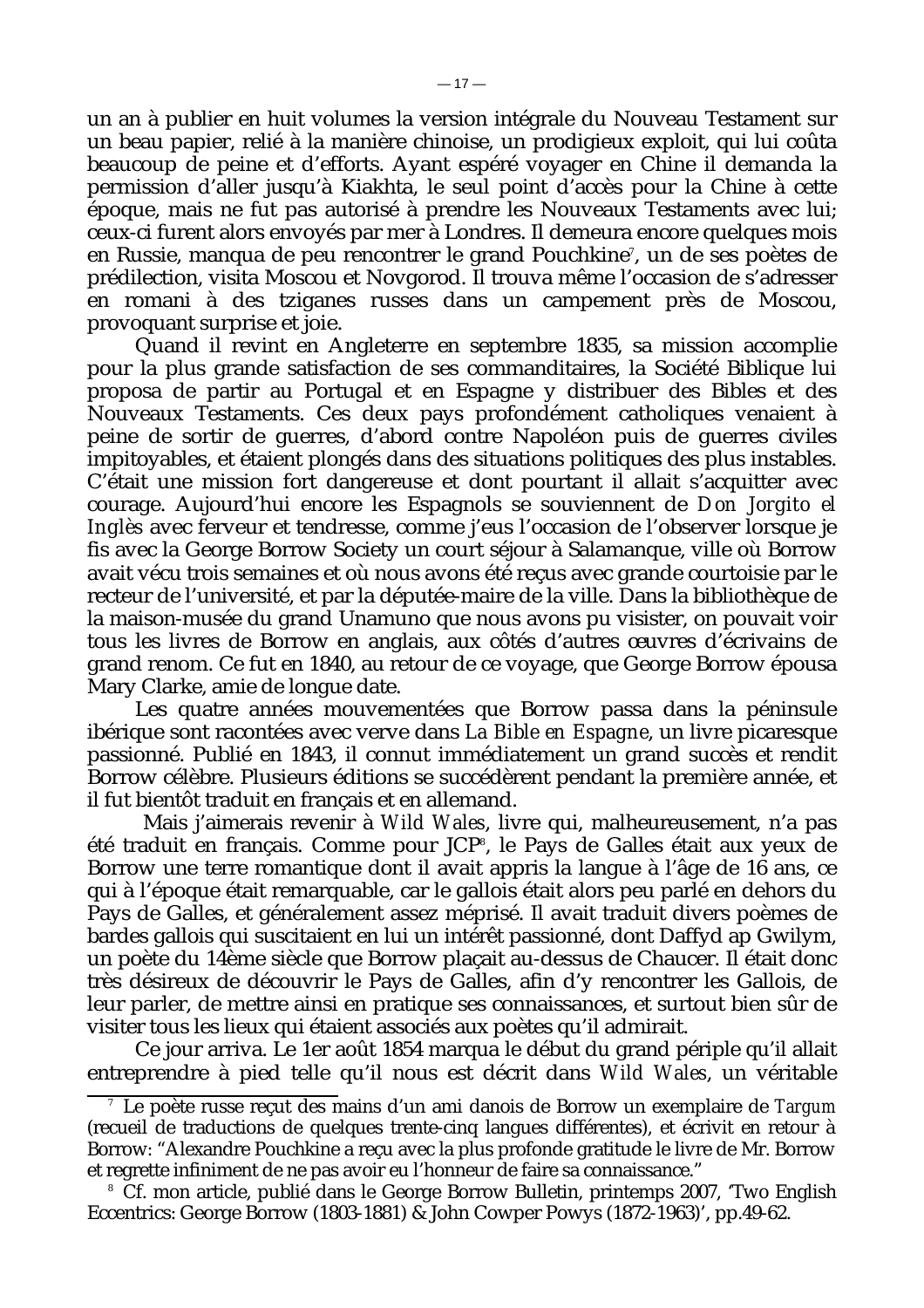

Llangollen in 1846 *courtesy* Llyfrgell Genedlaethol Cymru – The National Library of Wales

The northern side of the vale of Llangollen is formed by certain enormous rocks called the Eglwysig rocks, which extend from east to west, a distance of about two miles. The southern side is formed by the Berwyn hills. The valley is intersected by the River Dee, the origin of which is a deep lake near Bala, about twenty miles to the west. Between the Dee and the Eglwysig rises a lofty hill, on the top of which are the ruins of Dinas Bran, which bear no slight resemblance to a crown. The upper part of the hill is bare with the exception of what is covered by the ruins; on the lower part there are inclosures and trees, with, here and there, a grove or farm-house. On the other side of the valley, to the east of Llangollen, is a hill called Pen y Coed, beautifully covered with trees of various kinds; it stands between the river and the Berwyn, even as the hill of Dinas Bran stands between the river and the Eglwysig rocks—it does not, however, confront Dinas Bran, which stands more to the west.

Llangollen is a small town or large village of white houses with slate roofs, it contains about two thousand inhabitants, and is situated principally on the southern side of the Dee. At its western end it has an ancient bridge and a modest unpretending church nearly in its centre, in the chancel of which rest the mortal remains of an old bard called Gryffydd Hiraethog. From some houses on the southern side there is a noble view—Dinas Bran and its mighty hill forming the principal objects. The view from the northern part of the town, which is indeed little more than a suburb, is not quite so grand, but is nevertheless highly interesting. $11$ 

His narrative proved to be a precious mine of information when I decided to follow the adventures and peregrinations of the great Welsh chieftain Owen Glendower who is the hero of Powys' eponymous novel<sup>12</sup>. When working on *la lettre powysienne* n°4, devoted to Wales, the novel and its hero, I had delved into *Wild Wales*, reading carefully all that Borrow revealed about Wales' troubled history, Owen Glendower's different abodes, but also about the Welsh bards, whose works Borrow knew well, and vividly depicted.<sup>13</sup>

<sup>13</sup> Borrow also made numerous references to Glendower in *Celtic Bards, Chiefs and Kings*, published posthumously in 1928, but apparently written alongside *Wild Wales*, between 1857 and 1860. I would like here to thank Ann Ridler, chairwoman of the Borrow Society who read this paper and gave me precious information.

<sup>11</sup> *Wild Wales*, p.41.

<sup>12</sup> John Cowper Powys, *Owen Glendower*, John Lane The Bodley Head, 1942.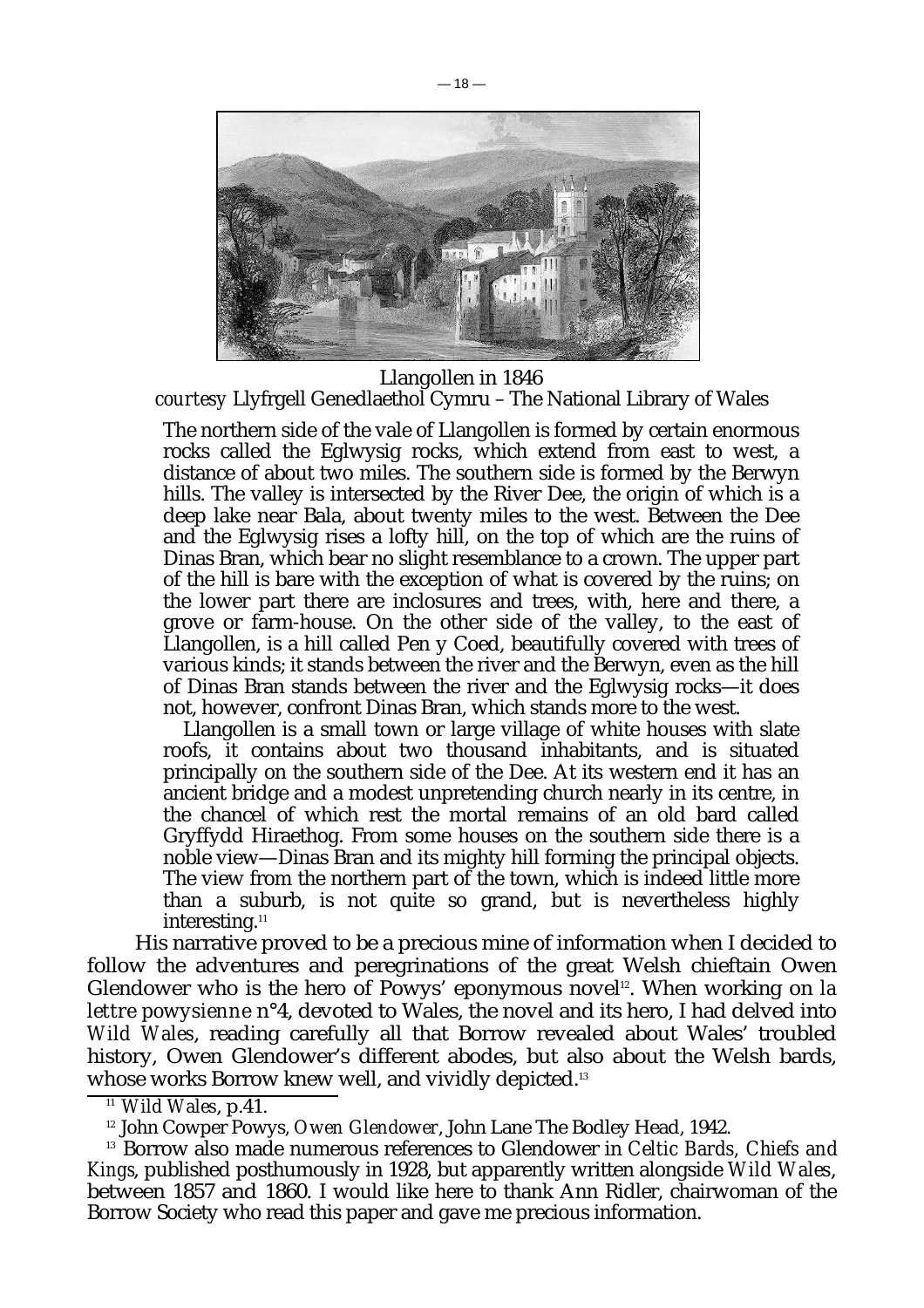pélerinage, car, ainsi qu'il le dit, "son imagination était captivée par la terre d'ancienne renommée et de merveille, la terre d'Arthur et de Merlin".º Il descendit du train à Chester, laissant sa femme et sa belle-fille continuer sans lui, et fit le reste du chemin jusqu'à Llangollen—20 miles—à pied.

Il arrive enfin à Llangollen où il retrouve femme et belle-fille pour le dîner "à l'auberge principale", qui n'est sans doute autre que l'hôtel que les membres tant de la Powys Society que de la Borrow Society, connaissent bien, le Hand Hotel. Plus tard John Cowper Powys allait également venir y dîner un soir. Dans le chapitre 6 de *Wild Wales*, Borrow nous dresse une description détaillée de la petite ville telle qu'il la découvre.

Le côté nord de la vallée de Llangollen est formé de blocs énormes de rochers appelés les Eglwysig, qui s'étendent de l'est à l'ouest sur une distance d'environ deux miles. Le côté sud est formé par les collines de Berwyn. La vallée est coupée par la rivière Dee, qui arrive d'un lac profond près de Bala, à environ vingt miles à l'ouest. Entre la Dee et les Eglwysig s'élève une haute colline, sur le sommet de laquelle se trouvent les ruines de Dinas Bran, qui font penser à une couronne. La partie supérieure de la colline est nue, à l'exception de ce qui est couvert par les ruines; en dessous se trouvent des enclos et des arbres, avec, ici et là un bosquet ou une ferme. De l'autre côté de la vallée, à l'est de Llangollen, il y a une colline, Pen y Coed, magnifiquement couverte d'arbres de diverses essences; elle se trouve entre la rivière et les Berwyns, tout comme la colline de Dinas Bran se dresse entre la rivière et les Eglwysigs—sans toutefois être en face de Dinas Bran qui se trouve plus à l'ouest.

Llangollen est une petite ville, ou un grand village, de maisons blanches à toits d'ardoise, d'environ deux mille habitants, et se situe surtout sur le côté sud de la Dee. A son extrêmité ouest on trouve un pont ancien et au centre une église modeste et sans prétention dans le chœur de laquelle se trouvent les restes mortels d'un vieux barde appelé Gryffydd Hiraethog. De quelques-unes des maisons situées sur le côté sud on a une vue magnifique—en particulier sur Dinas Bran et sa puissante colline. La vue depuis la partie nord de la ville, guère plus qu'un faubourg, n'est pas aussi belle, mais elle est cependant fort intéressante.

Ses informations m'ont été d'un précieux secours lorsque j'eus l'idée de suivre les aventures et pérégrinations du grand chef gallois que Powys décrira si bien dans son roman éponyme<sup>10</sup>. Voulant consacrer *la lettre powysienne* n° 4 au Pays de Galles et à Owen Glendower, je m'étais plongée dans *Wild Wales*, lisant avec attention ce que Borrow en dit. 11 Dans ce même chapitre 6 il nous donne des détails précis et évocateurs sur l'histoire mouvementée du Pays de Galles, de ses chefs et de ses bardes dont il connaissait les œuvres, y mêlant des descriptions géographiques fort vivantes.

La vallée de la Dee, dont le district de Llangollen fait partie, est appelé <sup>9</sup> *Wild Wales*, p.350.

<sup>10</sup> J.C. Powys, *Owen Glendower*, 2 vol., Les Forêts de Tywyn et Les Tours de Mathrafal, Phébus, 1996. Signalons qu'une nouvelle édition de ces deux volumes vient d'être publiée par Libretto, en 2017.

<sup>11</sup> Borrow a également fait de nombreuses références à Glendower dans *Celtic Bards, Chiefs and Kings*, livre posthume publié en 1928 mais probablement écrit à la même époque que *Wild Wales*, entre 1857 et 1860.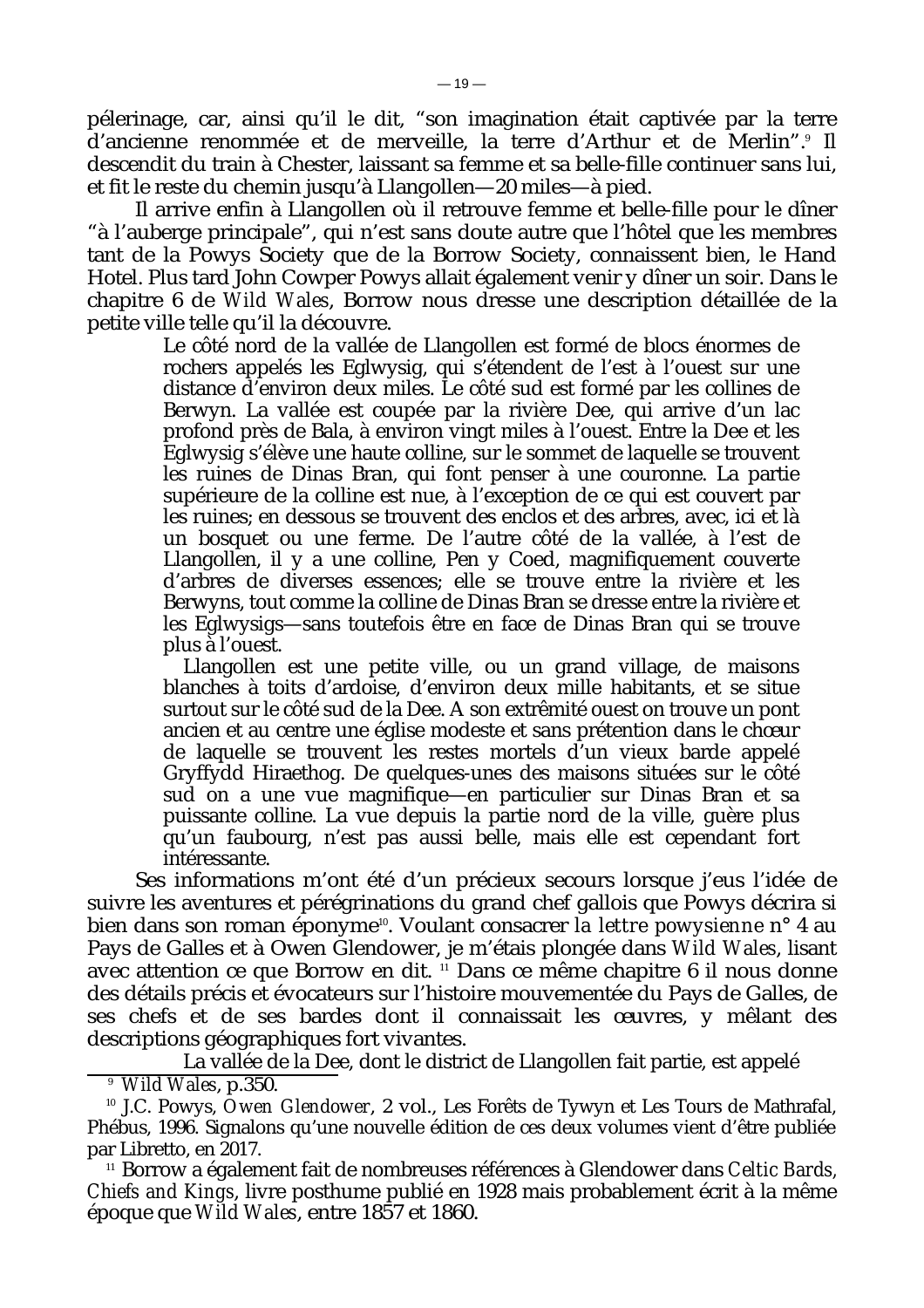The valley of the Dee, of which the Llangollen district forms part, is called in the British tongue Glyn-dyfrdwy—that is, the valley of the Dwy or Dee. The celebrated Welsh chieftain, generally known as Owen Glendower, was surnamed $14$  after that valley, the whole of which belonged to him, and in which he had two or three places of strength, though his general abode was a castle in Sycharth, a valley to the southeast of the Berwyn, and distant about twelve miles from Llangollen.

Dinas Bran, which crowns the top of the mighty hill on the northern side of the valley, is a ruined stronghold of unknown antiquity.15 The name is generally supposed to signify Crow Castle, "bran" being the British word for crow, and flocks of crows being frequently seen over it...

Dinas Bran was a place quite impregnable in the old time, and served as a retreat to Gruffydd, son of Madawg, from the rage of his countrymen, who were incensed against him because, having married Emma, the daughter of James Lord Audley, he had, at the instigation of his wife and father-in-law, sided with Edward the First against his own native sovereign. But though it could shield him from his foes, it could not preserve him from remorse and the stings of conscience, of which he speedily died.

At present the place consists only of a few ruined walls, and probably consisted of little more two or three hundred years ago: Roger Cyffyn, a Welsh bard, who flourished at the beginning of the seventeenth century, wrote an englyn on it, of which the following is a translation:

*Gone, gone are thy gates, Dinas Bran on the height! Thy warders are blood-crows and ravens, I trow; Now no one will wend from the field of the fight To the fortress on high, save the raven and crow.*<sup>16</sup>

Mary Borrow, his wife, had rented a little house, Dee Cottage, on the north side of the river, and the day after his arrival, the very first thing he accomplished was to go up the hill to Dinas Bran. He then came down, and went on walking for the rest of the day, discussing with people he met, as was his wont, surprising them by the fact that an Englishman should know Welsh so well. With endearing pride he displays his knowledge, explaining to the people with whom he happens to strike up a conversation the etymology of the Welsh names of the places around them. Noticing Borrow's interest in an ancient convent used as a barn, a man tells him that about three miles away stands an old edifice, now a farm, but once a splendid abbey, called... Borrow at this point interrupts:

"The abbey of the vale of the cross," said I, "I have read a deal about it. Iolo Goch, the bard of your celebrated hero, Owen Glendower, was buried somewhere in its precincts."<sup>17</sup>

It was exactly there, in Valle Crucis Abbey, that Powys on 24 April 1937, in the beautiful chapter house under the ribbed vault, began to write the first page of his novel *Owen Glendower*, writing to his friend Nicholas Ross "the spirits of those Cistercian Monks were inspiring it...".

<sup>&</sup>lt;sup>14</sup> "Glyn-dyfrdwy" contracting to "Glyn-dwr". "the British tongue" is referring to Welsh.

<sup>&</sup>lt;sup>15</sup> "There it was! There before him, towering up beneath a great bank of white clouds, and against a jagged ridge of bare and desolate rock, rose the castle of his imagination." *Owen Glendower*, p.12.

<sup>16</sup> *Wild Wales*, pp.43-4.

<sup>17</sup> Ibid., p.55.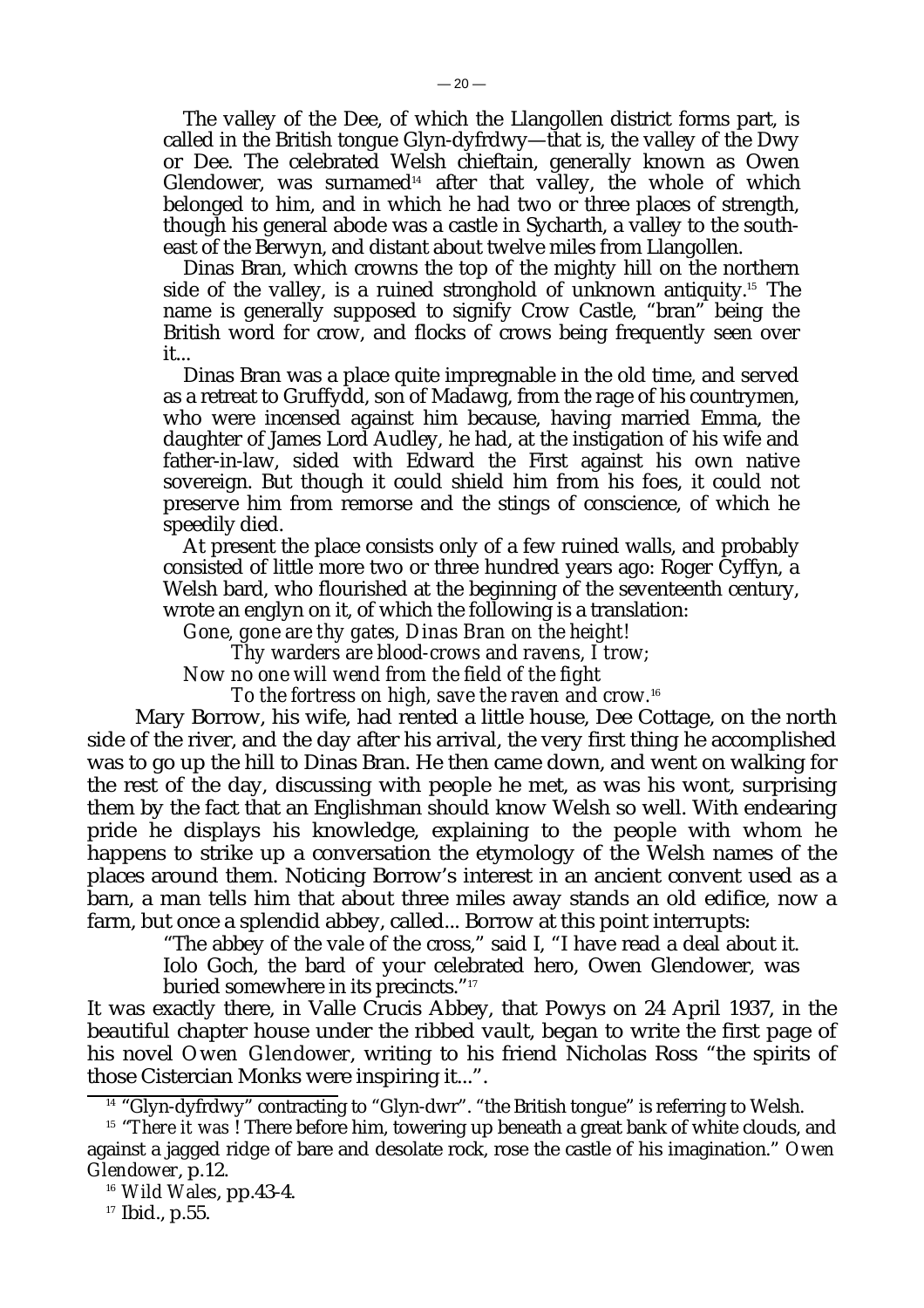en gallois Glyn-dyfrdwy—ce qui signifie la vallée de la Dwy ou Dee. C'est ce nom<sup>12</sup> qui fut donné au célèbre chef gallois, généralement connu sous le nom d'Owen Glendower, car toute la vallée lui appartenait, et il y possédait deux ou trois places fortes, bien qu'il se soit surtout établi dans un chateau à Sycharth, une vallée au sud-est des Berwyn, à environ douze miles de Llangollen.

Dinas Bran, qui couronne le sommet de l'imposante colline sur le côté nord de la vallée, est une forteresse en ruines de très ancienne origine.<sup>13</sup> Le nom est généralement censé signifier le Chateau du Corbeau, "bran" étant en gallois le corbeau, et l'on voit souvent au-dessus planer des vols de corbeaux. Mais cela peut vouloir dire le chateau de Bran ou Brennus, ou bien le chateau au-dessus du Bran, un ruisseau qui coule à ses pieds.

Dinas Bran était une place tout à fait imprenable dans les temps anciens, et servit de refuge à Gruffydd, fils de Madawg, pour échapper à la colère de ses compatriotes, qu'il avait indignés parce qu'après avoir épousé Emma, la fille de James Lord Audley, poussé par sa femme et son beau-père, il avait pris fait et cause pour Edward 1er contre son propre souverain. Mais bien qu'offrant protection contre ses ennemis, ce lieu ne pouvait le préserver du remords et des dards de sa conscience, dont il mourut rapidement.

Aujourd'hui il ne reste de l'endroit que quelques murs en ruine, et il est probable qu'il n'y en avait guère davantage il y a deux ou trois cents ans: Roger Cyffyn, un barde gallois du début du dix-septième siècle, écrivit à son sujet un *englyn* (poème) dont voici la traduction:

*Disparues, elles ont disparu, tes portes, Dinas Bran tout là haut! Corbeaux sanguinaires et freux sont tes gardiens, j'imagine; Personne maintenant ne s'enfuira du champ de bataille*

*Pour se réfugier dans la forteresse, là haut, sauf freux et corbeaux.*

Sa femme, Mary Borrow, avait loué une petite maison, Dee Cottage, au nord de la rivière, et dès le lendemain de son arrivée, la première chose qu'il fit fut de monter jusqu'à Dinas Bran, puis après en être redescendu, il continua à marcher le reste de la journée, longeant le canal et discutant à son habitude avec les gens qu'il rencontrait, les étonnant comme toujours que lui, un Anglais, maîtrise si bien le gallois. Il montre d'ailleurs une désarmante fierté à faire étalage de ses connaissances et à expliquer aux gens avec qui il entrait en conversation l'étymologie des noms de lieux gallois autour d'eux. Lors d'une rencontre avec un faucheur qui lui dit qu'à proximité se trouve une ferme qui fut dans les temps anciens une splendide abbaye qui s'appelait..., il l'interrompt:

> "elle s'appelait l'abbaye de la vallée de la croix. J'ai beaucoup lu à ce sujet. Iolo Goch, le barde de votre célèbre héros, Owen Glendower, fut enterré dans son enceinte."

Ce fut en ce même lieu, le 24 avril 1937, sous la belle voûte crénelée de la magnifique salle capitulaire que Powys écrivit la première page de son roman *Owen Glendower,* confiant à un ami Nicholas Ross que "l'esprit de ces moines cisterciens l'inspirait."

Le 21 août, Borrow partit à pied pour Corwen "à dix miles de Llangollen, située sous une vaste chaîne de rochers à l'entrée de la vallée de la Dee", et ayant

 $12$  Par contraction de "Glyn-dyfrdwy" en "Glyn-dwr".

<sup>13</sup> "*Il était là* ! Là, devant lui, s'élevant sous un grand banc de nuages blancs, et se découpant contre une crête déchiquetée de rochers nus et désolés, se dressait le chateau de ses rêves." *Owen Glendower*, p.28.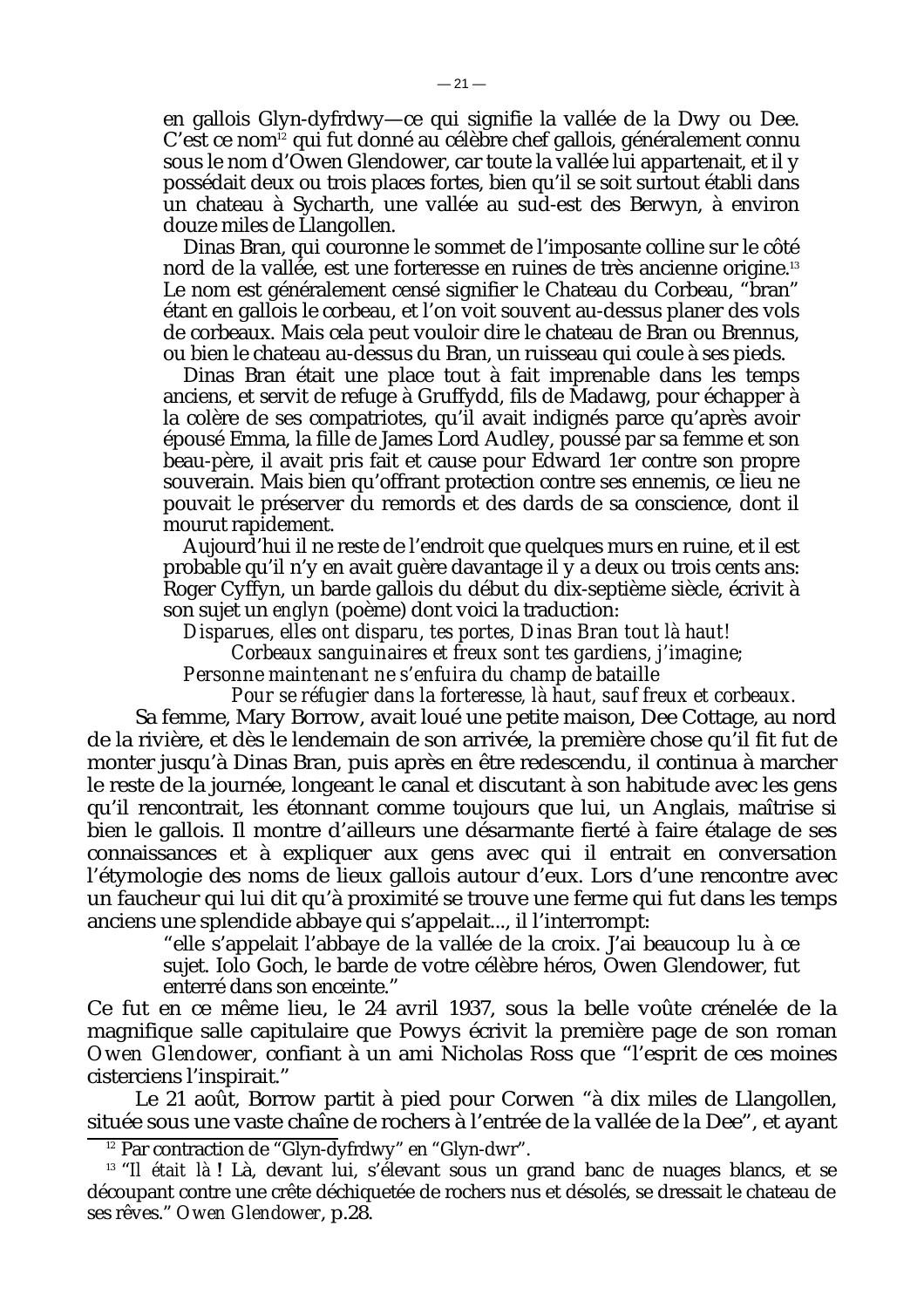On 21 August Borrow walked to Corwen "just ten miles from Llangollen and which stands beneath a vast range of rocks at the head of the valley... of the Dee water" and feeling rather thirsty stopped at an inn "very approprietely called the 'Owen Glendower', being the principal inn in the principal town of what was once the domain of the great Owen."

And all along the book, Borrow takes us to the very areas which Owen Glendower had known. Reading *Wild Wales* I realised I had found an inspired guide whose help would be precious in following the great Welsh Prince, and I resolved to place my full confidence in him.

Jacqueline Peltier

*°°°°°°°°°°°°°°°°°°°°*

## **A Cave in the Mountains of the Moon**

THE TINY ROOM, one step in off the road, was dark, with a net curtain against the stone-framed window. A cream-coloured kitchen cabinet with a shelf midway stood against a back wall and a large polished wooden chest of drawers against another. On the far side in the shadows was a sofa-bed. We settled into a couple of small Regency-style armchairs and talked casually with the old lady, a small bird-like presence in the room. At intervals, when a caller came and went, I looked into the recesses of the room and tried to register its assortment of items—a tiny portable television, books scattered around, ornaments and pictures, a Buddha on the window-sill ("bought in Bala"), a velvet-framed oval portrait of John Cowper and Littleton as children posed beside an upholstered chair, the simple bracket clock which Phyllis had kept with her from Kansas days, letters and papers—and the iron ankh made by an East Chaldon blacksmith for John's brother, Llewelyn, hanging over the doorway.

John Cowper Powys died in the Cottage Hospital, Blaenau Ffestiniog, in June 1963 at the age of 91. He had lived in this grey stone-built cottage, 1 Waterloo, for the last eight years of his life, towards the end, as Henry Miller had said, "singing and clapping his hands"<sup>1</sup> like Blake. He had spent his time writing the last and strangest of his fictions, short twilight fantasies with names such as *The Mountains of the Moon* and *Topsy-Turvy*. To look at the landscape of this place deposited in the middle of Snowdonia (but significantly excluded from the National Park) is apparently to look at the landscape of an alien planet. The "mountains of the moon" seem to tower over the narrow slate streets and terraces of Blaenau Ffestiniog like terrifying inanimate growths, with their shale slopes and crumbling tops—an indistinguishable combination of natural crags and man-made heaps from the slate quarries. The town, whose name means "further on from Ffestiniog", was built in its entirety for the slate industry and largely by the quarrymen themselves. The one main road winds for about a mile along the edge of these crags between dismal cottages made darker by the continual drizzle, characteristic of the valley climate. At the Ffestiniog end, and hard to find, is the steep lane that leads to Waterloo—two cottages that stand set into the side of the mountain and washed by a tumbling cataract that falls steadily seven hundred feet from the mountain down to the roadside. In one of his letters he likened Blaenau to the "cloud cuckoo town" described in Aristophanes' *Birds*:

<sup>1</sup> *Big Sur and the Oranges of Hieronymus Bosch*, p.150.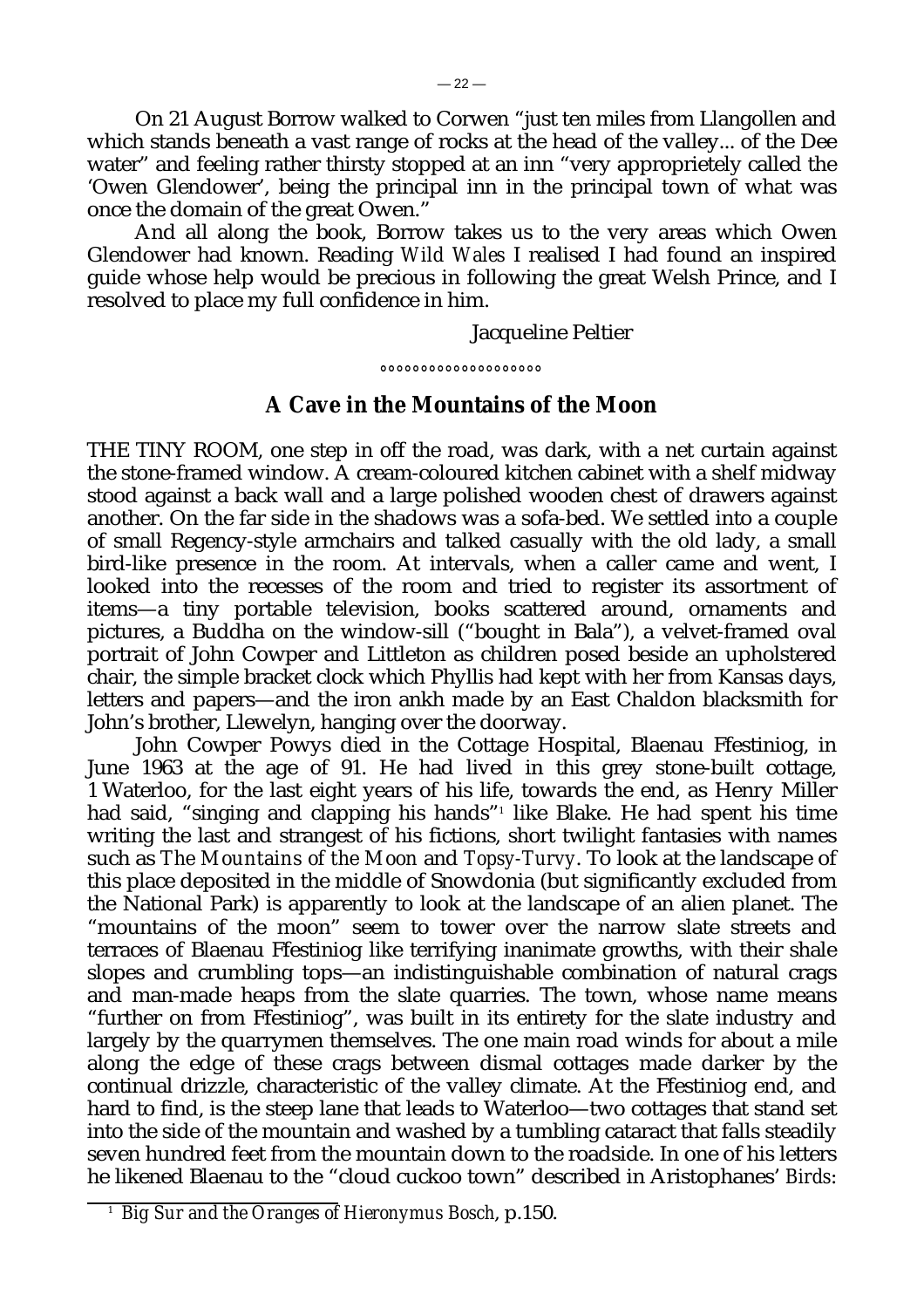soif, il s'arrêta à l'auberge, "fort justement nommée 'l'Owen Glendower', puisque c'est l'auberge principale d'une ville qui fut la plus importante du territoire du grand Owen."

Tout au long du livre, Borrow nous emmène sur les lieux qu'avait connus Owen Glendower. En lisant Borrow, je compris que j'avais trouvé quelqu'un dont l'aide me serait précieuse pour suivre le grand Prince gallois, et je m'en remis donc à lui en toute confiance.

Jacqueline Peltier

*°°°°°°°°°°°°°°°°°°°°*

## **Un Antre dans les Montagnes de la Lune**

LA MINUSCULE PIECE qui donnait directement sur la route était sombre, avec un rideau de tulle voilant la fenêtre à l'encadrement de pierre. Un buffet de cuisine couleur crème avec une étagère à mi-hauteur était placé contre le mur du fond et une grande commode en bois ciré était adossée à un autre mur. A l'ombre, du côté le plus reculé, il y avait un canapé-lit. Nous avons pris place dans deux petits fauteuils de style Regency, devisant de choses et d'autres avec la vieille dame, présence menue d'oiseau dans la pièce. Par moments, tandis qu'un visiteur passait puis repartait, je tournai mon regard vers les recoins de la pièce, m'efforçant de me rendre compte de l'assortiment d'objets qu'elle recélait—une toute petite télévision portative, des livres disséminés ça et là, des bibelots et reproductions, un Bouddha sur le rebord de la fenêtre ("acheté à Bala"), un portrait dans un cadre ovale en velours de John Cowper et Littleton enfants, posant à côté d'une chaise capitonnée, une pendule que Phyllis avait conservée depuis ses années dans le Kansas, des lettres, des documents—et, accroché audessus de la porte d'entrée, l'ankh en fer forgé réalisé par un forgeron d'East Chaldon pour Llewelyn, le frère de John.

John Cowper mourut au Cottage Hospital à Blaenau Ffestiniog, en juin 1963, âgé de 91 ans. Il avait vécu les huit dernières années de sa vie dans cette petite maison jumelée en pierres grises, 1 Waterloo, et près de mourir, ainsi que Henry Miller l'avait prédit, "chantant et tapant des mains"<sup>1</sup> tout comme Blake. Il avait passé son temps à écrire les plus étranges de ses dernières œuvres de fiction, de courtes fantaisies crépusculaires avec des titres comme *Les Montagnes de la Lune* et *Topsy-Turvy*. Contempler le paysage qu'offre cet endroit planté au centre de Snowdonia (mais de façon significative exclu du Parc National) c'est comme contempler le paysage d'une planète d'un autre monde. Les 'montagnes de la lune', telles d'effrayantes excroissances inanimées, avec leurs flancs de schiste et leurs sommets effrités—combinaison confuse d'escarpements naturels et de crassiers des carrières d'ardoise de l'homme—semblent surplomber de toute leur hauteur les rues étroites et les rangées de maisons aux toits d'ardoise de Blaenau Ffestiniog. La ville, dont le nom signifie "au-delà de Ffestiniog", a été entièrement construite pour l'exploitation de l'ardoise et pour une bonne partie par les carriers eux-mêmes. L'unique rue importante longe le bord de ces escarpements, serpentant sur un kilomètre et demi entre des rangées de petites maisons lugubres, encore assombries par le crachin permanent qui caractérise le

<sup>1</sup> *Big Sur et les oranges de Jérôme Bosch*, tr. R. Giroux, Buchet/Chastel, 1982.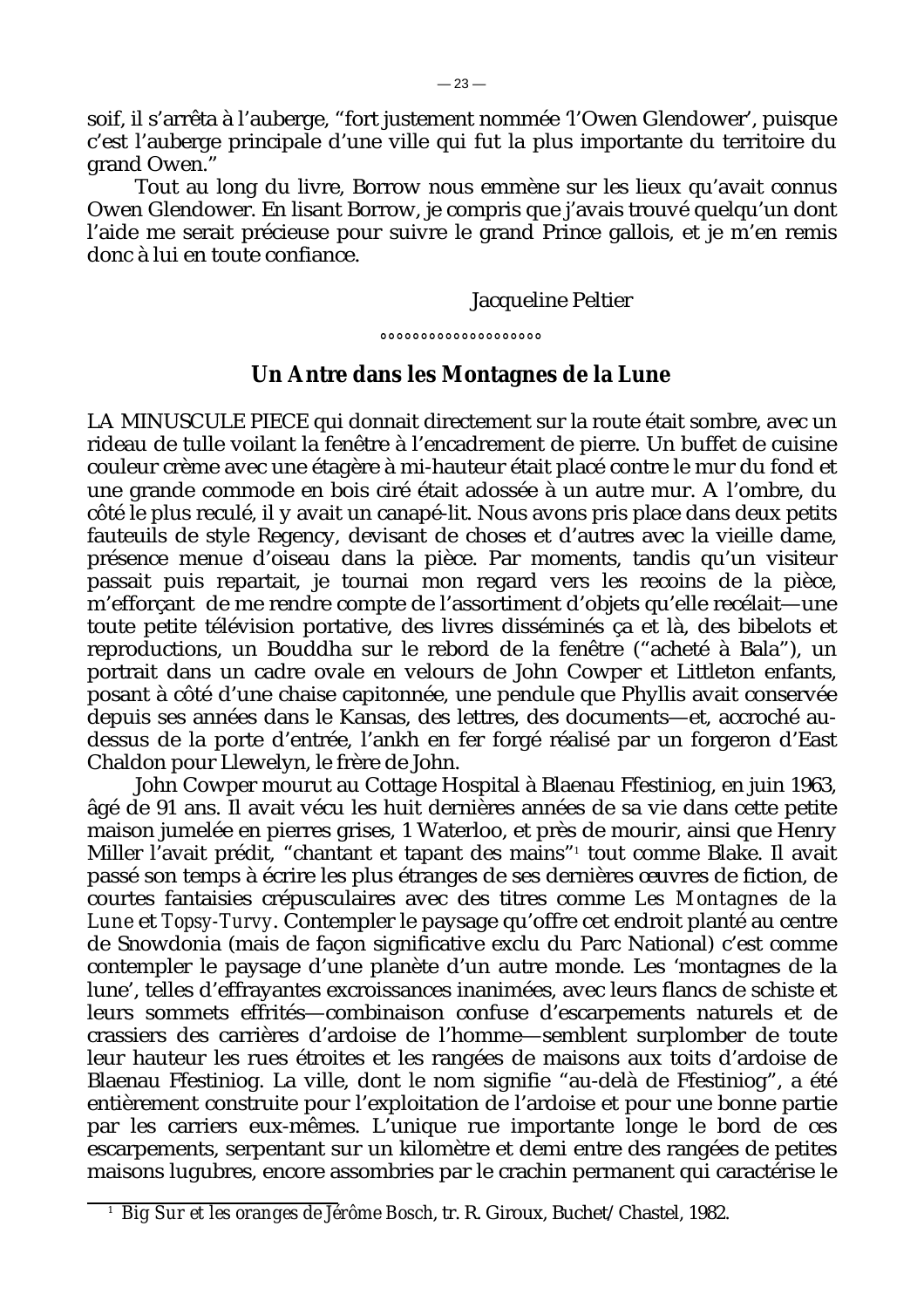

Blaenau Ffestiniog from Moelwyn Bach *courtesy* Stemonitis: License: CC-BY-SA 2.5 [Waterloo cottage is just out of the frame to the right under 'workmen' in the text.]

"no trees, no bushes, no hedges, no flowers! It is just the *naked planet itself, earth in time & space a promontory of Rock.*" 2

 Phyllis Playter was now in her 84th year. Slight but alert, dressed in black with a black open-work shawl around her shoulders, she spoke with animation first about Blaenau, its industry and geology, and then the character of the local workmen, her friends and neighbours, after which she enlarged on her own ancestry and early days in Kansas City, Missouri. She was sprightly for her age; not surprising, she said, since her father and grandfather were pioneers settling the American Mid-West in the 19th century. She first met John Cowper Powys, twenty-two years her senior, at a lecture in Joplin, Miss., and remained his companion and amanuensis for upward of forty years. When Powys returned to England in 1934, and later moved to Corwen in 1935, Phyllis accompanied him and set up house with her mother

and aunt next door. She remained his closest confidante for the remainder of his life. Powys once described his American girlfriend as coming nearer than anything else that ever happened to him to make him believe in some sort of beneficent destiny. She became his proof-reader and sounding-board, "another self" who was also in some ways his inspiration.

Phyllis told us that he considered his best lecture was given to an audience of five in San Francisco, though in New York City he filled the Carnegie Hall and mesmerised the audience for two hours at a time—and without notes! She described to us an occasion she particularly remembered when Powys lectured on *King Lear*. He would entwine himself in a black academic gown and pace up and down the stage. His voice, though not loud, had a piercing resonance reaching into the far corners of the hall. At one point, in the silence between Lear's speeches, two women who were sitting behind, leapt up and screamed and had to be carried from the hall. "It happened just like that," she said.

<sup>2</sup> Proteus and the Magician  $\sim$  The Letters of Henry Miller and John Cowper Powys, ed. J. Peltier, Powys Press, 2014, p.113.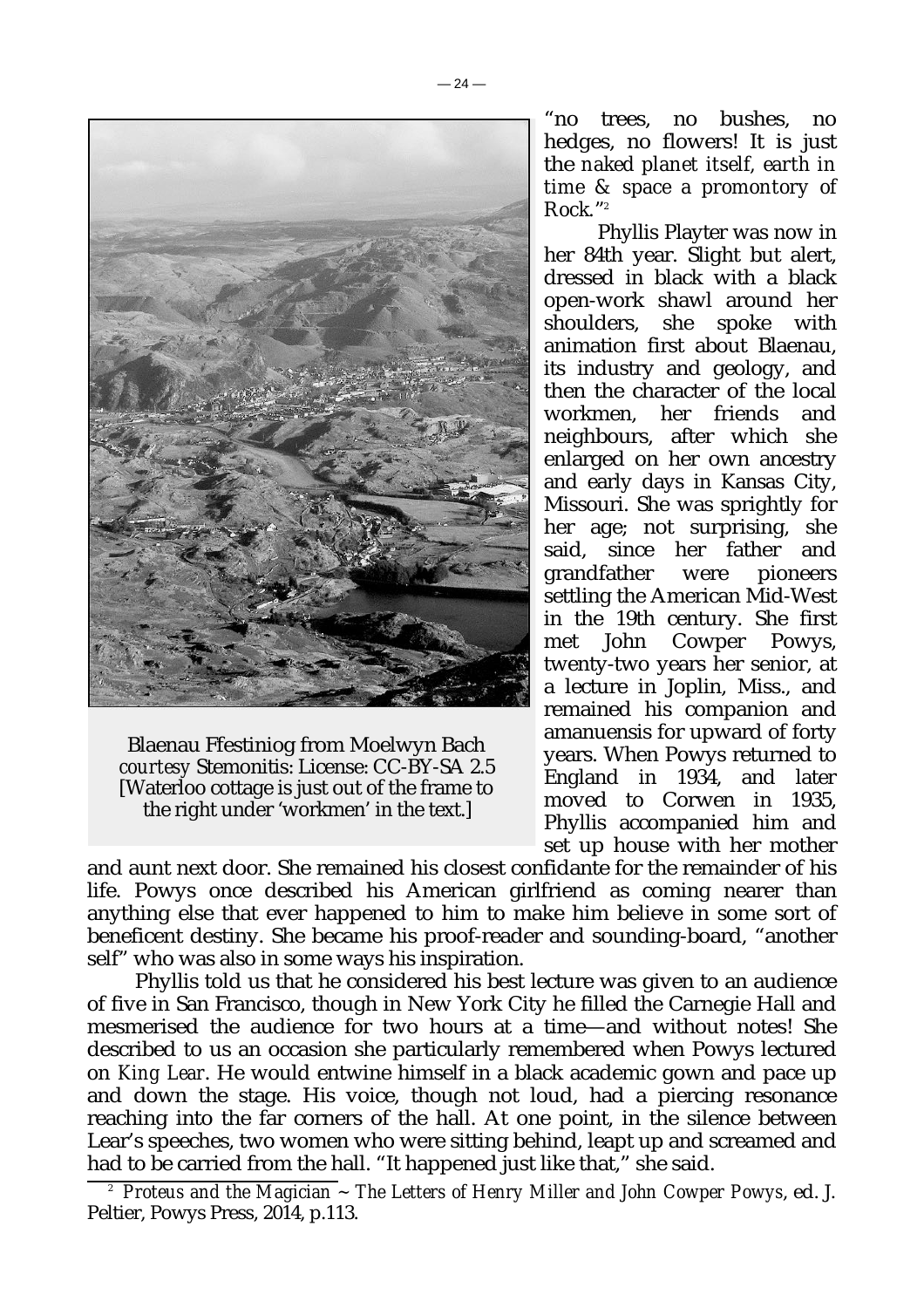climat de la vallée. Au bout de cette rue, dans la direction de Ffestiniog—et bien difficile à dénicher—se trouve le chemin escarpé qui monte à Waterloo—deux petites maisons jumelées adossées au flanc de la montagne, à côté d'une chute d'eau qui tombe en permanence de plus haut sur la montagne jusqu'à la route en bas. Comparant Blaenau à la "ville du-coucou-et-des-nuages" décrite par Aristophane dans *Les Oiseaux*, il écrit dans une lettre: "pas un arbre, pas un taillis, pas une haie, pas de fleurs! C'est la planète comme au premier jour, un promontoire rocheux perdu dans le temps & l'espace."<sup>2</sup>

Phyllis Playter avait alors 84 ans. Menue mais vive, toute vêtue de noir, un châle noir ajouré entourant les épaules, elle nous parla avec animation, d'abord de Blaenau, de son industrie et de sa géologie, puis des traits distinctifs des ouvriers locaux, ses amis et voisins, après quoi elle s'étendit sur ses propres origines et ses premières années à Kansas City, Missouri. Elle était alerte pour son âge; ce n'était guère surprenant, dit-elle, puisque son père et son grand-père avaient été des pionniers qui avaient colonisé le Midwest américain au 19ème siècle. Elle avait rencontré John Cowper Powys, de vingt-deux ans son aîné, à une conférence donnée à Joplin, Missouri, et demeura sa compagne et assistante littéraire pendant plus de quarante ans. Quand John Cowper décida de rentrer en Angleterre, Phyllis l'accompagna. En 1935 ils s'installèrent à Corwen, elle y fit venir sa mère et sa tante qui habitèrent la maison voisine. Tant qu'il vécut, elle fut sa confidente la plus proche. Powys décrivit un jour son amie américaine comme étant ce qui avait été le plus près, parmi tout ce qui lui était jamais arrivé, de le faire croire en quelque providence bienveillante. Elle devint sa correctrice et en quelque sorte banc d'essai, son 'alter ego' qui était aussi par certains côtés son inspiratrice.

Phyllis nous dit qu'il jugeait que sa meilleure conférence avait été donnée à un auditoire constitué de cinq personnes à San Francisco, même si à New York il remplissait Carnegie Hall et subjugait l'auditoire pendant deux heures d'affilée—et sans la moindre note! Elle nous décrivit une de ces occasions dont elle se souvenait particulièrement, où Powys parla du *Roi Lear*. Il s'enroulait dans sa toge académique noire et arpentait la scène. Pourtant pas forte, sa voix résonnait avec une acuité perçante qui atteignait les coins les plus lointains de la salle. A un certain moment, dans le silence qui sépara les discours de Lear, deux femmes qui étaient assises derrière elle, bondirent et se mirent à hurler, et il fallut les évacuer de la salle. "Ça s'est passé tout à fait comme ça," dit-elle.

Puis elle nous parla de son père, Franklin Playter, grand ami de John Cowper, de son agent Arnold Shaw, et de leur installation à Rat's Barn dans le Dorset. Elle décrivit les sœurs, Katie et Gertrude, Mrs Hardy qu'elle avait plusieurs fois rencontrée à Max Gate (mais pas Thomas Hardy, qui bien longtemps auparavant avait coutume de rendre visite aux Powys à Dorchester et à Chaldon); et elle nous raconta leur emménagement à Corwen, puis à Blaenau, où la petite maison de deux pièces, une en bas, une en haut, devint le plus petit 'antre de travail'<sup>3</sup> de toutes leurs habitations. Ils avaient acheté la maison en septembre alors que le temps était sec et chaud, mais n'y ont emménagé qu'au mois de mai suivant et découvrirent alors des moisissures vertes et brunes sur les

<sup>2</sup> *Correspondance Privée, Henry Miller - John Cowper Powys*, tr. N. Haddad, Critérion, 1994, p.156.

<sup>3</sup> dans 'The Cave of Making' (Un Antre de Travail) W.H. Auden décrit le lieu de son travail poétique dans la maison qu'il avait achetée à Kirchstetten, Autriche.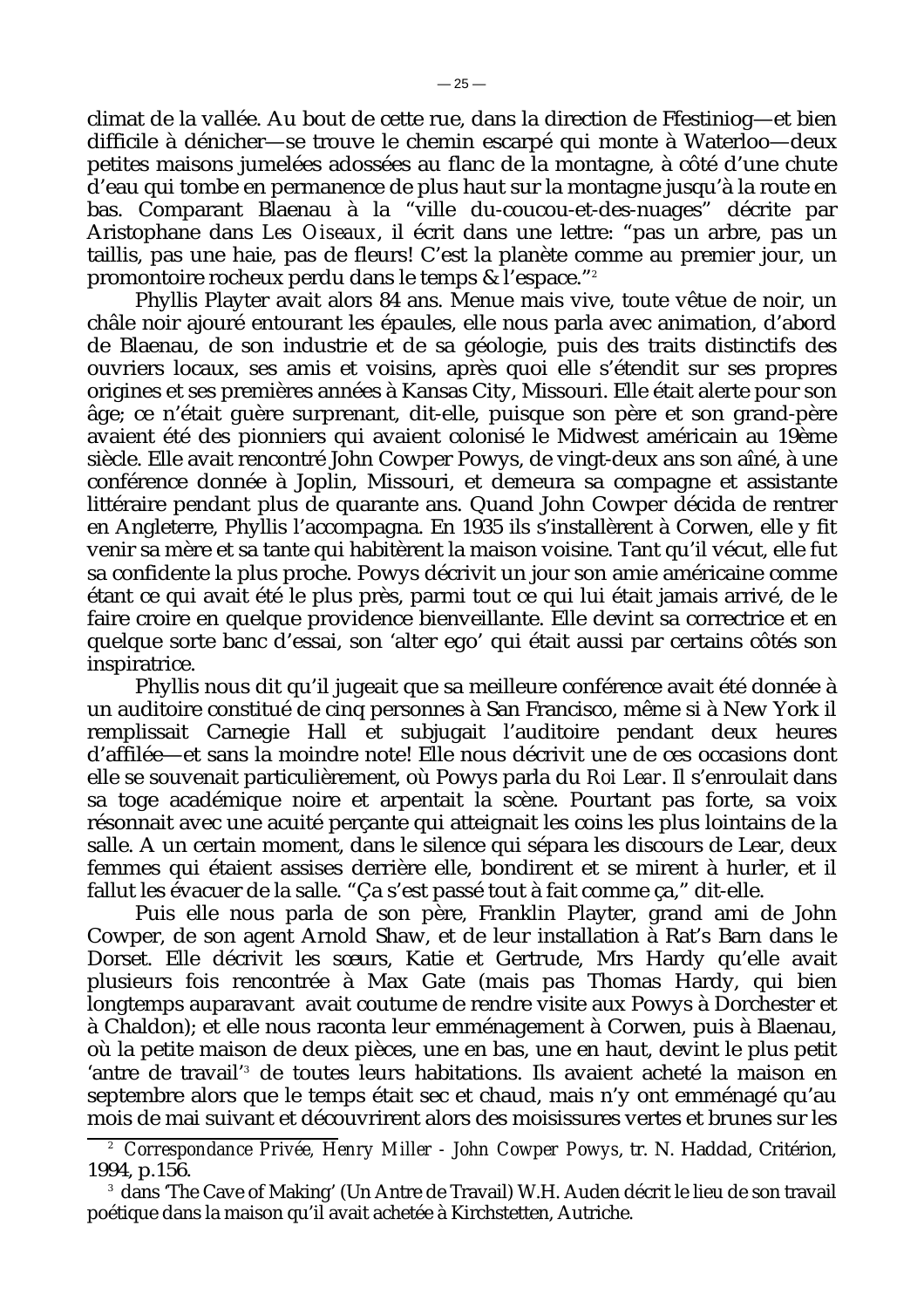She went on to tell us of her father, Franklin Playter, a great friend of John Cowper's, of Arnold Shaw, his manager, and of their move to Dorset, to Rat's Barn. She described the sisters, Katie and Gertrude, Mrs Hardy whom she had met several times at Max Gate (though not Thomas Hardy, who, before her time, used to visit the Powyses at Dorchester and Chaldon); and she told us of their move to Corwen, and then to Blaenau where the one-up, one-down cottage was the smallest "cave of making"<sup>3</sup> of them all. They bought the house in September when it was dry and warm but moved in the following May and found it damp with green and brown mould over the walls. John Cowper used the one upstairs room to work by the window with a view over the Ffestiniog Valley towards Snowdon, lying down on the sofa to "disperse the gastric juices". He wrote his last novels lying on his back with his pad on his knees and scribbling away virtually upside down, in an erratic free-flowing handwriting which slanted up the paper*.*

Miss Playter took from a drawer a copy of the only manuscript she had (apart from his diary from 1929). It was a thirty or forty page draft, quarto in size, of *The Owl, The Duck and Miss Rowe! Miss Rowe!* Despite excessive emendations in the final pages, the manuscript was unexpectedly easy to read. Amazed, I held the yellowed pages in my hands and wondered where they would eventually end up—whether as a personal gift or as a bequest to the National Library of Wales or in the saleroom of a London auctioneer. While we sat in the darkening room towards evening, with the rain washing down the stone street outside and the rush of the waterfall at the back of the house, the whole experience seemed slightly unreal.

After a while, we drove out in the car to Porthmadog and Black Rock Sands. In a town café Miss Playter's conversation was continuous and lively—much to my surprise for I expected her to be a reserved talker in contrast to John Cowper, who was famous for his loquacity even in his eighties (but then with Powys alive Phyllis might have not wished to talk at length; now she felt liberated and spoke for herself). She found the geography and history of the area continually fascinating—the modernisation of the roads, the controversy over the mining of the top of Moel Y Gest, the building of the Cob at Porthmadog, the beauty of the brown stone which after a time goes grey when exposed to the weather. This was her old "stamping ground", as she called it, despite the fact that she was an American by birth and a Bostonian by education. Miss Playter reminded us that she had been more years in Britain than in America, but she had still retained a noticeable American accent. References to "filibustering" and "micro-wave heating" seemed to trip off her tongue, an almost natural part of her conversation. Her characteristic opening was, "Well, I don't know..." which sounded strange and distinctive amid the idioms of North Wales. "Can you speak Welsh?" I asked. She said not, although John Cowper could read it—Taliessin and the *Mabinogion*. She loved Wales and the Welsh people. The language she said hadn't changed since the 12th century; and the people are their own masters.

When we left the cottage on the following day, Phyllis gave me a booklet and asked me to come again. Her door was always open and she liked visitors, she said. She urged us to see as much of North Wales as we could—the slate caverns at Blaenau, the castles of Conway and Caernarvon, the Italianate village

 $3$  in The Cave of Making' W.H. Auden describes his workplace in the house he bought in Kirchstetten, Austria.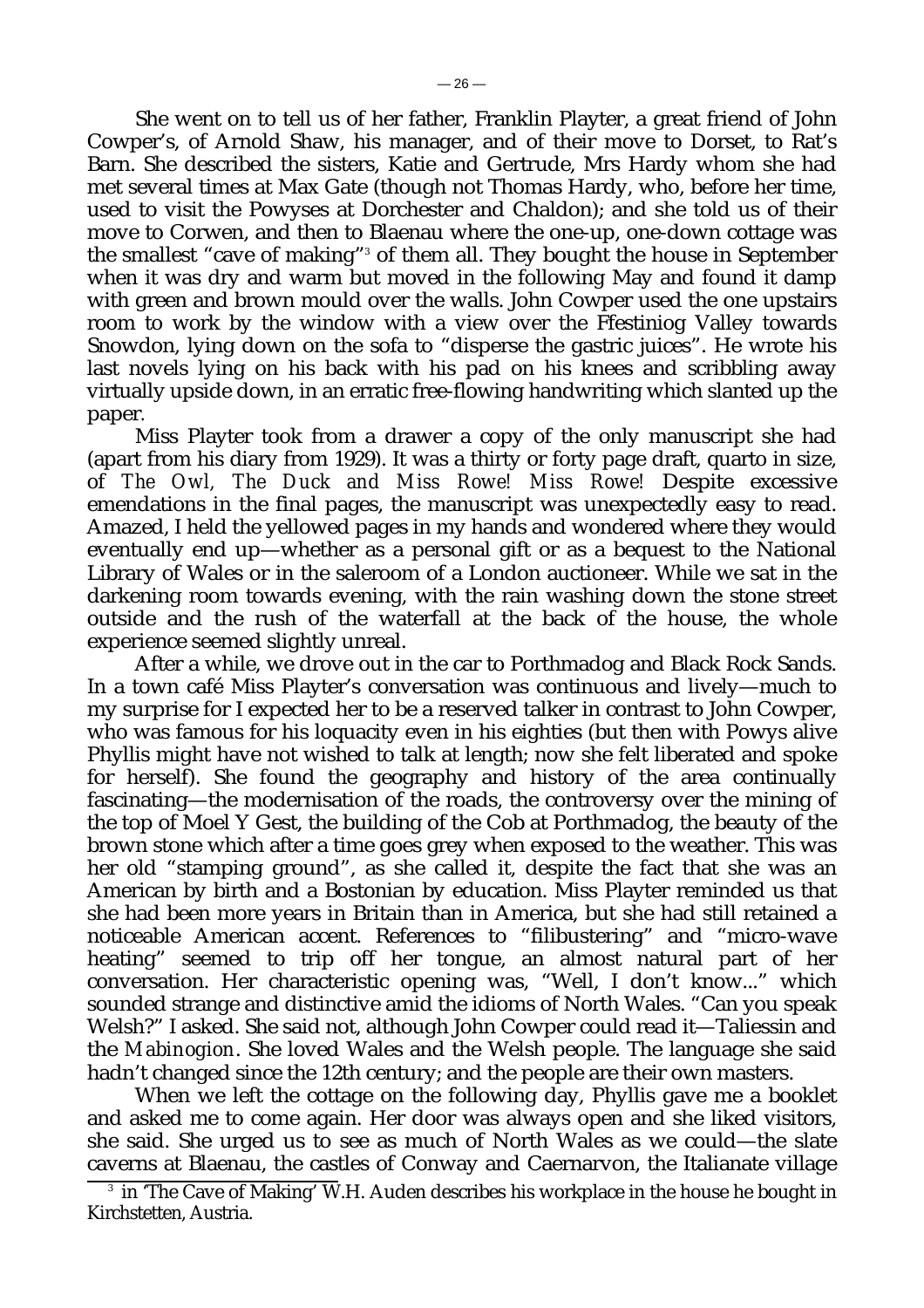murs dues à l'humidité. John Cowper occupait la pièce du haut pour travailler près de la fenêtre d'où l'on voyait la vallée de Ffestiniog vers Snowdon, allongé sur le canapé "pour éliminer les sucs gastriques". Il écrivit ses derniers romans couché de tout son long avec son bloc de papier sur les genoux, écrivant à toute allure pour ainsi dire à l'envers, avec une écriture irrégulière à jet continu montant à l'oblique sur la feuille.

Miss Playter sortit d'un tiroir un exemplaire du seul manuscrit en sa possession (excepté le Journal de Powys à partir de 1929). C'était trente ou quarante pages in quarto d'un premier jet de *The Owl, The Duck and Miss Rowe! Miss Rowe!* (Le hibou, le canard et Miss Rowe! Miss Rowe!). Malgré des corrections en grand nombre dans les dernières pages, le manuscrit était étonnamment facile à lire. Stupéfait, je tenais en main les pages jaunies, me demandant où elles finiraient en fin de compte—soit cadeau personnel ou legs à la National Library du Pays de Galles ou dans une salle de vente aux enchères à Londres. Alors que nous étions assis dans la pièce qui s'assombrissait le soir venant, avec la pluie qui ruisselait sur les pavés de la rue dehors et le fracas de la cascade à côté de la maison, tout paraissait un peu irréel.

Quelque temps après, nous sommes allés en voiture jusqu'à Porthmadog et Black Rock Sands. Dans un café de la ville, Miss Playter ne cessa de parler de façon animée—ce qui me surprit plutôt car je m'attendais à quelqu'un qui parle peu contrairement à John Cowper, qui était connu pour sa loquacité, même à quatre-vingts ans et plus (cependant du vivant de Powys Phyllis n'aurait peut-être pas eu envie de beaucoup parler; maintenant elle se sentait libérée et s'affirmait). La géographie et l'histoire de la région la fascinaient constamment—la modernisation des routes, la controverse au sujet des carrières au sommet de Moel Y Gest, la construction du 'Cob'<sup>4</sup> à Porthmadog, la beauté de la pierre brune qui, exposée aux rigueurs du climat, devient grise au bout d'un certain temps. Bien qu'américaine de naissance et bostonienne par l'éducation, elle l'appelait son 'terroir de prédilection'. Miss Playter nous rappela qu'elle avait passé plus d'années en Grande-Bretagne qu'en Amérique, mais elle conservait pourtant un accent américain perceptible. Dans sa conversation, des mots comme "filibustering"<sup>5</sup> et "micro-wave heating" tombaient de ses lèvres de façon presque naturelle. Elle commençait ses phrases d'un caractéristique, "Je ne sais pas vraiment mais..." qui surprenait et se remarquait au milieu des façons de parler du nord du Pays de Galles. Je lui demandai "Parlez-vous gallois?" Elle dit que non, bien que John Cowper, lui, le lisait—Taliessin et le *Mabinogion*. Elle était éprise du Pays de Galles et du peuple gallois. La langue, nous disait-elle, n'avait pas changé depuis le douzième siècle; et les Gallois sont leurs propres maîtres.

Le lendemain, au moment de nous séparer, Phyllis me donna un petit livre et me demanda de revenir la voir. Sa porte était toujours ouverte et elle aimait les visiteurs, dit-elle. Elle nous conseilla vivement de visiter le plus possible du nord du Pays de Galles—les mines d'ardoise de Blaenau, les châteaux de Conway et de Caernarvon, le village de Portmeirion et son architecture à l'italienne. Elle était

<sup>4</sup> remblai sur lequel passe le chemin de fer qui amenait l'ardoise de Blaenau jusqu'au port, construit en 1811 pour traverser l'estuaire du Glaslyn.

<sup>5</sup> D'une part le comportement empêchant l'avancement des travaux d'une assemblée législative par un discours interminable se pratiquant couramment au Sénat aux Etats-Unis, d'autre part l'emploi d'un four à micro-ondes.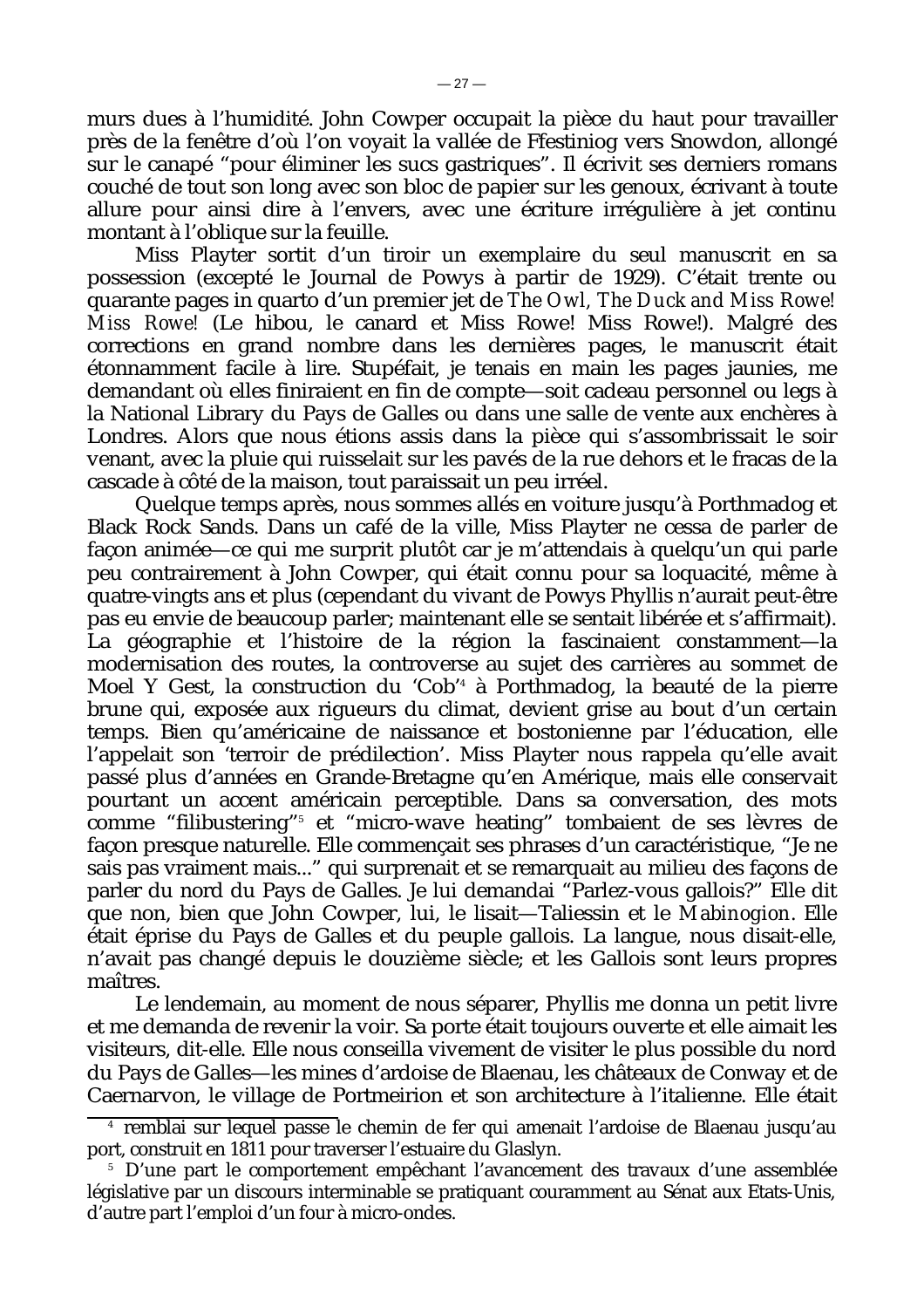of Portmeirion. She was sorry that the weather had been so poor, adding as we left, "but then this is how it mostly is here."

### Peter Foss

[Written after a trip with Gladys Jelley to visit Phyllis Playter in Blaenau, October 1978. Gladys Jelley was a friend of George Lewin, the bookseller, as also of Peter Foss and had met John Cowper Powys]

Peter Foss is a poet, painter and historian. He has two collections of poetry published (1980, 1995), and several books on Leicestershire history, one of which is a groundbreaking study of the Battle of Bosworth, *The Field of Redemore* (1990). He is wellknown in Powys circles for his work on Llewelyn Powys, including a literary and philosophical analysis (1991), a *Bibliography* (2007) and several annotated instalments of Llewelyn's diaries (2005-2016).

## **Sept brèves remarques concernant mon long compagnonnage avec John Cowper Powys**

*°°°°°°°°°°°°°°°°°°°°*

... j'incline à penser que les deux grands courants électriques de ma vie, ceux qui ont acquis de plus en plus de force sous tous les changements et les hasards des circonstances, ont eu leur source, le premier dans la découverte progressive et l'affirmation progressive de mon identité la plus intime, opération double qui s'est poursuivie jusqu'à ce que ma personnalité puisse couler comme l'eau et se pétrifier comme une pierre; et le second dans le procédé magique qui me permet de me perdre dans la continuité des générations humaines.<sup>1</sup>

### *Autobiographie*

ON S'EN SOUVIENT sûrement: lorsqu'on demande à Saint Augustin de définir ce qu'est Dieu pour lui, il répond: "Je le sais très bien, mais maintenant que vous me le demandez, je ne le sais plus!" Lorsque Jacqueline Peltier m'a demandé d'écrire sur celui que je considère à la fois comme mon modèle littéraire, mon maître spirituel et comme le plus grand écrivain occidental du XXème siècle, j'ai été saisi du même désarroi: je ne savais comment m'y prendre. Comment parvenir, en effet, à exprimer, sans la trahir et sans en omettre l'essentiel, ce que représentait pour moi une œuvre qui n'avait cessé de me hanter depuis près de cinquante ans? Cela me parut comme une gageure insurmontable et je fus près de renoncer; après réflexion, je décidai que le mieux était de rassembler, à l'aide de mes précieux carnets de notes, quelques remarques dans l'ordre—ou plutôt le relatif désordre—où elles se présentaient à mon esprit.

J'ai aussi pensé que devant l'immensité et la richesse protéiforme (un mot que JCP affectionnait tout particulièrement) de cette œuvre magistrale, l'éclairage singulier d'un lecteur attentif et studieux, comme je crois l'avoir été, ne pouvait que renforcer son pouvoir d'enchantement.

**I**

Je me souviens avec émotion de cette journée du milieu des années soixante où, dans une maison campagnarde déserte, au creux d'un vieux fauteuil

<sup>1</sup> *Autobiographie*, Gallimard, 1965, tr. M. Canavaggia, p.588.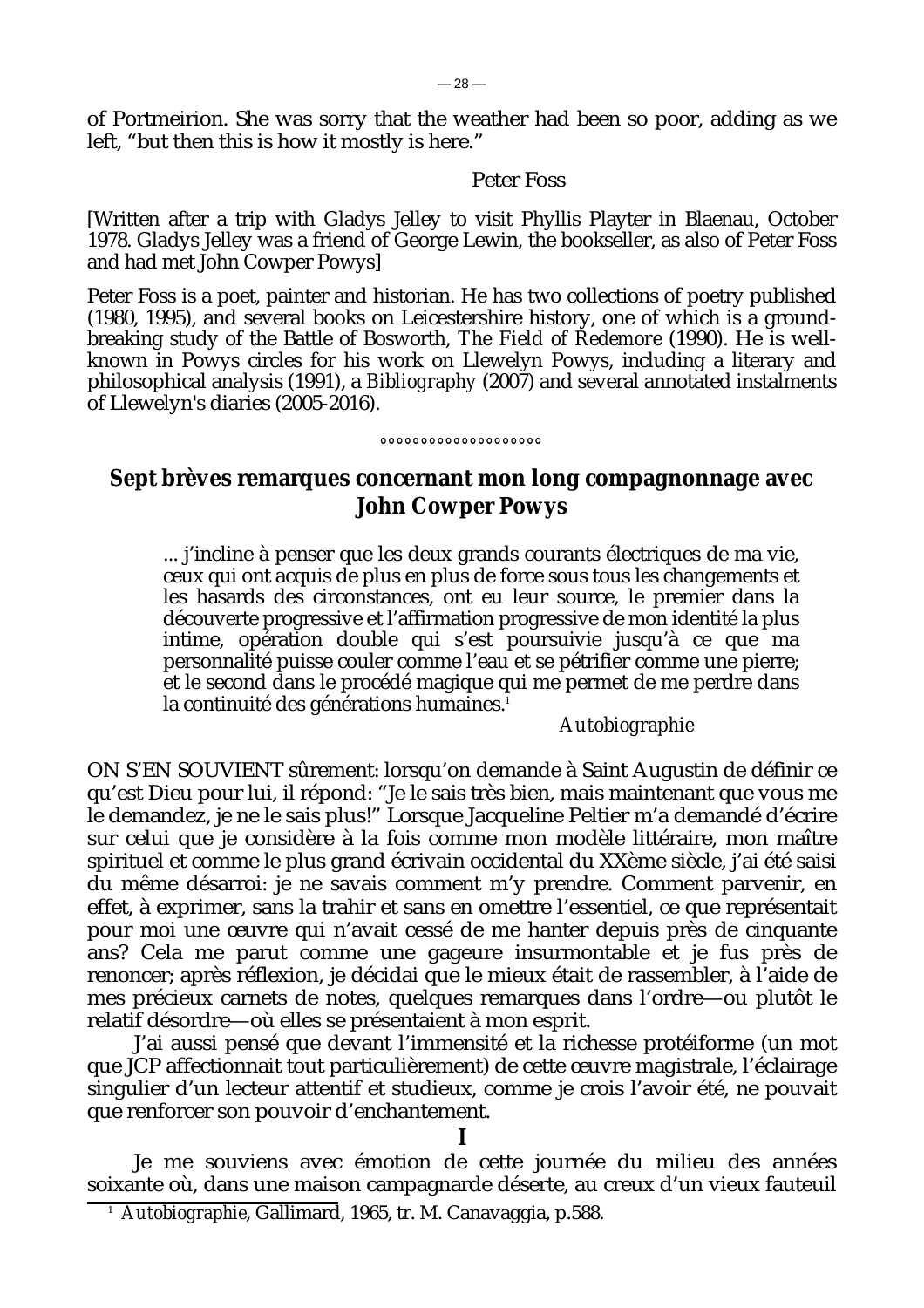navrée que le temps ait été si mauvais, ajoutant comme nous partions, "mais la plupart du temps, c'est comme ça, ici."

### Peter Foss

[Ecrit après un voyage avec Gladys Jelley pour rendre visite à Phyllis Playter à Blaenau, octobre 1978. Gladys Jelley était une amie du libraire George Lewin ainsi que de Peter Foss, et elle avait connu John Cowper Powys.]

Peter Foss est poète, peintre et historien. Il a publié deux recueils de poèmes (1980, 1995), et plusieurs livres sur l'histoire du Leicestershire, dont une étude fondamentale sur la bataille de Bosworth, *The Field of Redemore* (1990). Il est bien connu dans la sphère powysienne pour ses travaux sur Llewelyn Powys, comprenant une analyse littéraire et philosophique (1991), une *Bibliography* (2007) et plusieurs éditions annotées des journaux de Llewelyn (2005-2016).

## **Seven brief observations concerning my long companionship with John Cowper Powys**

*°°°°°°°°°°°°°°°°°°°°*

... I am inclined to think that the two great electric currents of my life, the currents that have gathered and gathered their momentum beneath all the changes and chances of circumstance have been first the gradual discovering and the gradual strenghtening of my inmost identity, till it can flow like water and petrify like a stone; and second the magic trick of losing myself in the continuity of the human generations.<sup>1</sup>

### *Autobiography*

It is well known that when Saint Augustine was asked to define what God represented for him, he answered: "I knew perfectly well, but now you ask me, I don't know any more!" When Jacqueline Peltier asked me to write an essay about the man I consider at the same time my literary model, my spiritual master and the greatest Western writer of the 20th century, I was seized by the same bewilderment: I did not know how to proceed. How indeed could I express what such a work, which for fifty years had never ceased haunting me, represented for me, without betraying it, without omitting its essence? It seemed to be an insuperable challenge and I almost gave up; however, after giving thought to the matter, I decided the best I could do would be to put together with the help of my invaluable notebooks, a few observations in the order—or rather the relative disorder—in which they came to mind.

I also thought that an attentive and studious reader, as I believe to have been, could shed some new light on the vastness and—a word of which JCP was particularly fond—protean abundance of his remarkable works, and so heighten their power of enchantment.

**I**

It is with emotion that I recall the day in the mid-sixties when, in a deserted house in the country, ensconced in an old, dilapidated armchair, on a day of wind and relentless rain—wonderfully conducive to reading—I discovered John

<sup>&</sup>lt;sup>1</sup> J.C. Powys, *Autobiography*, Colgate, N.Y., 1968, pp.651-2.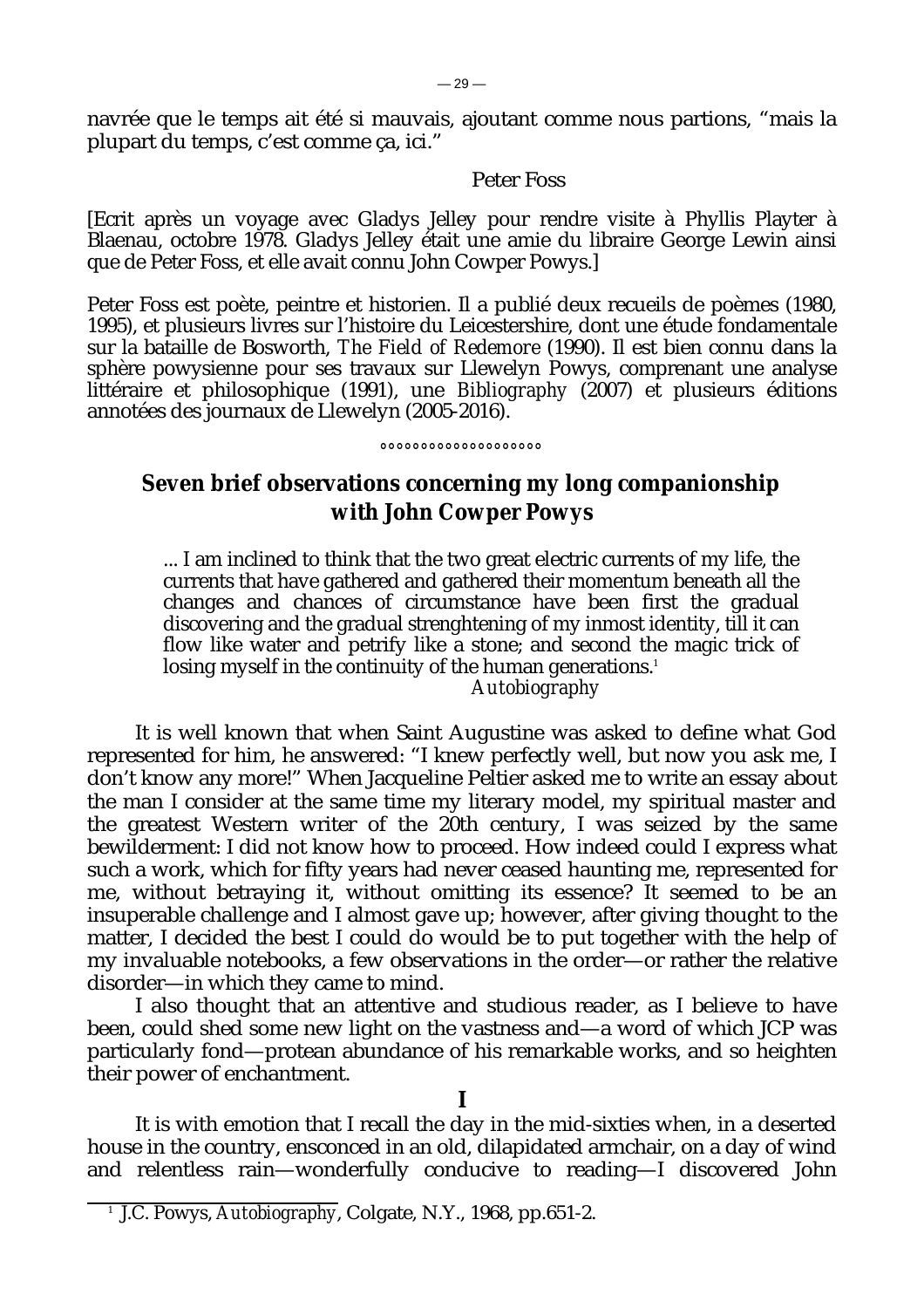délabré, et par un jour de vent et de pluie tenace—circonstances merveilleusement propices à la lecture—je découvris John Cowper Powys. Plongé dans les premières pages de *Wolf Solent,* j'eus l'impression que mon existence, qui peinait encore à trouver son chemin au sortir de l'adolescence, trouvait soudain sa voie. Oui, non seulement c'était ainsi que j'avais toujours intuitivement ressenti la vie (à savoir en défiance des diverses conceptualisations, rationalisantes ou mystiques dont on m'avait abreuvé à l'école et au catéchisme), mais encore il était évident que seule cette vision—paradoxalement minimaliste et grandiose—lui conférait cette immanence poétique que je recherchais alors et que Powys, s'inspirant à la fois de Goethe et de Worsdworth, résumait dans ces deux formules jumelles: "Le sens de la vie est la vie elle-même" et "Le plaisir qu'il y a dans la vie même".

Poursuivant ma lecture dans une sorte de demi-transe, j'étais parvenu à la page 19, à l'instant où Wolf, repensant à sa vie, se dit:

> "Peut-être n'ai-je jamais connu la réalité de la même façon que les autres hommes. Ma vie a été industrieuse, monotone, patiente. J'ai porté mon faix comme un chameau. Et si j'en ai été capable, c'est que cela n'était pas vraiment ma vie. Ma 'mythologie' a été ma vraie vie."<sup>2</sup>

Curieusement—mystère de la communication établie entre les êtres par la grande littérature—bien que pour ma part je n'eusse jamais vécu une telle vie, c'est à dire monotone, industrieuse et pesante, je ressentais pourtant avec force la justesse de cette assertion selon laquelle la vraie vie des âmes sensibles résidait dans ce que Powys nommait leur "mythologie personnelle"—notion que je devais par la suite découvrir comme étant centrale à l'ontologie powysienne et à laquelle il donne cette autre appellation plus éclairante encore: "l'illusion vitale".

Cependant, le pressentiment de m'être enfin engagé sur le bon chemin et de m'y sentir fermement guidé se mua en certitude lorsque, au deuxième chapitre du livre, je tombai sur la première entrevue de Wolf avec Selena Gault, l'ancienne amie de son père. Cette confirmation se présenta sous les dehors d'une description apparemment anodine, mais qui pour moi signait l'évidence du génie littéraire.

Wolf, assis sur le canapé du salon, attend l'apparition de son hôtesse, Miss Gault. Soudain la porte s'entrouvre doucement et silencieusement. Wolf se lève pour aller au devant de son hôtesse et se retrouve face à trois chats qui s'avancent "d'une allure grave et circonspecte jusqu'au milieu de la pièce." Wolf tente alors un salut maladroit adressé à ces augustes personnages, mais ceux-ci, indifférents et hautains, se roulent en boule sur trois chaises et fixent de leurs yeux mi-clos la porte qu'ils viennent de franchir. A ce moment vient la remarque décisive: "Il eut l'impression d'être chez le marquis de Carabas et d'avoir devant lui trois chambellans." Le génie entier de Powys s'y résume déjà: l'allusion littéraire au Chat Botté d'une justesse éminemment fantasque, le rendu de la poésie atmosphérique du moment et, surtout, l'attention aux plus petits détails de l'existence. Pour le dire autrement, je découvrais que Powys notait les événements minimes—synchroniques—qui ne manquent jamais de se produire dans l'existence réelle et que, en dépit du fait que nous sentons tous qu'ils répondent à une nécessité inéluctable et mystérieuse, nous ne cessons de négliger ordinairement—à fortiori, ajouterai-je, les romanciers mineurs qui

<sup>2</sup> *Wolf Solent*, tr. S. Nétillard, Gallimard, 1967, pp.18-19.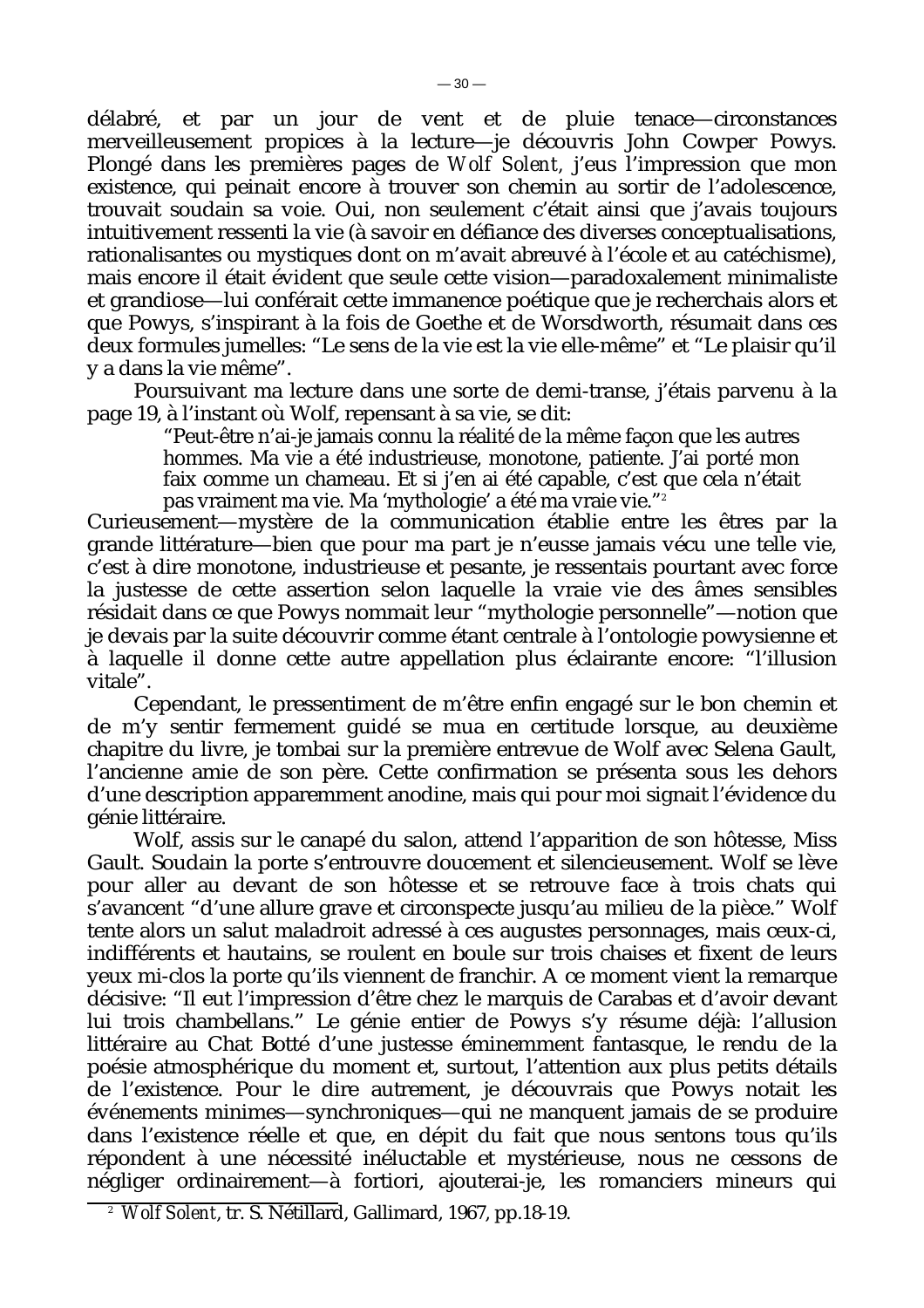Cowper Powys. Engrossed in the first pages of *Wolf Solent*, I had the feeling that my being, which was still struggling to find its way—I had just emerged from adolescence—had suddenly found it. Yes, not only was it what I had always intuitively felt about how to live one's life (that is to say, in distrust of the various rationalising or mystical conceptualisations which I had of necessity imbibed at school and during catechism), but moreover it was obvious that this vision alone—paradoxically minimalist and awe-inspiring—gave life the poetical immanence I was then seeking and which Powys, inspired by both Goethe and Wordsworth, resumed in two similar maxims: "The meaning of life is life itself." and "The pleasure that there is in life itself."

Continuing to read in some exaltation, I had reached page 9, the point at which Wolf, thinking back on his life, says to himself:

"Perhaps I've never known reality as other human beings know it," he thought. "My life has been industrious, monotonous, patient. I've carried my load like a camel. And I've been able to do this because it hasn't been my real life at all! My 'mythology' has been my real life."<sup>2</sup>

Curiously, even though as far as I am concerned I had never lived such a life, monotonous, industrious and demanding, I still felt strongly—such being the mystery of the communication great literature establishes between human beings—how apt was the assertion according to which the real life of sensitive souls lies in what Powys called their "personal mythology"—a concept which I was to find was central to Powysian ontology and to which he gives this even more enlightening name of "life illusion".

However, the premonition that I had at last taken the right path along which I felt I was firmly led became a certainty when, in the second chapter of the book, I came to the first encounter between Wolf and Selena Gault, who had been his father's intimate friend. The seemingly ordinary description of this encounter was for me manifest proof of literary genius.

Wolf, sitting on the living-room sofa, awaits the arrival of Miss Gault. The door opens silently. Wolf rises quickly to greet his hostess and finds himself confronted by three cats who walk "gravely and gingerly into the centre of the appartment". Wolf makes some awkward gesture of welcome to these noble animals, but not responding, the cats leap into three separate chairs, coil themselves up, and survey with half-closed languid eyes the door through which they just entered. At that moment comes the conclusive disclosure: "He felt as if he were in the house of the Marquis of Carabas and that the three cats were three Lord Chamberlains." All the genius of Powys is already there: the precise and eminently weird literary allusion to Puss in Boots, the rendering of the poetical atmosphere of the moment and, above all, his attention to the minute details of life. In other words, I was discovering that Powys noted down minimal events—synchronous—which never fail to occur in real life and which, although we all feel that they result from an unescapable and mysterious necessity, we usually always neglect—and which, I might add, minor novelists seem a fortiori to ignore completely. Whereas it seems to me to be the mark of great authors to never forget to describe the manifold welter of minute and adventitious facts which surround any scene and which give its description the necessary weight of realism in the heart of fiction.

<sup>2</sup> *Wolf Solent*, Macdonald, 1961, p.9.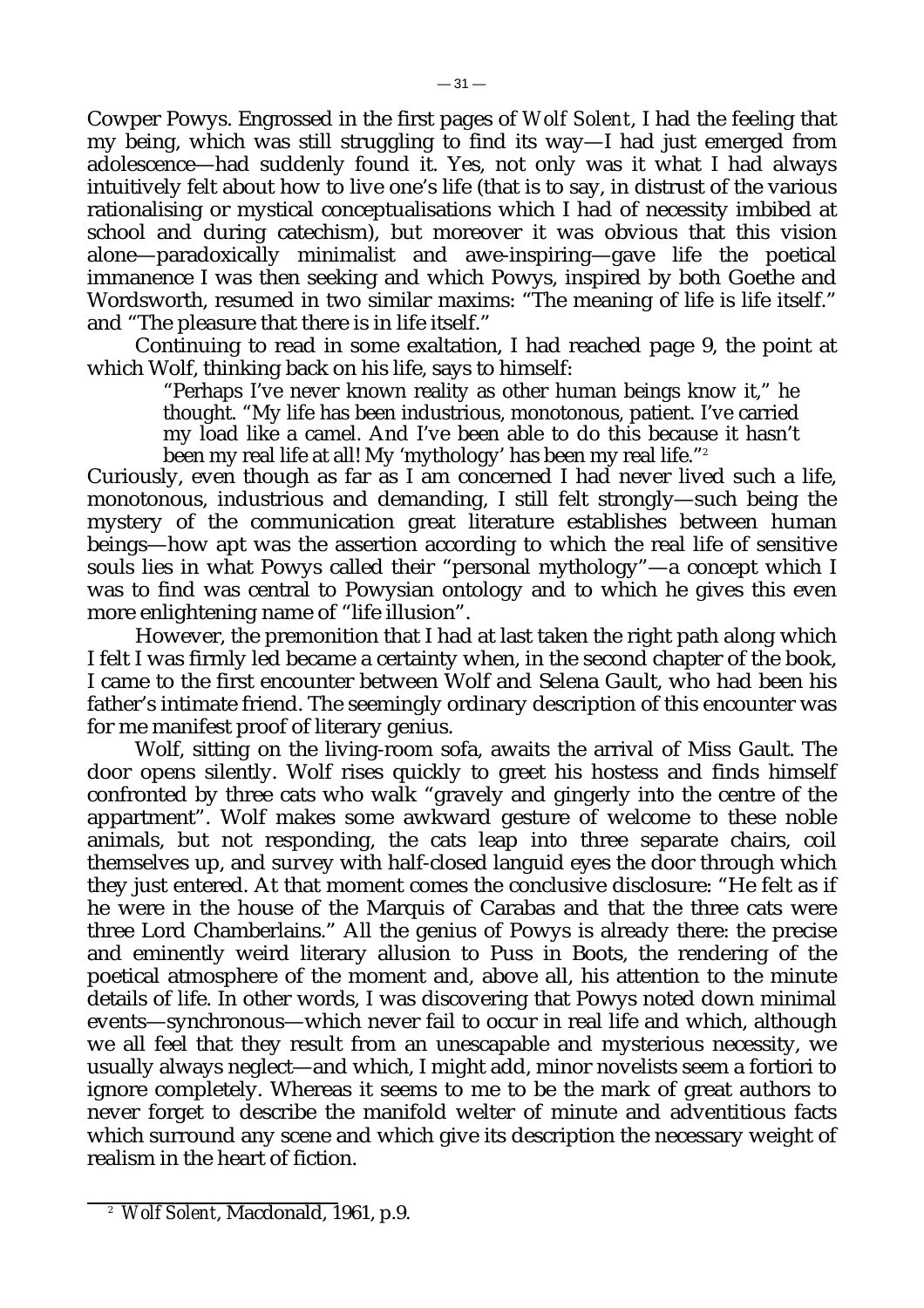paraissent carrément les ignorer. Or il me semble que c'est la marque des grands auteurs que de ne jamais oublier le multiple fourmillement de petits faits adventices qui environnent n'importe quelle scène et lui confèrent son poids de réalisme au sein de la fiction.

**II**

Vers la fin de *Wolf Solent*<sup>3</sup> le protagoniste principal, comme presque toujours alter ego de l'auteur lui-même, est en train de déjeuner dans une auberge campagnarde, en compagnie d'un groupe d'amis. Or, au moment même où il se laisse gagner par l'extase provoquée par l'odeur exquise des jacinthes du jardin entrée par la fenêtre ouverte, il est interrompu par le bruit "pareil au battement des ailes cuirassées d'un démon"<sup>4</sup> du moteur d'un avion apparu dans le ciel. Ses compagnons commencent alors à dresser le panégyrique de la technologie moderne porteuse, n'est-ce pas, de tant d'espoirs merveilleux!... Wolf, cependant, ne l'entend pas de cette oreille et "[il] commençait à avoir l'impression de se trouver, échoué et solitaire, sur une haute plate-forme exposée où des milliers de moteurs d'avions le huaient et l'apostrophaient. Des gouttes de sueur perlaient sur son front. Il lui semblait chercher en vain à fuir vers les silences terrestres. Mais il n'y avait plus d'issues possibles! Il était étrillé, ratissé, drainé de toute sève! Il était désormais destiné à gémir et à grincer dans le vent de la vitesse des autres."

La conversation se détourne alors du sujet. Mais un peu plus tard alors qu'il est dans la librairie de M. Malakite, un nouvel avion vient vrombir dans le ciel et cette fois-ci c'est la fille du libraire, Christie, son amoureuse, avec qui il s'est toujours senti en grande complicité spirituelle, qui entonne les louanges de l'appareil fabuleux et, partant, du monde nouveau qu'il est censé engendrer. Alors qu'elle lève la tête pour mieux apercevoir l'engin, Wolf, lui, garde les yeux obstinément fixés sur le ruban de velours qui encercle la taille de la jeune fille désirable, tout en grommelant: "Que le diable emporte ces machines! Le monde ne sera plus jamais comme avant." De fait, Christie, à l'instar de ses autres amis paraît transcendée par l'apparition de l'appareil; une lumière—que l'on devine quasi mystique—illumine son regard. Wolf pense alors: "Ils étaient tous contre lui, maintenant!... Tous, tous, tous! Ces démons ensorcelaient tous ses amis. Les Puissances de l'air! Non! Jamais il ne s'y soumettrait! Tant qu'un seul brin d'herbe pousserait sur la terre, il ne s'y soumettrait pas!"

Cet acte de résistance solitaire, ce courage réfractaire à l'attrait inconséquent et irréfléchi du modernisme à tous crins, ce scepticisme de première heure vis-à-vis de "la foi fanatique en la religion du progrès", m'a fait comprendre à quel point JCP, en sus d'être un très grand romancier, était aussi un profond penseur, car bien rares à cette époque (à part peut-être Tolstoï et, un peu plus tard, Bernanos) furent ceux qui surent anticiper ainsi les ravages ultérieurs de cette mécanisation à outrance dont nous devons désormais subir le déchaînement exponentiel. Non seulement sommes-nous aujourd'hui, à l'instar de Wolf, étrillés, ratissés, drainés de toute sève, mais en outre, nous sommes privés du refuge des parcimonieux "silences terrestres", eux-mêmes sans cesse rejoints, où qu'ils soient, par le vacarme des engins motorisés.

<sup>3</sup> *Wolf Solent*, p.594.

<sup>4</sup> Toutes les citations de cette section proviennent de *Wolf Solent*, pp.594-98.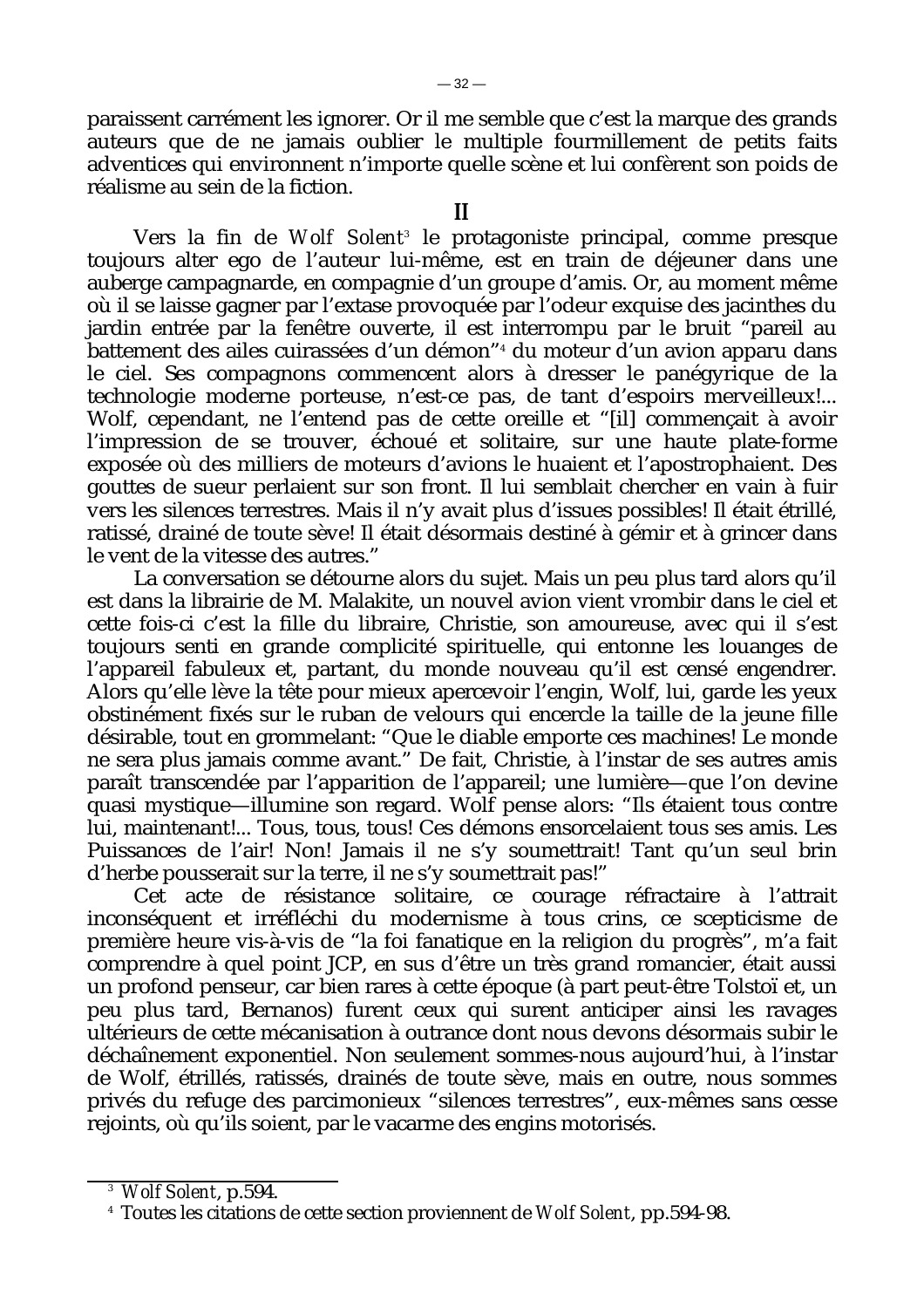Towards the end of Wolf Solent<sup>3</sup> the main protagonist, who almost always is an alter ego of the author himself, is having lunch at a pub in the country with some friends. It so happens that at the point when the sweet fragrance of hyacinths in the garden coming through the open window is producing a happy sensation, it is interrupted by the "drumming... with the beat of a demon's sharded wings"<sup>4</sup> of the engine of an aeroplane appearing in the sky. His friends then begin to wax lyrical about modern technology bringing, doesn't it, such marvellous hopes!... Wolf, however, is of a different opinion and "[he] began to feel as if he were stranded alone on a high, exposed platform, hooted and shrieked at by thousands of motors and aeroplanes. Beads of sweat stood out on his forehead. It was as if he searched in vain for any escape into the silences of the earth. No escape was possible any more! He was combed-out, raked-over, drained of all sap! His destiny henceforth must be to groan and creak in the wind of others' speed."

The conversation then turns to other subjects. But some time later when Wolf is at Mr. Malakite's bookshop another aeroplane is heard throbbing in the sky and this time it is the bookseller's daughter Christie, the girl he loves, with whom he has always shared a deep spiritual bond, who sings the praises of the fabulous machine, and of the new world it is to bring about. As she lifts her head to get a glimpse of it, Wolf himself stares obstinately at the velvet band that encircles her waist, muttering "damn these machines! It'll never be the same world again!" In fact, Christie appears exalted by the appearance of the aircraft; a strange light—seemingly almost mystical—comes into her eyes. Wolf then thinks: "All were against him no... all, all, all! These demons were ensorcerizing every soul he knew. The Powers of the Air! No, he would *never* yield to them! While a single grass-blade grew out of the deep earth, he would never yield to them!"

This act of lonely resistance, this courage unyielding to the injudicious and thoughtless attraction to modernism at all costs, this immediate early scepticism towards "the fanatical faith in the religion of progress", made me understand to what degree JCP, in addition to being a great novelist, was also a profound thinker, for at the time few were those (except perhaps for Tolstoy and, a little later Bernanos) who foresaw the devastations to come of this all-out mechanization and subsequent exponentially increasing violence. Not only today are we, like Wolf, "combed-out, raked-over, drained of all sap", but we are no longer sheltered by the parcimonious "silences of the earth", themselves invaded wherever they may be, by the uproar of motorised machines.

**III**

It's a fact that, whenever I venture along the paths in the woods and hills around my house, here, bordering on the Morvan area—something I do almost every day and whatever the weather—I cannot help feeling that I am in the company of John Cowper's whispering ghost (and sometimes also of the ghost of his faithful and beloved companion, Phyllis).

No one, as far as I know, except perhaps Thoreau and Knut Hamsun, has more perfectly spoken of nature, has more profoundly fathomed its essence, has better examined its minute details and extolled its divinely pagan soul. Never a

<sup>3</sup> *Wolf Solent*, p.557.

<sup>4</sup> All the quotations in this section are from *Wolf Solent*, pp.557-61.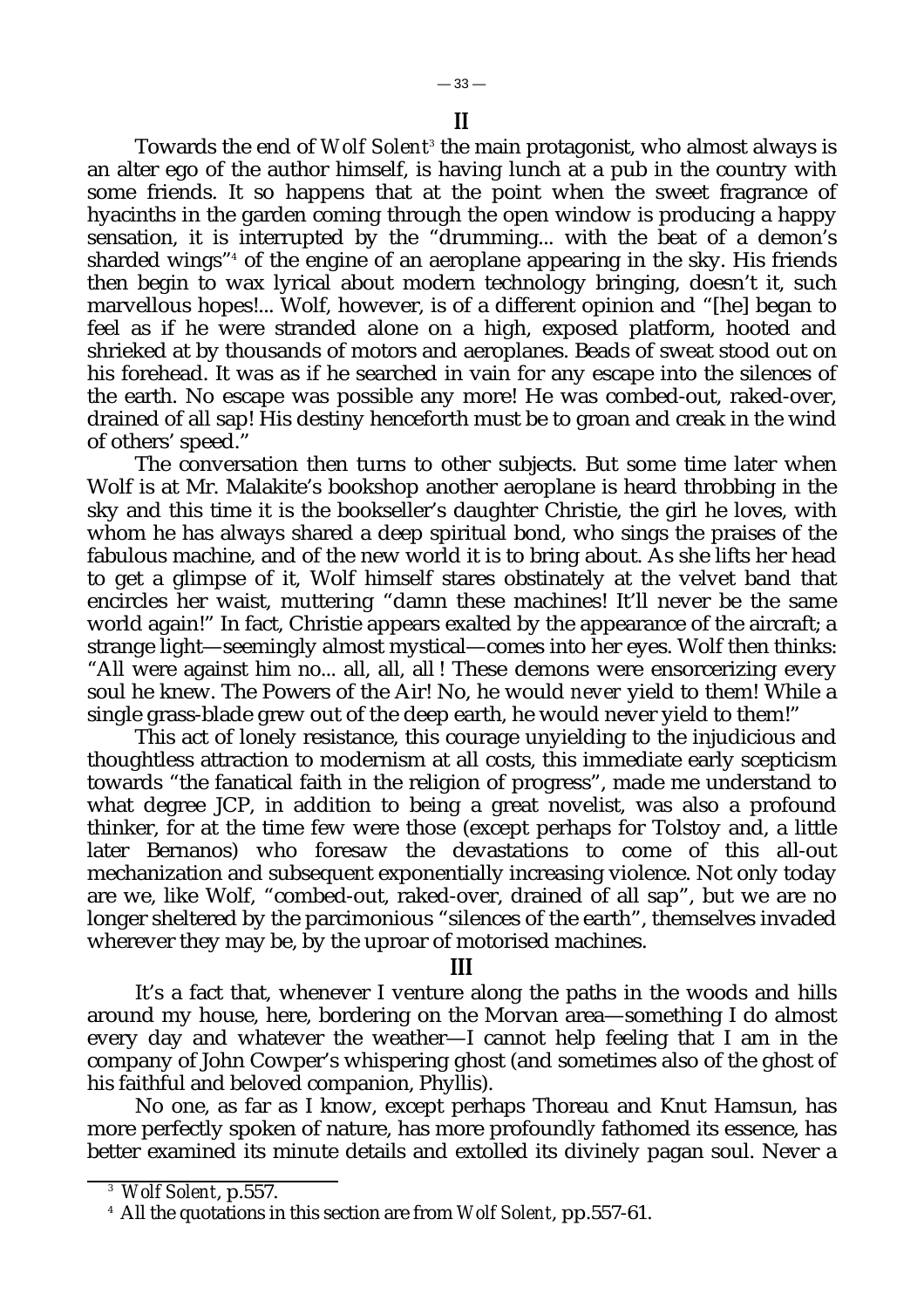C'est un fait que je ne puis m'aventurer sur les sentiers, parmi les bois et les collines qui environnent ma demeure ici, aux portes du Morvan—ce que je fais pratiquement chaque jour et par tous les temps—sans avoir le sentiment d'être accompagné par le fantôme murmurant de John Cowper (et parfois aussi par celui de Phyllis, sa fidèle compagne bien aimée).

Personne, à ma connaissance, hormis peut-être Henry David Thoreau et Knut Hamsun, n'a mieux parlé de la nature, n'en a mieux pénétré les essences, n'en a mieux observé les infimes détails et exalté l'âme divinement païenne. Il n'est de jour, lors de mes grandes marches, où ne me reviennent, à l'occasion d'un spectacle qui m'est offert au détour d'un sentier, l'un de ces passages quasimagiques.

Si, par exemple, je suis un sentier cahoteux se faufilant le long d'un vieux mur à moitié écroulé, parmi les arbres noueux et les rochers usés par les pluies automnales—tous recouverts de cette mousse dont il est dit qu'elle est "plus douce que le sommeil*"—*j'entends soudain la voix de JCP:

Il est une réticence religieuse dans la nature de la mousse. Point elle ne se dresse en voûtes superbes, et point elle ne proclame sa beauté. Son infinie variété de formes ne s'appréhende que dans une concentration minutieuse. De son étrange vert velouté, un vert qui paraît sourdre, comme une sombre écume, des pores de la chair vive de la terre-mère, cette excroissance primordiale recouvre, texture ombreuse, chaque roche et chaque pierre et chaque chose maçonnée, chaque racine d'arbre et chaque toit de masure et chaque poutre ancienne, où la pluie bat et où la rosée tombe. La douceur magique de sa présence est recueillie aux marges des rêves, ceux de tout être humain dont la vie puise aux arrièresplans de ce pays-ci. Les souvenirs de la jeunesse sont nourris d'elle, et les souvenirs des personnes âgées qui ont si bien connu leurs villages la portent comme un pauvre et sombre vêtement, pour se protéger contre le froid des tombes. Et quand les pensées de ceux et celles qui sont cloués au lit se tournent, en aspiration pitoyable, vers la vie d'au-delà des murs, c'est à la mousse profonde et lourde des pluies, mêlée de champignons perdus, de feuilles d'automne et de graines transportées dans la dérive des fils de la vierge, qu'ils soupirent et songent avec le plus d'avidité! <sup>5</sup>

**IV**

Il suffit de relire les passages les plus déterminants de son étonnante *Autobiographie*, pour savoir à quel point la philosophie de JCP est profonde et hautement originale. Si je devais tenter de la résumer—ce qui est plus qu'audacieux dans la mesure où celle-ci se présente sous divers aspects qui peuvent parfois sembler contradictoires, mais là encore nous sommes au cœur de sa pensée puisqu'il nous indique que c'est lorsque nous sentons poindre un paradoxe que nous pouvons être sûrs que nous approchons du réel—oui, disaisje, si je devais essayer de la synthétiser, je dirais que Powys est à la fois un matérialiste mystique et un sceptique antidogmatique viscéral, à la manière de Montaigne et de Rabelais, dont il a parlé si magnifiquement dans ses études littéraires.

Cependant, ce n'est point de *Autobiographie* que je tirerai mes exemples

<sup>5</sup> *Les Enchantements de Glastonbury*, Gallimard, 1975 tome 2, 'La Crucifixion', tr. Jean Queval, p. 252.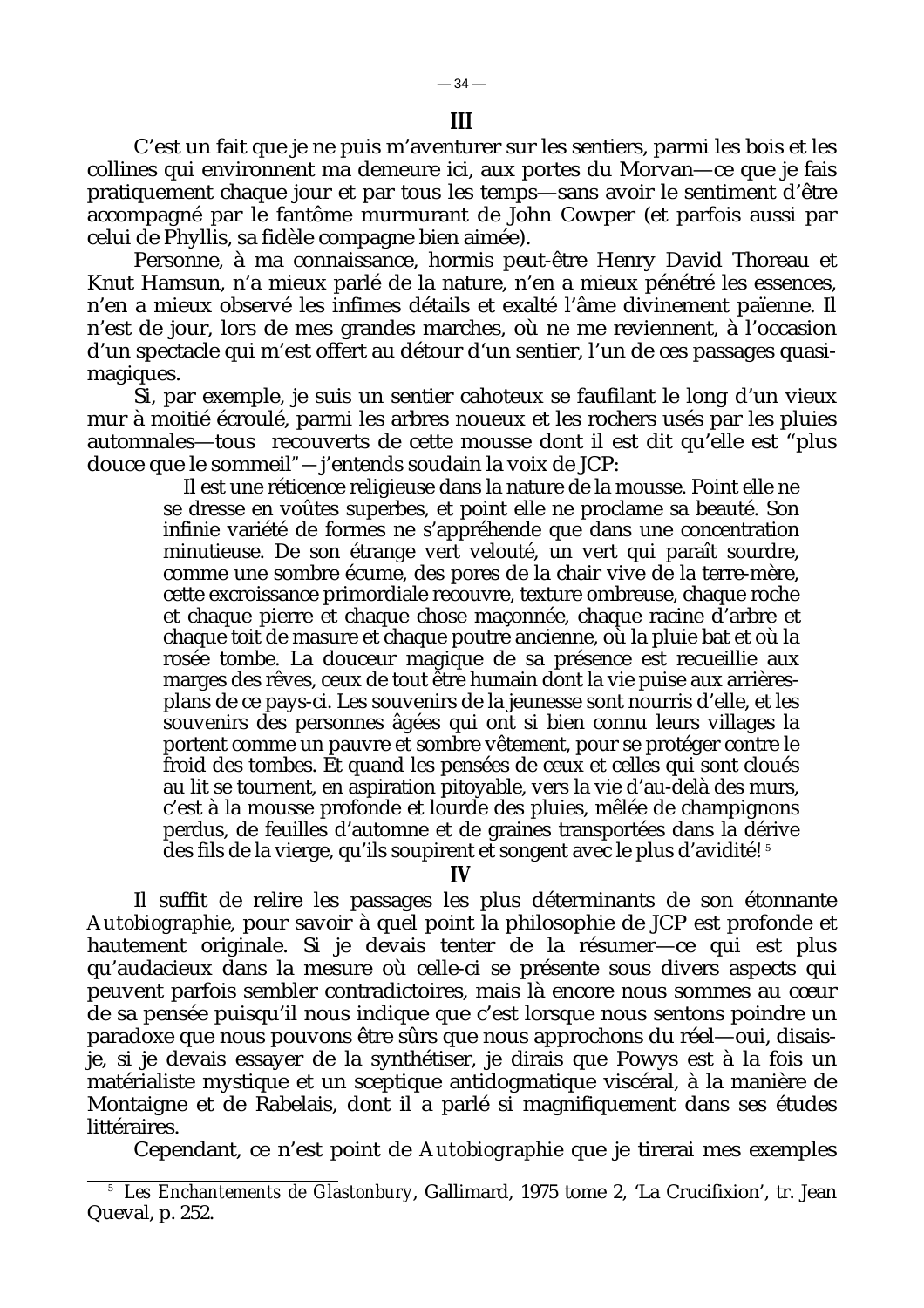day passes without something I catch sight of at a bend in the path during a long ramble reminding me of one of these almost magical passages.



village of Monceaux le Comte in the Morvan region *courtesy* Denis Grozdanovitch

If, for instance, I am following a stony path weaving its way along an old, crumbling wall, amidst knotted trees and rocks gullied by autumnal rains—all covered with this moss of which it is said that it is *"*softer than sleep*"*—I suddenly hear JCP's voice:

> There is a religious reticence in the nature of moss. It vaunts itself not; it proclaims not its beauty; its infinite variety of minute shapes is not apprehended until you survey it with concentrated care. With its peculiar velvety green, a greenness that seems to spring up like a dark froth from the living skin pores of the earth-mother, this primeval growth covers with its shadowy texture every rock and stone and fragment of mansonry, every tree root and hovel roof and ancient boarding, over which the rain can sweep or the dew can fall. The magical softness of its presence gathers about the margins of every human dream that draws its background from life in the West Country. The memories of youth are full of it; the memories of old people who have gone to and fro in West-Country villages wear it like a dim, dark garment against the cold of the grave; and when the thoughts of the bedridden turn with piteous craving to the life outside their walls, it is upon deep, rain-soaked, wet moss, sprinkled with red toadstools or with brown leaves or with drifting gossamer seed, that they most covetously brood!<sup>5</sup>

> > **IV**

One need only read again the most forceful passages of his remarkable *Autobiography* to realise how thoughtful and highly original is his philosophy. Were I to attempt to resume it—which is more than daring insofar as under consideration from different points of view it may at times seem contradictory, but here again we are at the heart of his way of thinking since he points out that it is when we feel a paradox coming that we can be sure we are getting close to reality—yes, as I was saying, if I were tempted to summarize it, I would say that Powys is both a mystical materialist and a visceral antidogmatic sceptic, as are Montaigne and Rabelais, about whom he spoke so brilliantly in his literary essays.

<sup>5</sup> *A Glastonbury Romance*, 'May Day', Simon & Schuster, New York, 1932, p.532.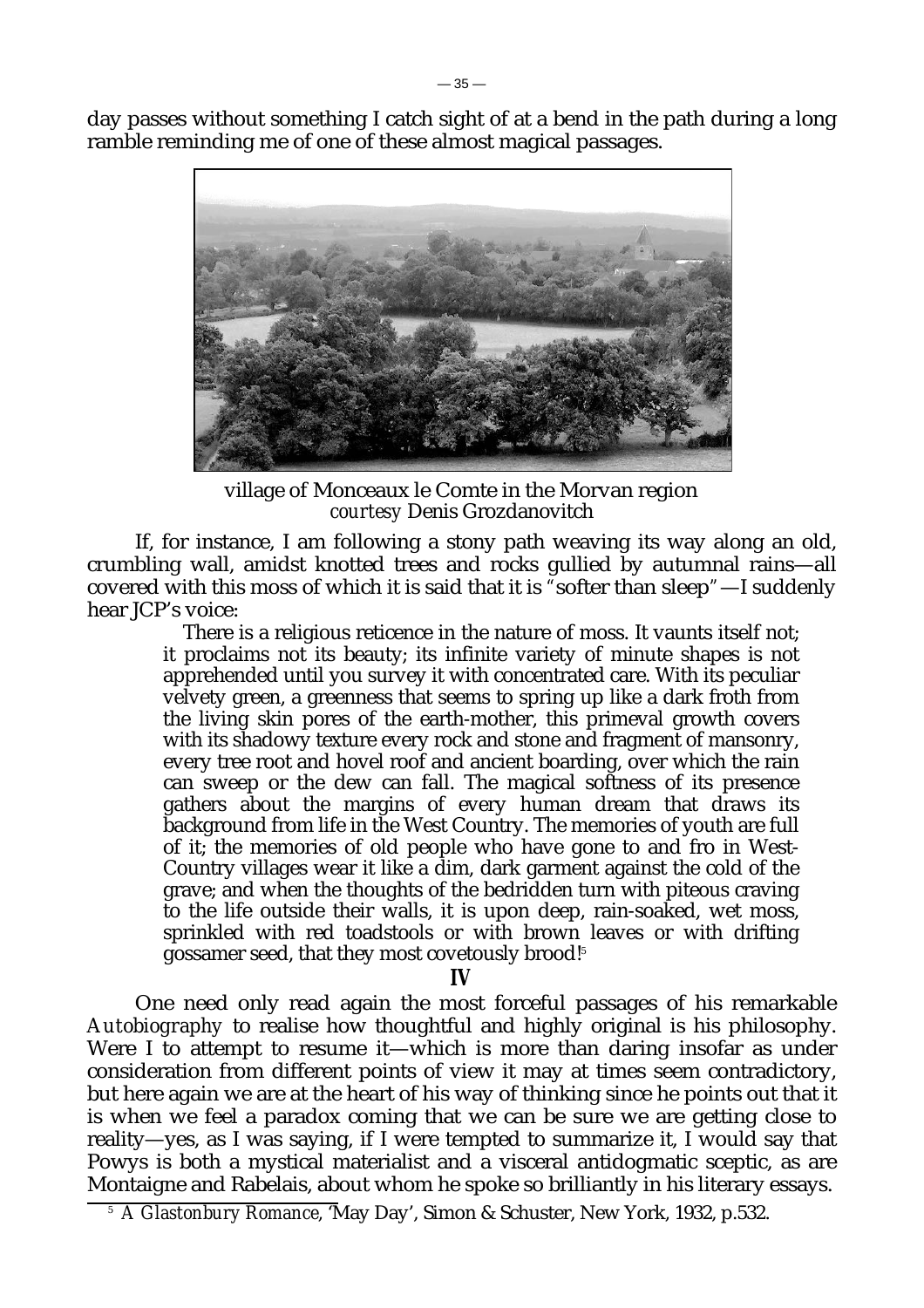significatifs, mais de l'un de ses romans les plus "métaphysiques"—s'il est toutefois permis de parler ainsi —intitulé *Camp Retranché*. A un certain moment, une sorte de mage-philosophe au mysticisme "transcendantal" prononce un discours inspiré et éloquent, mais plein d'abstractions légèrement fumeuses, au personnage principal qui, notons-le, car ce n'est pas anodin au regard du scepticisme foncier de Powys, se nomme Dud *Personne.* Le discoureur, assis dans l'herbe avec Dud dans un fossé de l'enceinte vers le sommet d'une forteresse préhistorique, lancé à fond, développe une longue tirade où il résume plus ou moins la doctrine du célèbre évêque-philosophe Berkeley quant aux fluctuations immatérielles de toute perception humaine. L'habileté romanesque de Powys (à l'instar de celle de tout grand auteur) est de nous présenter avec d'autant plus de bonheur la thèse du discoureur qu'il est tenté en réalité d'y souscrire partiellement lui-même; cela, avant de ressaisir son scepticisme inné et de déchaîner contre elle une ironie à la fois comique et dévastatrice:

> "Il n'y a pas un Dieu, petit, mets-toi bien *ça* dans le cœur. Les choses sont ce qu'elles sont parce que nous sommes nombreux, mes pareils et moi; et aussi vite que les uns créent, les autres détruisent et c'est bien ainsi, comme le Fils du Chaos le crie dans *Faust* ! Certains masques de la vie doivent être détruits pour faire place aux autres; pour faire parfois place à des masques qui sont restés cachés sous eux pendant dix mille ans. Oui, mon cher petit, pendant que je te parle, je sens le pouvoir affluer en moi. Tu peux toujours te cramponner à l'herbe! Ce talus, et cet autre devant nous qui nous paraît si solide, tu veux que je te dise ce qu'ils sont ? Ils ne sont que brumes, mirages et vapeurs! Tu ne le sens pas pendant que je te parle ? Tu ne sens pas que ce vaste camp retranché est prêt tout entier à frissonner, trembler, fondre, se dissoudre ? Tu ne sens pas que nous sommes, toi et moi, derrière lui, que nous le faisons tel qu'il est par le pouvoir de notre esprit ? Tu ne le sens pas qui flotte avec toute son herbe brillante sur les ténébreuses eaux sous-marines de notre terrible..."

> Il fut interrompu par l'apparition inattendue de trois jeunes gens et d'un petit chien qui avançaient, là-haut, sur la crête du rempart qui leur faisait face.

> (...) Ce n'était pas un fox-terrier, c'était un irish terrier et c'était un mâle, et cela amusa Dud de voir avec quel dédain et quel agacement se conduisit son compagnon lorsque cette bête vint le renifler et s'ébattre autour de lui. "Il se comporte comme ce brave Claudius<sup>6</sup> avec les canards," pensa-t-il. "Ces gens à idée fixe ne peuvent pas supporter que la réalité vienne aboyer ou lancer des coin-coin autour d'eux*."* <sup>7</sup>

Ici, on le sent, une merveilleuse ambigüité est à l'œuvre, qui illustre en même temps l'humour et l'auto-ironie de JCP, car il n'en faut pas douter, c'est aussi de lui-même—assez amateur de théories, après tout—que notre auteur se moque, ou plus exactement qu'il contrebalance le délicieux pouvoir du rêve et de l'utopie par l'exercice contrapuntique d'un réalisme drastique. Les lecteurs habituels de Powys le savent: ses personnages, et principalement ses différents

<sup>6</sup> Plus tôt dans le roman, Claudius est décrit comme un communiste fervent qui ne cesse de prêcher la bonne parole marxiste et qui, durant l'une de ses diatribes, est rendu furieux par l'interruption intempestive d'une bande de canards enthousiastes.

<sup>7</sup> *Camp Retranché*, 'Les Cahiers Rouges', Grasset, 1967, tr. M. Canavaggia, p. 248. J'en profite pour signaler l'excellence insigne de cette traduction.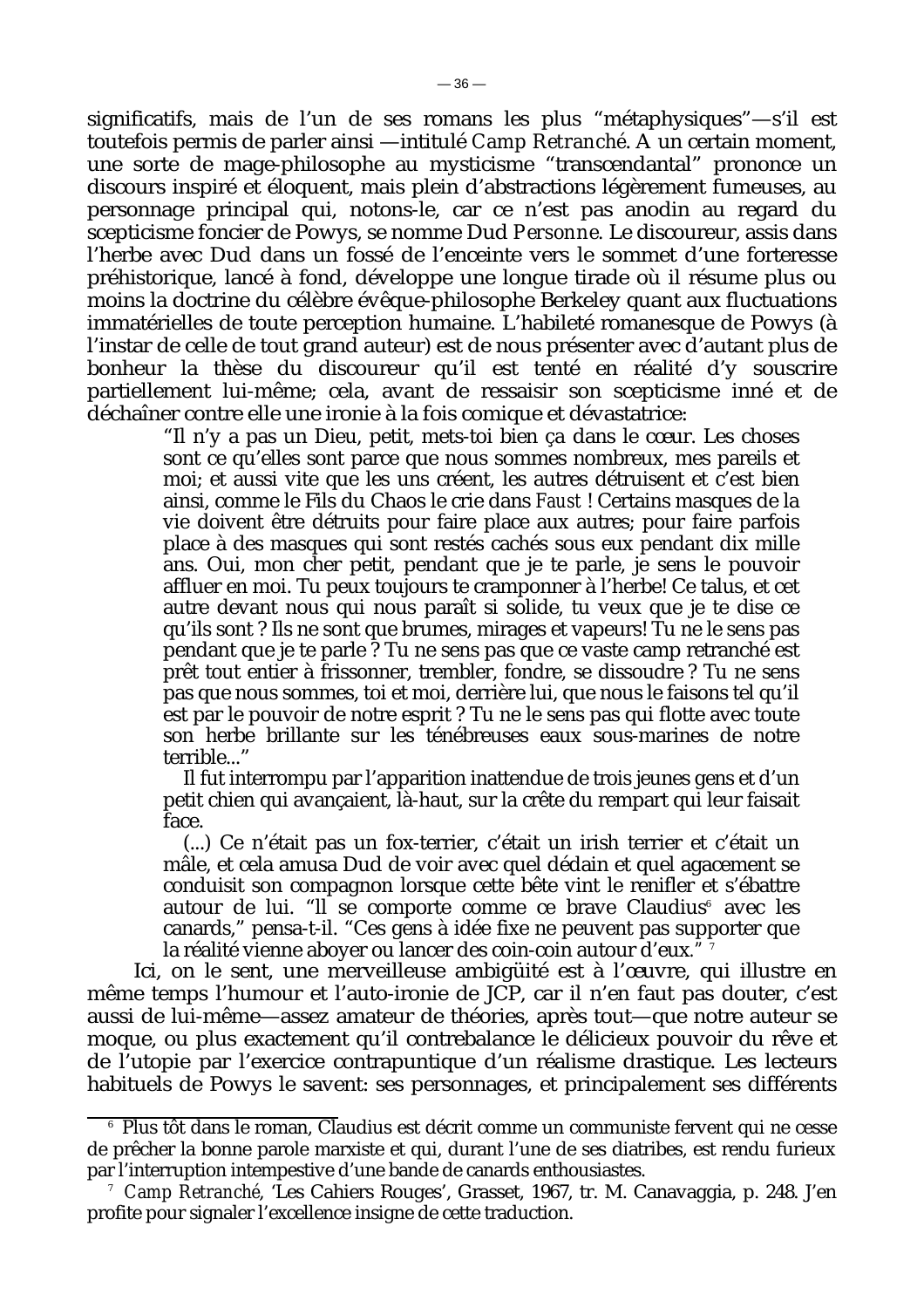However, it is not from *Autobiography* that I will select my significant examples, but from one of his most "metaphysical" novels—if I may thus express myself—*Maiden Castle*. At some point, a sort of magus-philosopher endowed with "transcendental" mysticism launches into a speech, inspired and eloquent but full of slightly nebulous abstractions, to the main character whose name Dud *No-man* is worth noting in the light of Powys's fundamental scepticism.



Maiden Castle from the air in the 1930s *from* www.supercrits.com

Sitting with Dud on the grass in the trench of an outwork towards the summit of a prehistoric fortress, the orator, launching into his speech, develops a long emphatic discourse, more or less summing up the doctrine of Bishop Berkeley relating to the immaterial fluctuations of all human perception. Powys's mastery in the art of the novel (as for any great writer) is to state with great relish the orator's thesis with which he himself is tempted to agree at least in part; and then to return to his inborn scepticism and unleash against it an irony both comical and devastating.

> "There is no one god, lad. Lay *that* up in your heart. Things are as they are because there are so many of us; and as fast as some create, others destroy: and a good thing too, as the Son of Chaos cries out in *Faust*. Certain masks of life *ought* to be destroyed, to make room for others, to make room sometimes for those that have lain beneath them for ten thousand years.

> Yes, my dear boy, as I talk to you now I feel the power rushing through me. You may well clutch at the grass! This bank, and that one opposite us, that seem so solid—shall I tell you what they are?—They're mists and mirages and vapours! Don't 'ee feel it, lad, as I speak to you? Don't you feel this whole great fortress ready to shake, shiver, melt, dissolve? Don't you feel that you and I are behind it, making it what it is by the power of our minds? Don't you feel it floating, with all its bright grass, on the dark under-sea of our terrible—"

> He was interrupted by the unexpected appearance of three young men and a small dog advancing along the crest of the rampart in front of them.

(...) It was in fact a Scotch terrier, not a fox-terrier, and of the male sex,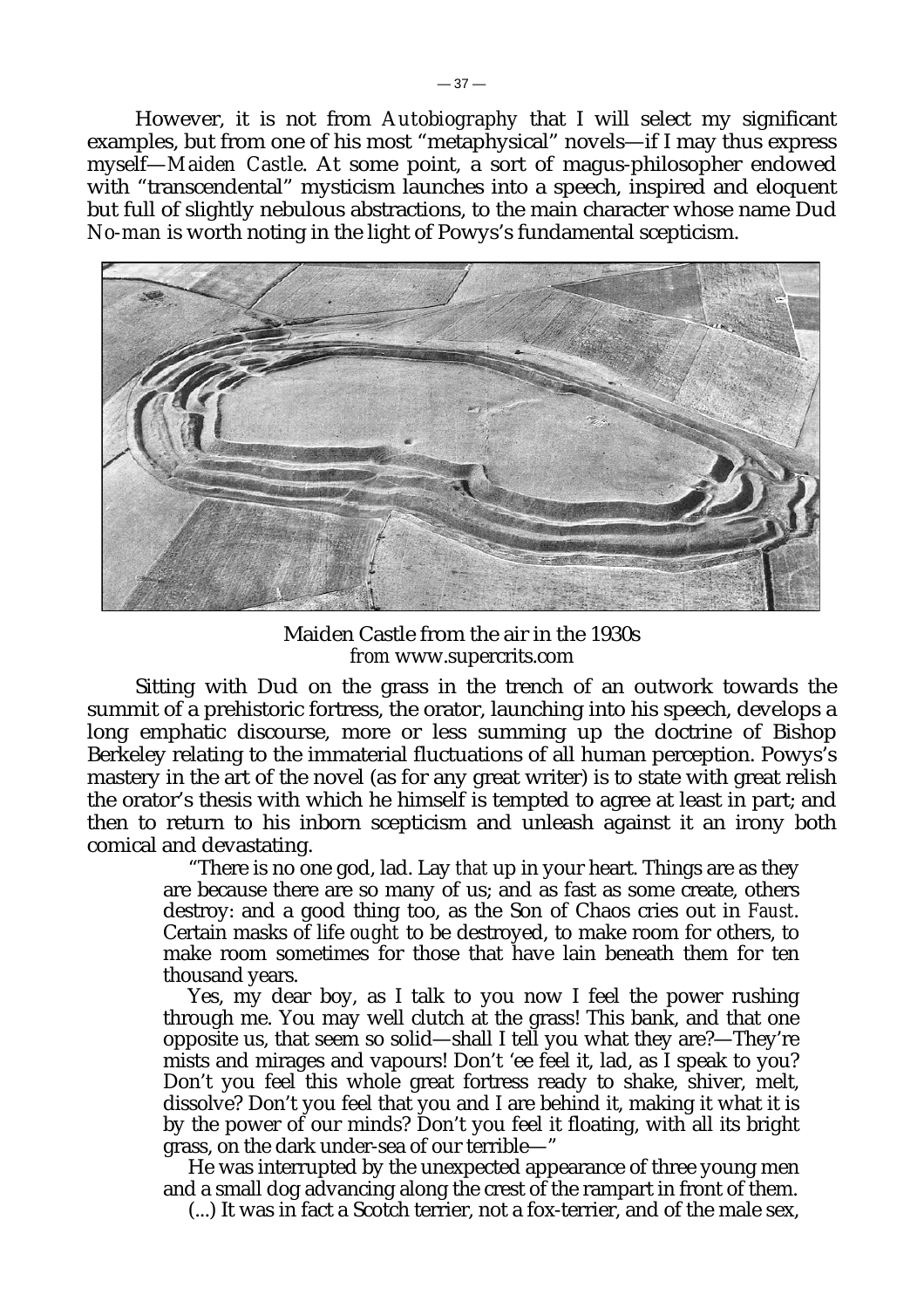alter ego dans les romans, ne cessent d'osciller entre plusieurs amours, entre plusieurs déterminations spirituelles et—ainsi que le déclare le personnage féminin de Christie dans *Wolf Solent*—visitent diverses conceptions philosophiques comme ils le feraient de pays exotiques divers où il fait bon séjourner un moment, avant de repartir vers d'autres contrées et sans jamais penser s'y établir durablement. Et comme répond Wolf à Christie: "Pour vous comme pour moi la philosophie...[c'est] l'essence de la vie... la vie encadrée."

A cette irrésolution et cet éclectisme philosophique correspondent non seulement la conception cosmique de Powys, qui oppose à notre habituelle vision astronomique de l'univers celle d'un fourmillant et mystérieux "multivers", mais aussi sa perpétuelle oscillation entre la vie sensuelle immédiate, bien terrestre, et la vie spirituelle quelque peu éthérée et ultérieure. Y correspondent encore, sur le plan érotique, le permanent tiraillement de Wolf entre Gerda et Christie, et sur le plan spirituel, le merveilleux passage dans *Camp Retranché* où Teucer Wye, professeur de grec, confronté aux vestiges d'un culte archaïque, énonce sa foi en la théorie de la réminiscence, et où Powys semble se moquer de nouveau de sa propre attirance—esthétique et poétique—pour l'idéalisme platonicien.

"Ils n'avaient rien de si merveilleux en leur temps ces objets de culte! Ce n'étaient que reflets dans l'eau, formes entrevues dans les nuages, et maintenant qu'ils sont des curiosités historiques, des bouts de preuve discutables à l'appui de théories douteuses, ils n'exercent aucun pouvoir sur nos âmes. Non, non, jeunes gens—je veux dire jeunes femmes—aucun pouvoir. L'âme se nourrit de l'invisible—elle n'a que faire du visible. L'âme est un voyageur qui voyage à travers la nature à seule fin d'apprendre à la connaître et à la rejeter! Bien entendu, la matière fournit des symboles de l'âme et du voyage qu'accomplit l'âme d'un plan de beauté spirituelle à un autre, mais il n'y a rien de divin dans la matière—excepté le *Divin* ! Les symboles que projette la matière sont pareils aux bulles projetées à la surface d'un cours d'eau par le passage d'un poisson miroitant. C'est le passage de l'âme à travers la matière inerte qui seul produit des symboles. Non, non, cette image taillée dans la pierre n'a, en vérité, pour nous aucune réelle importance, aucune importance pour nos âmes, vous comprenez, parce que nos âmes sont lointaines, sont hors d'atteinte comme... comme un banc de... de..." "De grandes baleines blanches, papa ?" dit Thuella.

"Eh bien mais... pourquoi pas ? Ce n'est pas une mauvaise image que tu as trouvée là, Thuella. N'est-ce pas que Thuella n'a pas touvé un mauvais terme de comparaison, Personne ? Vous avez entendu ce qu'a dit ma fille, Miss Ravelston ? Des bancs de baleines blanches qui voyagent et voyagent sur des mers et des mers et au-delà de toutes les mers jusqu'à ce qu'elles atteignent... pff... pff!... Mais... où sommes-nous ? Je ne regardais pas où nous allions! Ce n'est pas le chemin..." <sup>8</sup>

Remarquons ici encore la salubre ambivalence de Powys. En effet, l'ironie presque comique de la chute de ce passage, ne doit en rien occulter le fait que la comparaison de nos âmes croisant au large à des bancs de baleines blanches voyageant au sein de l'immensité océanique est une invention poétique de grande ampleur qui nous enchante littéralement. Ne pouvons-nous repérer ici que ce type d'ambigüité relève de ces dissoï-logoï, ces "double discours" chers

<sup>8</sup> *Camp Retranché*, p.365.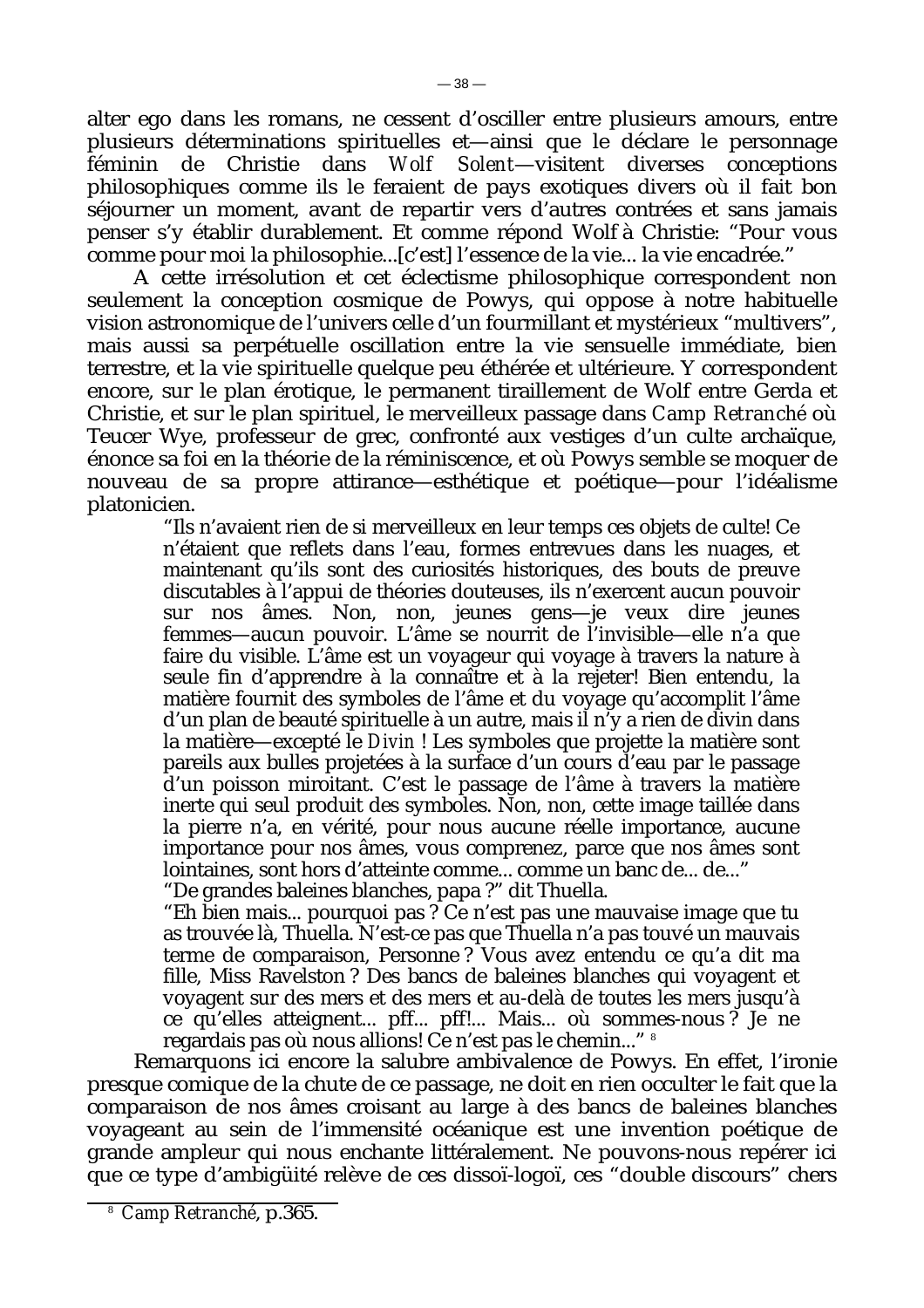and it amused him to observe, when it came sniffing and gambolling to his companion's side, how disdainfully and irritably the man behaved. "He's like old Claudius<sup>®</sup> with the ducks," he thought. "These people with fixed ideas can't bear it when reality barks or quacks at them.<sup> $\frac{1}{7}$ </sup>

Here, we have a marvellous confrontation which illustrates at the same time both Powys's sense of humour and self irony, for there is no doubt he is after all also making fun of his own taste for theories, or more precisely he balances the enchanting power of dream and utopia with a countrapuntic exercise in drastic realism. As readers of Powys know full well: his characters, and more especially his different alter egos in his novels, are always hesitating between several loves, between several spiritual directions and—as Christie, the feminine character in *Wolf Solent* declares—examining various philosophical theories much as they would visit different exotic countries, where it would be pleasant to live for a while, without any intention of settling there. And as Wolf replies to Christie: "Philosophy to you, and to me too... [it's] the essence of life...life *framed*."<sup>8</sup>

This indecisiveness, this philosophical eclecticism tally not only with Powys's cosmic conceptions, which oppose to our usual physical vision of the universe that of a swarming and mysterious "multiverse", but also correspond to his perpetual oscillation between an immediate sensual, earthly life and a spiritual life, somewhat ethereal and ulterior. On the erotic plane, they correspond to Wolf's perpetual contradiction between his attraction for Gerda on the one hand and for Christie on the other, and also on the spiritual plane, they tally with the splendid passage in *Maiden Castle* where Teucer Wye, the Professor of Greek, faced with the remains of an archaic cult, formulates his faith in the theory of reminiscence, and where Powys again seems to mock his own attraction—aesthetic and poetical—for Platonician idealism.

"They weren't so wonderful in their lifetime, these religious rituals—only reflections in water, only flickering shapes on the faces of clouds—but *now*, when they're historical curiosities or bits of doubtful evidence in support of questionable theories, they've no serious power over our souls. No, no, my boys—I mean, my girls—the soul feeds on invisible, not visible things! The soul is a wayfarer *through* matter only to learn the trick of shaking matter off! Of course matter affords symbols of the soul and of the soul's journey from one level of spiritual beauty to another, but there's nothing divine in matter *except the divine* ! The symbols that matter casts up are like the bubbles cast up to the surface of a stream when a glittering fish passes by. It's because of the passage of the soul through its inert resistance that matter produces symbols at all! No, no, this image isn't really important to us, not to our souls, you understand, for our souls are off and away, like—like a shoal—like a shoal of—of—of—"

"Of great white whales, Dad!" threw in Thuella.

"Well—why not? That's not a bad image of yours, Thuella. That wasn't a bad simile of Thuella's, was it, No-man? Did you catch what my daughter said, Miss Ravelston? Shoals of white whales? Yes, my dear, why not?

<sup>&</sup>lt;sup>6</sup> Earlier in the novel, Claudius is described as a fervent Communist always preaching Marxist ideas and during one of his diatribes being made furious by the inopportune interruption of a gaggle of enthusiastic ducks.

<sup>7</sup> *Maiden Castle*, introd. Ian Hughes, Cardiff UWP, 1990, pp.241-2.

<sup>8</sup> *A Glastonbury Romance*, p.79.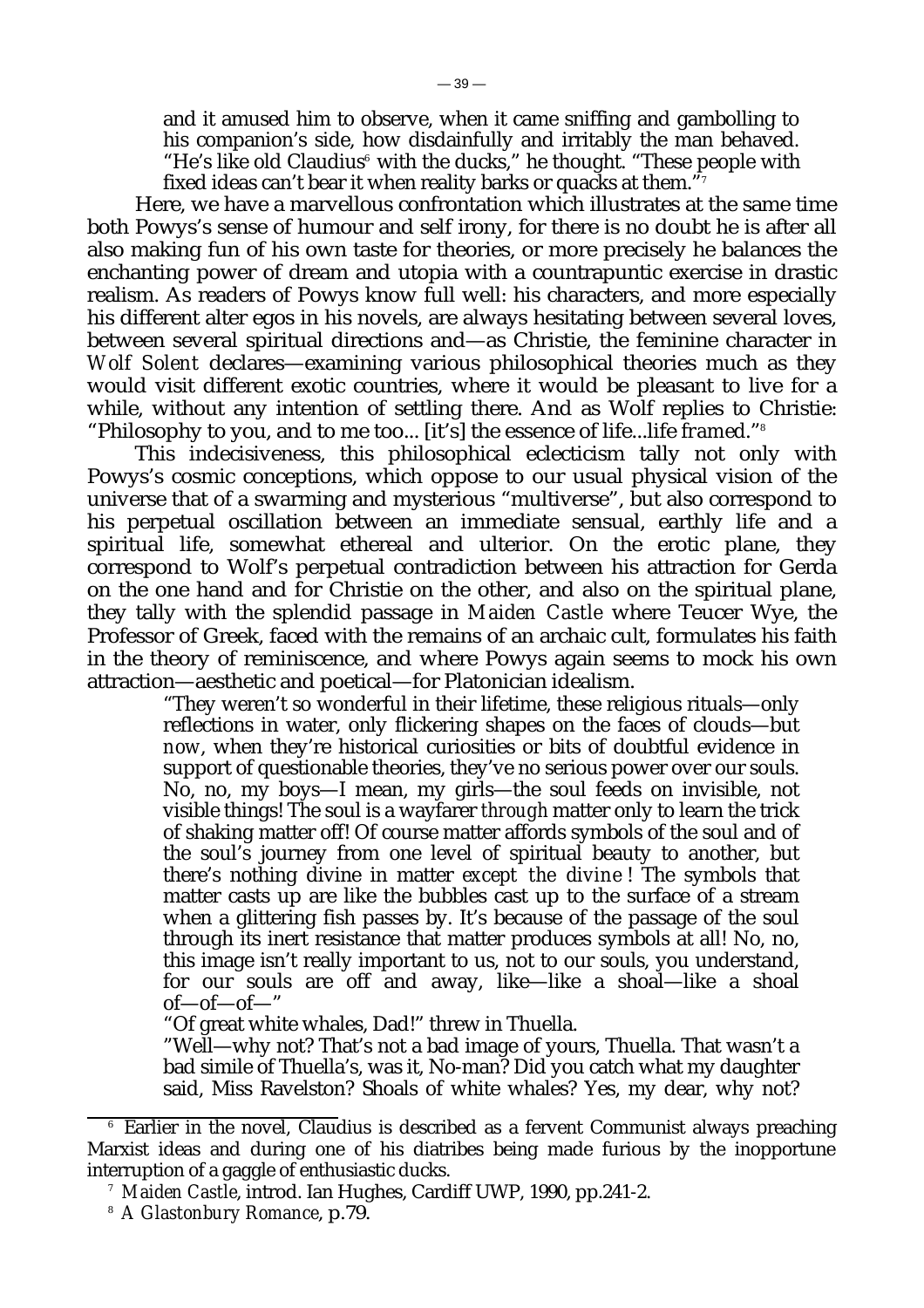aux philosophes grecs dont Powys était imprégné, lesquels, dans leur opposition, se combattent sans se détruire, chacun des deux adversaires pouvant, au gré du sophiste et par la puissance de son verbe, l'emporter sur l'autre tour à tour ? Et ne pouvons-nous deviner à quel point Powys, en dépit de l'ironie issue de sa vision matériellement concrète et inductive du monde, demeure nostalgique des grandes envolées de la pensée mystique platonicienne? Il me paraît d'ailleurs difficile de trouver un grand auteur moderne qui ne se place pas, peu ou prou, dans cette ambigüité-là.

Puisqu'il s'agit de la pensée philosophique powysienne, je trouve tout à fait pertinent de la rapprocher—comme le fait Goulven Le Brech dans son essai éponyme9—de celle de son grand contemporain spéculatif: Edmund Husserl. Tous deux, en effet, adoptent une démarche résolument inductive, c'est-à dire opposée à la démarche scientifique, essentiellement déductive. Il n'est donc pas inutile de rappeler la façon dont Husserl présente sa méthode comme étant absolument subjective, ou pour être plus exact comme une recherche des possibilités que la conscience individuelle a de percevoir ce qui est à sa portée sans interférence extérieure. Il m'a toujours semblé, à moi aussi, que ce programme correspondait d'assez près à la démarche de John Cowper, bien qu'en l'occurrence traitée par lui d'une manière nettement moins abstraite et beaucoup plus poétique.

Ce pourquoi Le Brech a raison, en définitive, de citer cette remarque de la phénoménologue Delphine Bouit:

Comme Husserl, Powys s'insurge contre la réalité dite scientifique du monde.... Pour Powys, et ses propos ne sont pas moins tranchés, la philosophie à prétention scientifique commet l'erreur lassante de supposer l'existence d'un 'monde réel' universellement perceptible.<sup>10</sup>

Parmi les écrivains célèbres de son époque, John Cowper eut quelques amis—la plupart américains, eu égard, sans doute, à son long séjour de barde des lettres outre-Atlantique—mais aucun ne lui fut plus fidèle et attentif qu'Henry Miller, avec qui il correspondit longuement et qui le visita deux fois chez lui au Pays de Galles. Dans une lettre datée du jeudi 6 août 1959—qui fut accessoirement la dernière, et prend donc l'allure d'une sorte de testament spirituel—JCP lui exprime sa profonde détestation pour le Dieu unique de son enfance:

Ô mon cher Henry, mais comme je m'associe pleinement aux prières que tu adresses aux Dieux romains! C'est là que toi et moi nous nous rejoignons et sommes totalement accordés—notre propension à prier vraiment et sincèrement—tout comme lorsque nous étions mômes, on nous apprenait à prier "Dieu"—ce monstre horrible d'infernale cruauté—bien pire que Le Diable! <sup>11</sup>

En dernier lieu, et pour relier sa manière drastique de contrebalancer les conceptualisations abstraites par l'évocation sensuelle de notre rapport immédiat aux éléments les plus simples, je citerai encore un passage d'une lettre à Miller où il exprime avec transport ce que j'appellerais son panthéisme mystique:

<sup>9</sup> P. Hamelin et G. Le Brech, *John Cowper Powys, une philosophie de la vie*, éd. Perséides, 2012, p.40.

<sup>10</sup> Delphine Bouit 'Des sens aux sens: un secret redoublé' in *Sigila* n°18 'Secrets des sens - Segredos dos sentidos' sept 2006.

<sup>11</sup> *Correspondance Privée Henry Miller-John Cowper Powys*, tr. et notes N. Haddad, Critérion, 1994.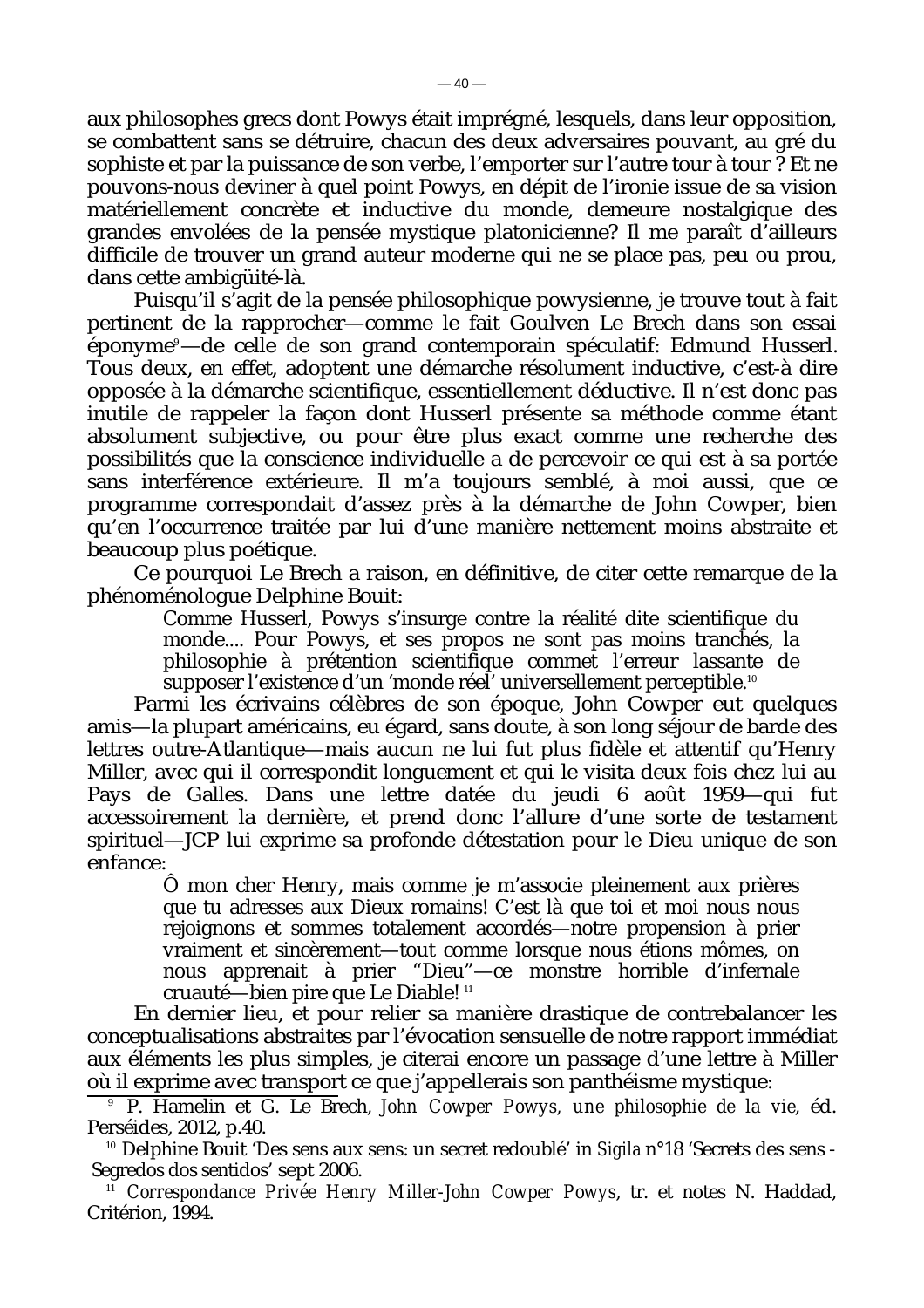Shoals of whales voyaging on and on and on, over seas and seas, and bevond all seas, till they reach—whew! whew! But where have we got to? I wasn't looking! *This* isn't the way."<sup>9</sup>

Let us note again the salutary paradox of Powys's approach. For the almost comical irony which ends the passage should not hide the fact that the comparison of our souls in their roving to shoals of white whales voyaging over the immense ocean is a literaly bewitching poetical invention of vast magnitude. Can we not remark here that this type of confrontation has to do with the 'Dissoi logoi', these double arguments dear to Greek philosophers with which Powys was imbued, and which, while opposed, combat without destroying each other, each one of the protagonists being able to have the upper hand in turn according to the power of his discourse, as the sophist wished? And can we not guess how much Powys, in spite of the irony arising from his materially concrete and inductive vision of the world, yearns for the great flights of mystical Platonician thinking? Moreover I think it would be difficult to find a great modern author who does not himself more or less adopt such a position

Since we are discussings Powys's philosophical thought, I find it perfectly appropriate—as indeed does Goulven Le Brech in his essay on the same subject<sup>10</sup> —to bring it together with that of his great contemporary Edmund Husserl. Both use a resolutely inductive approach, as opposed to the essentially deductive scientific approach. It is also worth pointing out that Husserl presents his method as being absolutely subjective, or rather as research into the extent to which the individual conscience has the ability to perceive what is within reach without extraneous interference. It has always also seemed to me that such a method is pretty close to John Cowper's approach, handled though by him in a distinctly less abstract and far more poetical way.

Le Brech is thus does well to quote the phenomenologist Delphine Bouit: As does Husserl, Powys rises up to contest the scientifically proclaimed 'reality' of the world.... For Powys, and he is no less trenchant in his statements, philosophy with scientific pretensions continues to make the tedious mistake of assuming the existence of a universally perceptible 'real world'.<sup>11</sup>

The friends of John Cowper amongst the famous writers of his time were mostly American, as a result, it may be supposed, of his lengthy stay as a man of letters in America, but none was more faithful and attentive than Henry Miller with whom he corresponded for a long time, and who visited him twice in Wales. In a letter dated 6 August 1959—which was indeed the last one and is therefore like a spiritual will—JCP expresses his profound loathing for the unique God of his childhood:

O my dear Henry but how I do sympathise with your praying to the Roman Gods! *That's* the point where you and I meet and agree heartwhole—our tendency to pray really and truly to pray—just as when kids we were taught to pray to 'God', that horrid Monster of infernal cruelty—far worse than The Devil ! 12

<sup>10</sup> P. Hamelin et G. Le Brech, *John Cowper Powys, une philosophie de la vie*, éd. Perséides, 2012, p.40.

<sup>11</sup> Delphine Bouit 'Des sens aux sens: un secret redoublé' in *Sigila* n°18 'Secrets des sens - Segredos dos sentidos' sept 2006.

<sup>12</sup> *Proteus and the Magician*, ed. J. Peltier, The Powys Press, 2014, p.142.

<sup>9</sup> *A Glastonbury Romance*, pp.361-2.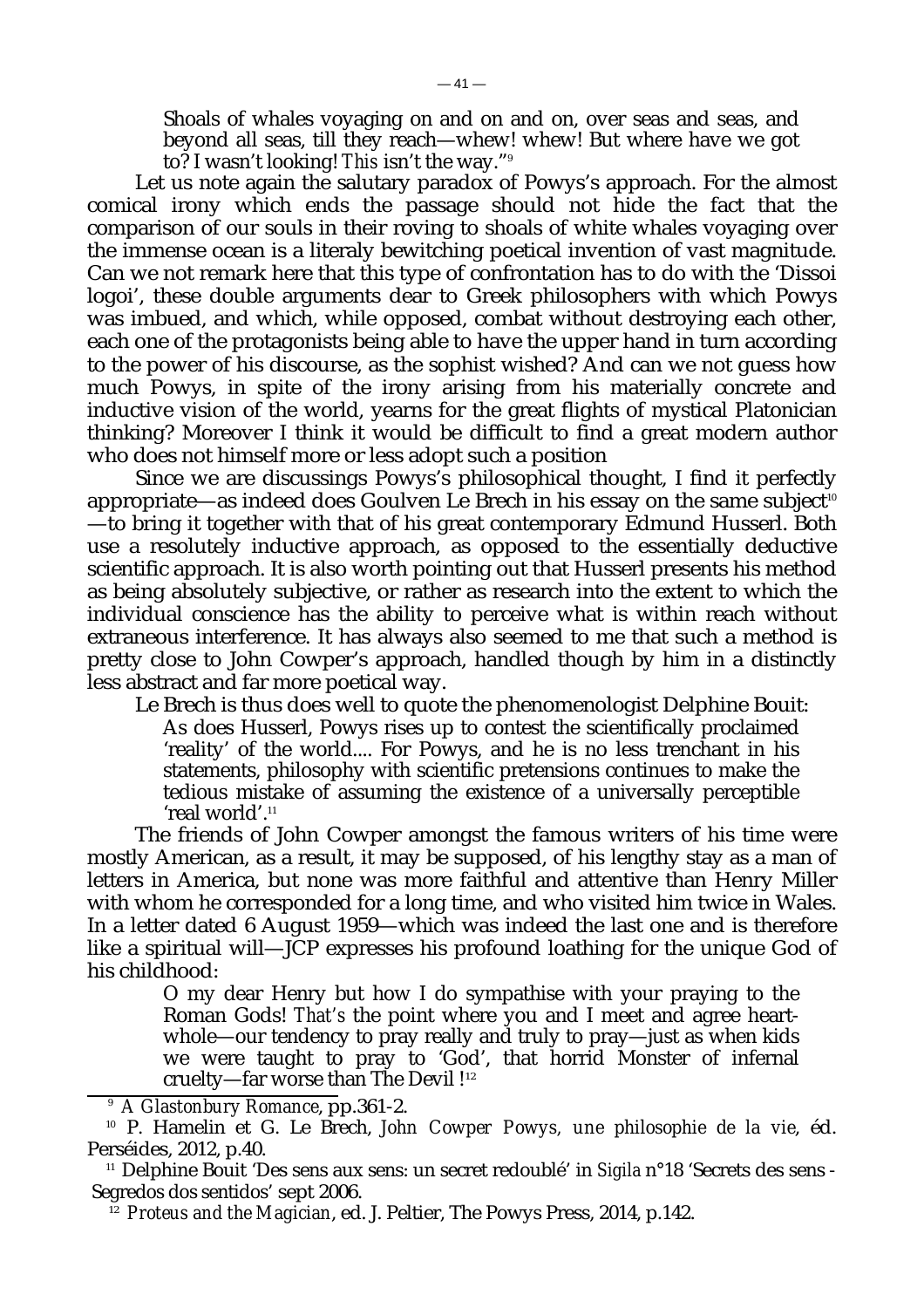... comme j'aime à le penser, la sagesse consiste à tirer des fétiches & des manies & des jouissances célestes des sensations animales primitives que nous donnent les aliments les boissons l'air la terre le feu et la marche—pom! pom! pom! pied gauche, pied droit, pied droit, pied gauche sur la terre! Je pense qu'effleurer du pied la matière dont la terre est faite est une sensation qui procure bien d'autres palpitations sensuelles qu'aucun plaisir sexuel! Mais bien sûr un cérébriste [*sic*] de mon genre bizarre *devait* tout naturellement avoir la révélation de sensations terrestres aériennes ignées aquatiques qui pour lui—c'est-àdire pour ton vieux John—remplacent les fusions mystiques avec l'*Un* ! J'appartiens à une sorte très inoffensive et très chaste de polythéiste païen et *hais* le Grand Un de l'Univers Un. Je n'ai aucune logique rationnelle à offrir aux esprits religieux des Mystiques Catholiques. Je n'ai que la foi pour répondre à leur foi et, en ce sens, je suis un pragmatique dogmatique, vivant littéralement au jour le jour! avec la foi que les éléments sont tout ce dont j'ai besoin! la pluralité des éléments!<sup>12</sup>

**V**

Pour le *scholar* à la française que je suis, enfoui moi aussi, depuis mon plus jeune âge et dès que j'en ai le loisir, dans les livres les plus divers, il est évident que l'érudition prodigieusement inspirée de Powys a représenté une sorte de fil rouge de la lecture telle que je la concevais et je ne saurais dire le nombre d'auteurs qu'à son instigation j'ai commencé à fréquenter jusqu'à ce qu'ils deviennent des piliers de mon imaginaire! Cependant, le plus extraordinaire avec lui est cette méthode d'analyse littéraire qu'il nomme lui-même *l'Analyse Dithyrambique*.

L'emploi de cette méthode fait qu'en prenant connaissance de l'étude que Powys a consacrée à un auteur, on est persuadé que celui-ci représente pour lui sous certains aspects non seulement le summum de ce qui peut être fait, mais qu'il est en cela son écrivain de prédilection, sans que pour autant soit masqué ce qu'il apprécie moins. Et bien sûr, à passer à l'étude suivante dans le recueil, on découvre que le même enthousiasme et la même ferveur enflammée—ô combien communicative!—sont à l'œuvre.

De même, j'ai un souvenir précis d'avoir lu coup sur coup, en vue d'un article sur le sujet, l'essai que Stefan Zweig consacre à Charles Dickens puis celui de Powys. Or, si celui de Zweig m'est apparu fort intéressant et d'une grande justesse, celui de Powys m'a littéralement ensorcelé, un peu comme si, par une mystérieuse opération de transmigration des âmes, j'avais intégré la mentalité de Dickens et que de surcroît, par capillarité magique, je m'étais transporté dans le passé à l'époque où l'œuvre se situe. Il ne s'agissait plus d'analyse littéraire mais de nécromancie divinatoire ou de voyance. Il en fut toujours ainsi pour moi à la lecture des études littéraires de Powys. Pour tout dire, son art d'évocation des auteurs dont il traite participe de l'envoûtement. Il semblerait, selon un certain nombre de témoins (dont Miller) de ses conférences américaines qu'il possédait ce même pouvoir par la parole et fascinait littéralement son auditoire.

De fait, je ne pense pas avoir jamais lu d'études littéraires<sup>13</sup> aussi pertinentes et enthousiasmantes que celles qu'il a consacrées à Proust, Remy de Gourmont, Montaigne, Rabelais, Maupassant, Anatole France, Henry James ou Walt

<sup>12</sup> *Correspondance Privée*, 10 février 1951, p. 93.

<sup>13</sup> Cf. par exemple *Les Plaisirs de la Littérature,* tr. G. Joulié, Editions L'Age d'Homme, 1995 et *Jugements Réservés*, (*Suspended Judgments*), tr. J. Peltier, Editions Penn Maen, 2016.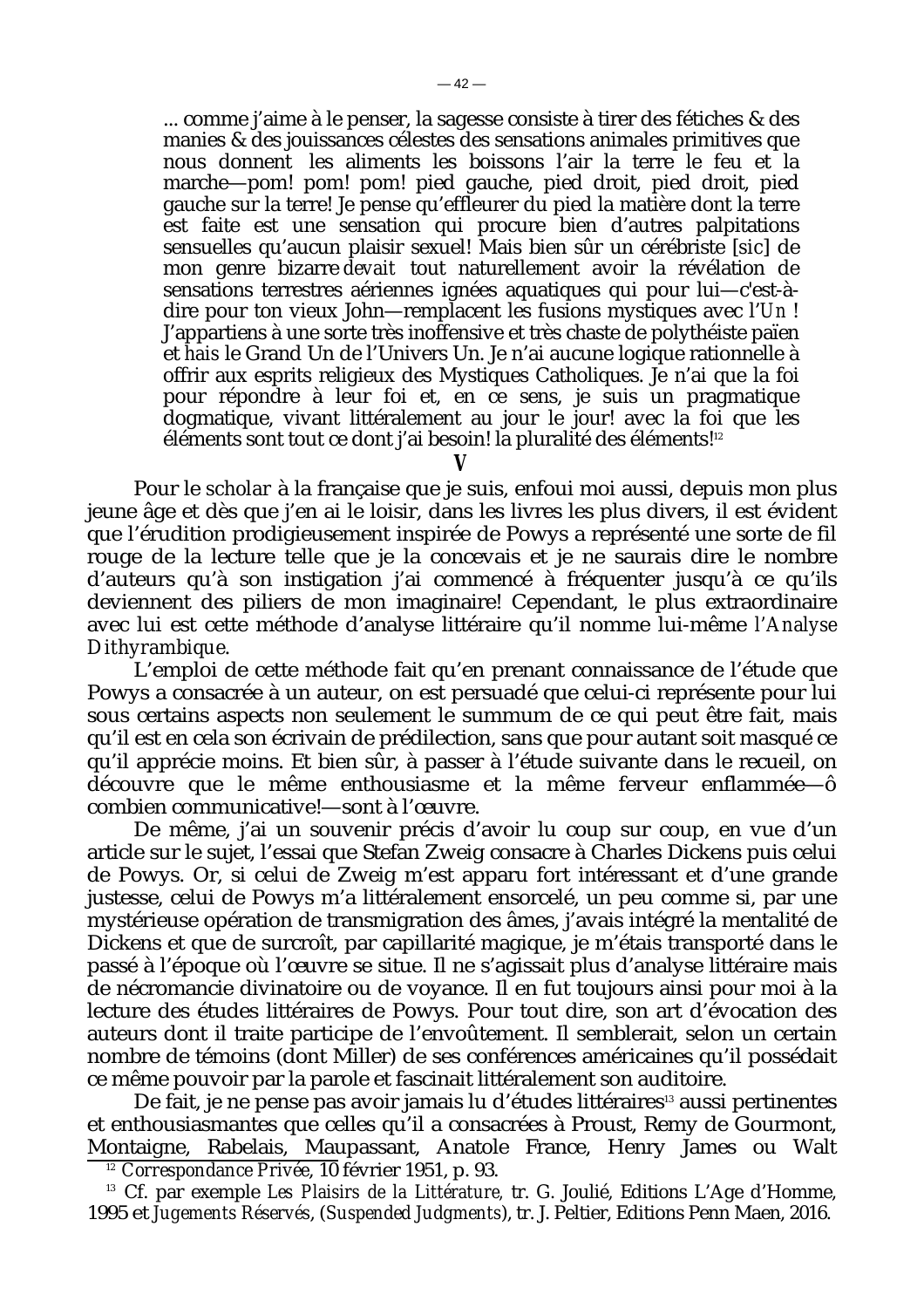And finally, linking the striking way in which he counterbalances abstract concepts with a sensual evocation of our direct rapport with the simplest elements, I will quote another passage also from a letter to Miller, in which he expresses with emotion what I am tempted to call his mystic pantheism:

... as I like to think, wisdom consists in making fetishes & manias & heavenly enjoyments out of the primitive animal sensations of contact with food drink air earth fire and walking—plod! plod! plod! left foot, right foot, right foot left foot over the earth! I think there is a sensation in touching the matter of which the earth is composed with our feet that is more sensually thrilling than any sexual pleasure! But of course a cerebrist and non-fornicator of my weird type *would* naturally have revelations of earthy airy fiery watery sensations that with him—i.e. with your old John—take the place of mystical fusions with the *One* ! I am a very harmless and very chaste sort of heathen polytheist and *hater* of the Great One of the One Universe. I have no rational logic to offer the religious people or the Catholic Mystics. I only have faith to answer their faith and in this sense I am a dogmatic pragmatist, literally living from hand to mouth! with faith that the elements have all I need! the *plurality* of elements.<sup>13</sup>

**V**

It is obvious to the scholar *à la française* that I am, buried from my earliest years and whenever I had the leisure in all manner of books, that Powys's prodigiously inspired erudition represented a kind of red thread in reading as I conceived it, and I know not how many authors with whom at his instigation I became familiar and who later became pillars of my imaginary world! However, the most extraordinary thing with him is the method of literary analysis that he himself named *Dithyrambic Analysis*.

Indeed, when reading the essay Powys devoted to a particular author, one is convinced that the latter represents for him on some points not only the summum of what can be done, but that on these questions he is, moreover, his favourite writer, any reservations he may have not however being ignored. Notwithstanding that, when one goes on to the next essay in the book, one is startled to discover that the very same enthusiasm and the very same feverish passion—so infectious!—are at work.

To add to this, I remember reading for a paper I was writing, an essay Stefan Zweig wrote on Charles Dickens, and immediately after it Powys's own essay. Now, whereas I found Zweig's essay most interesting and very sound, Powys's essay literally bewitched me, almost as if by some mysterious transmigration of souls, I had absorbed Dickens's mentality and that moreover, through magic capillary action, I had been brought back in the past to the time at which his novels take place. It was no longer a matter of literary analysis but of the divinatory powers of necromancy or of clairvoyance. And such has always been the case with me when reading Powys's literary essays. In fact, his way of bringing to life the authors he is dealing with is truly bewitching. According to quite a number of people who attended his lectures (including Miller), it seems he possessed that same power when he spoke and that he literally weaved a spell over his audience.

In fact, I don't think I ever read literary studies as pertinent and thrilling as

<sup>13</sup> *Proteus and the Magician*, p.71, Saturday Feb. 10, 1951.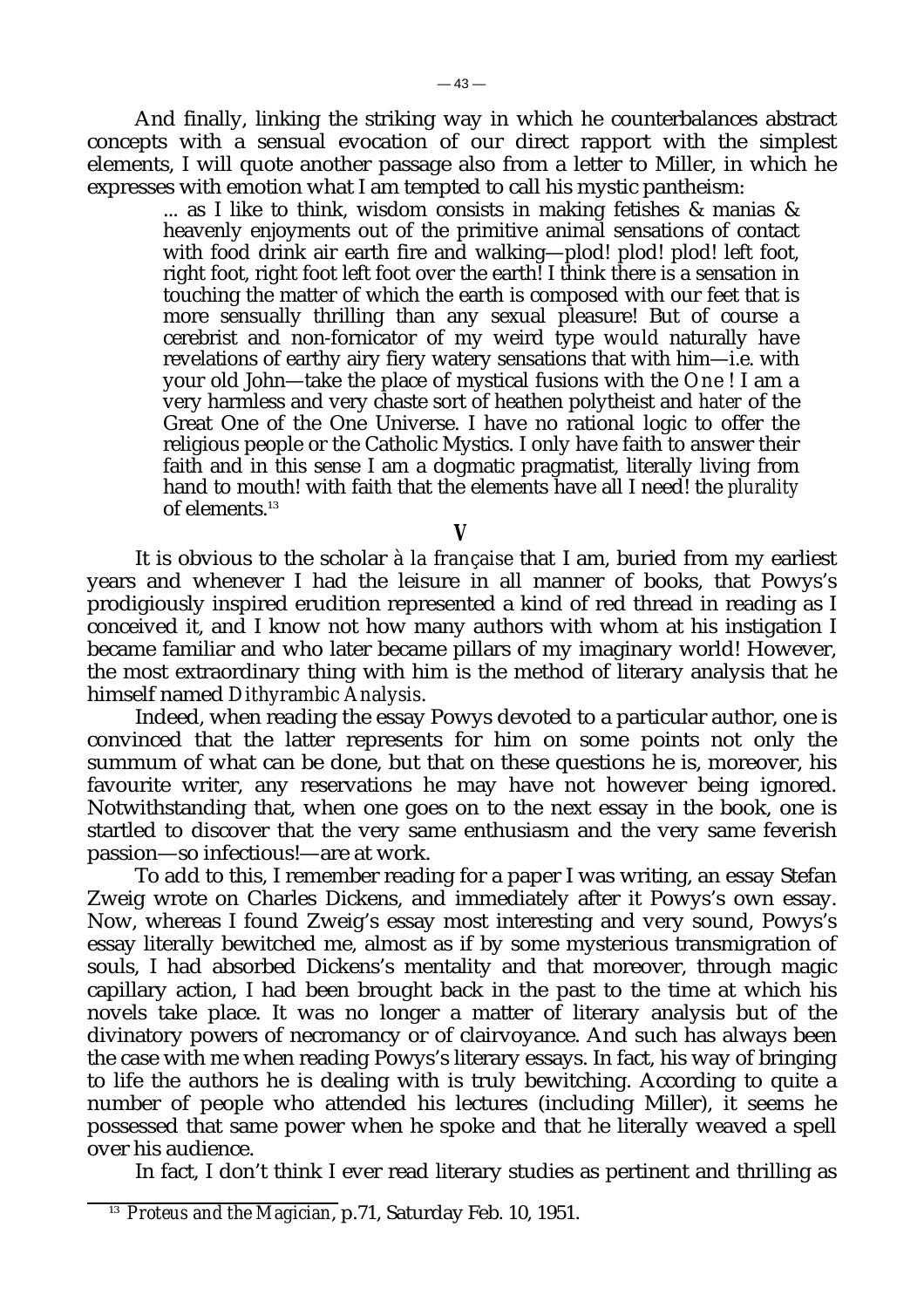Whitman—pour ne prendre que ceux-là... Son don d'enthousiasme dithyrambique va si loin qu'il a même été capable de me faire renouveler—pour la troisième fois!—ma tentative, précédemment toujours avortée, de lire l'*Ulysse* de Joyce, sans plus de succès toutefois...

Il y a donc chez ce fils de pasteur le don proprement magique de pénétrer dans le secret des âmes et il a su le mettre à profit, non seulement pour créer d'inoubliables personnages de roman—dont les soliloques mentaux sont, à mes yeux, parmi les plus réalistes et inspirés de la littérature moderne—mais il a aussi utilisé cette faculté divinatoire et empathique pour nous introduire au sein des œuvres littéraires de tout temps, prenant intimement possession de l'esprit de chaque auteur, à la façon d'un shaman. Chacune de ses analyses dithyrambiques est donc une sorte de voyage initiatique jusqu'au cœur le plus intime des œuvres. Il le dit lui-même dans son *Autobiographie*: "la fluidité protéenne de ma nature est telle que je pouvais me livrer à l'auteur que j'analysais au point de *me changer en lui*."<sup>14</sup>

J'ai noté dans mes carnets un passage dans *Confessions de deux frères* faisant référence à cette pratique de l'analyse critique qu'il a poursuivie sa vie durant et John Cowper nous livre là une précieuse profession de foi. Faisant allusion au "personnage" qu'il représente à ses propres yeux, il nous confie qu'il est:

... un personnage se débattant sous le fardeau de ses misérables contradictions, mais ne cherchant pas d'issue à son dilemme, sauf dans le pouvoir narcotique de l'analyse critique, et le pouvoir oblitérant de la mort.

Car nous devons, tôt ou tard, sortir du cauchemar des cataclysmes historiques qui nous entourent actuellement pour recommencer à cultiver nos propres jardins secrets; et mon "jardin d'oubli", jusqu'à ce que je meure, ne peut être rien d'autre—de cela, au moins, je suis certain—que le souvenir des grands hommes et l'interprétation de leurs œuvres."<sup>15</sup>

### **VI**

S'il est une notion phare à retenir de la philosophie powysienne et qui revient comme un leitmotiv à travers tous les ouvrages de Powys, c'est bien celle d'Illusion Vitale. Ce concept, que JCP tire en grande partie de sa lecture attentive de Nietzsche et qu'il définit dans *Une Philosophie de la Solitude*, montre que le secret du bonheur réside dans la manière obscure, dramatique de se considérer qui donne à chacun le sentiment intime d'être un individu remarquable, unique, hors du commun, passionnant. Chacun de nous possède une illusion vitale; et c'est quelque chose de beaucoup plus profond que la simple vanité, la simple suffisance. C'est ce qui constitue le ressort authentique de notre désir d'exister; ce désir *essentiel* étant bien souvent occulté par les chatoyants et multiples désirs de surface brandis par les diverses propagandes auxquelles nous nous soumettons inconsciemment—lesquels nous rendent malheureux à notre insu.

Pour John Cowper, le bonheur authentique réside aussi dans une disposition d'esprit qui consiste à savoir apprécier les moments d'illumination apparemment anodins mais "enivrants et magiques" (lesquels surgissent du passé et parfois même de l'avenir—ainsi l'apparition du cavalier du futur dans *Givre et Sang* !) que la vie de tous les jours nous propose à foison mais que nous

<sup>14</sup> *Autobiographie*, p.473.

<sup>15</sup> *Confessions de deux frères*, Granit, tr. C. Poussier, 1992, p.35-6.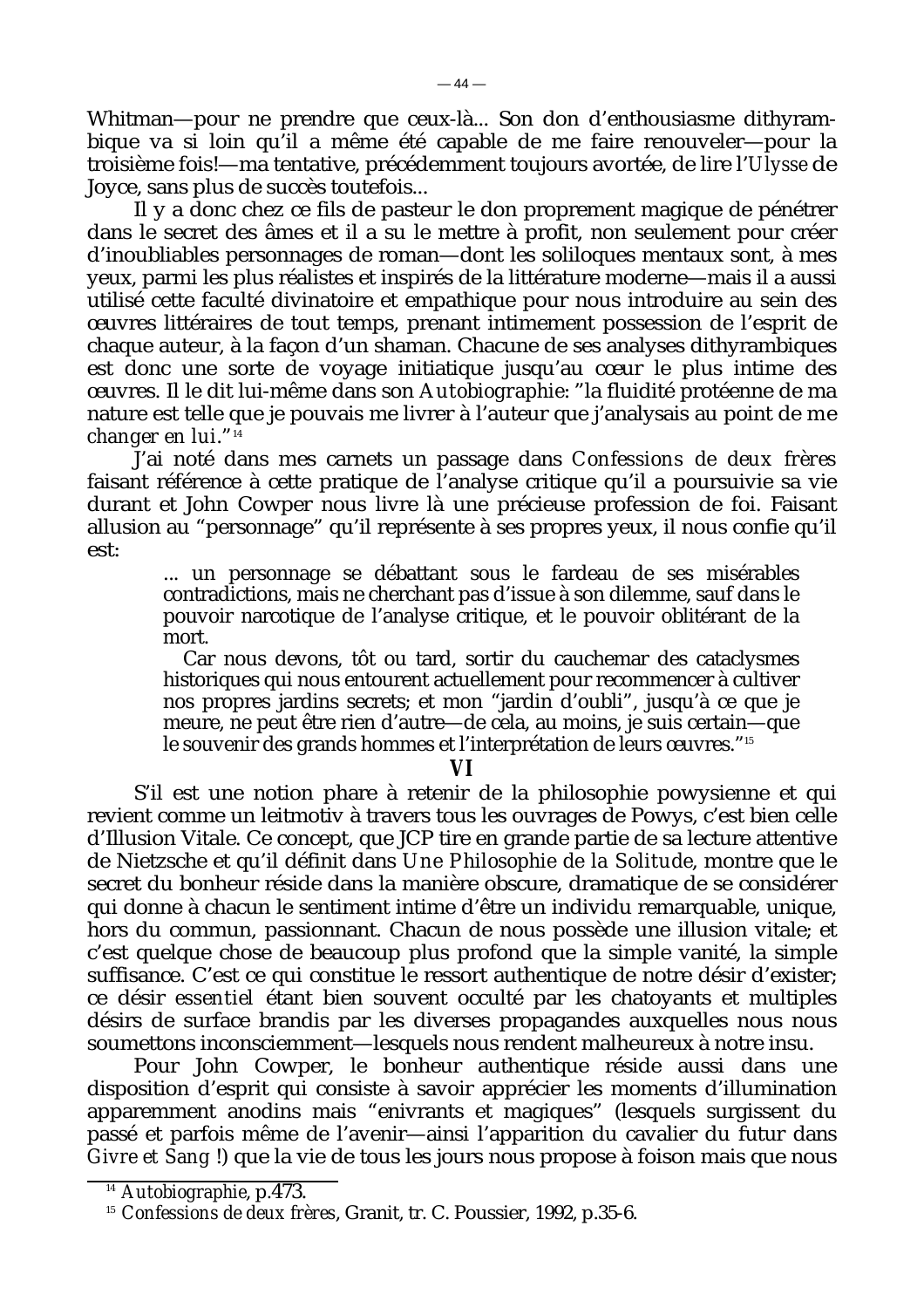those he devoted to Proust, Remy de Gourmont, Montaigne, Rabelais, Maupassant, Anatole France, Henry James or Walt Whitman—to mention these only... His gift of dithyrambic enthusiasm goes so far that he even managed to make me—for the third time!—renew my attempt, always aborted until then, to read Joyce's *Ulysses*, with no more success however....

So this vicar's son possessed the truly magical gift of fathoming the secret of souls and succeeded in using it, not only to create unforgettable characters in his novels—whose mental soliloquies are, in my opinion, among the most realistic and inspired in modern literature—but also using this divinatory and empathic power to unfold for us the literary works of his time, intimately appropriating to himself the mind of each author, in the manner of a shaman. Each of his dithyrambic analyses is thus in some way a revealing journey to the very heart of the author's works. As he himself says in *Autobiography*: "the protean fluidity of my nature is such that I could give myself up so completely to the author I was analysing that I *became that author*."<sup>14</sup>

In my notebooks I copied a passage from *Confessions of two brothers* referring to the practice of critical analysis which he pursued all his life; John Cowper delivers here an invaluable profession of faith. Alluding to the "character" he represents in his own eyes, he confides that he is

... a figure struggling beneath the burden of its wretched contradictions, yet looking for no issue from its dilemma, save in the narcotic power of critical analysis, and the obliterating power of death.

For out of the ghastliness of the historic cataclysms which surround us now, there must sooner or later be a return to the cultivation of our own particular gardens; and my "garden of oblivion," until I die, can be nothing else—of that, at least, I am sure—than the memory of great men and the interpretation of their labours.<sup>15</sup>

### **VI**

A vital notion in Powysian philosophy, a leitmotiv throughout all his books, is that of the Life Illusion. This concept, inspired in large part by his close reading of Nietzsche, and which he defines in *A Philosophy of Solitude*, shows that the secret of happiness resides in the obscure, dramatic way in which we regard ourselves and which makes us feel to ourselves to be remarkable, singular, unusual and exciting. Everyone has a life illusion; and it is something which goes much deeper than mere vanity or conceit. It is the authentic motivation for our yearning to exist; such *essential* yearning being often hidden by the shimmering and multiple superficial desires held up by the various sorts of propaganda to which we subconsciously submit—thus unwittingly becoming unhappy.

For John Cowper, the secret of an authentic happiness lies also in a state of mind which knows how to appreciate those moments of illumination, seemingly ordinary but "exhilarating and magical" (which arise from the past and sometimes even from the future—such as the appearance of the youth on horseback from the future in *Ducdame* !) which everyday life offers us in abundance but that too often we disregard, so caught up are we by life in society and its distractions, that we cannot take advantage of them. Powys's philosophy lies in protecting a kind of materialistic mystical secret which would allow everyone to discover for himself the tiny detailed truth, the minute interior

<sup>14</sup> *Autobiography*, p.527.

<sup>15</sup> *Confessions of Two Brothers*, intr. M. Elwin, Sinclair Browne, London, 1982, p.42.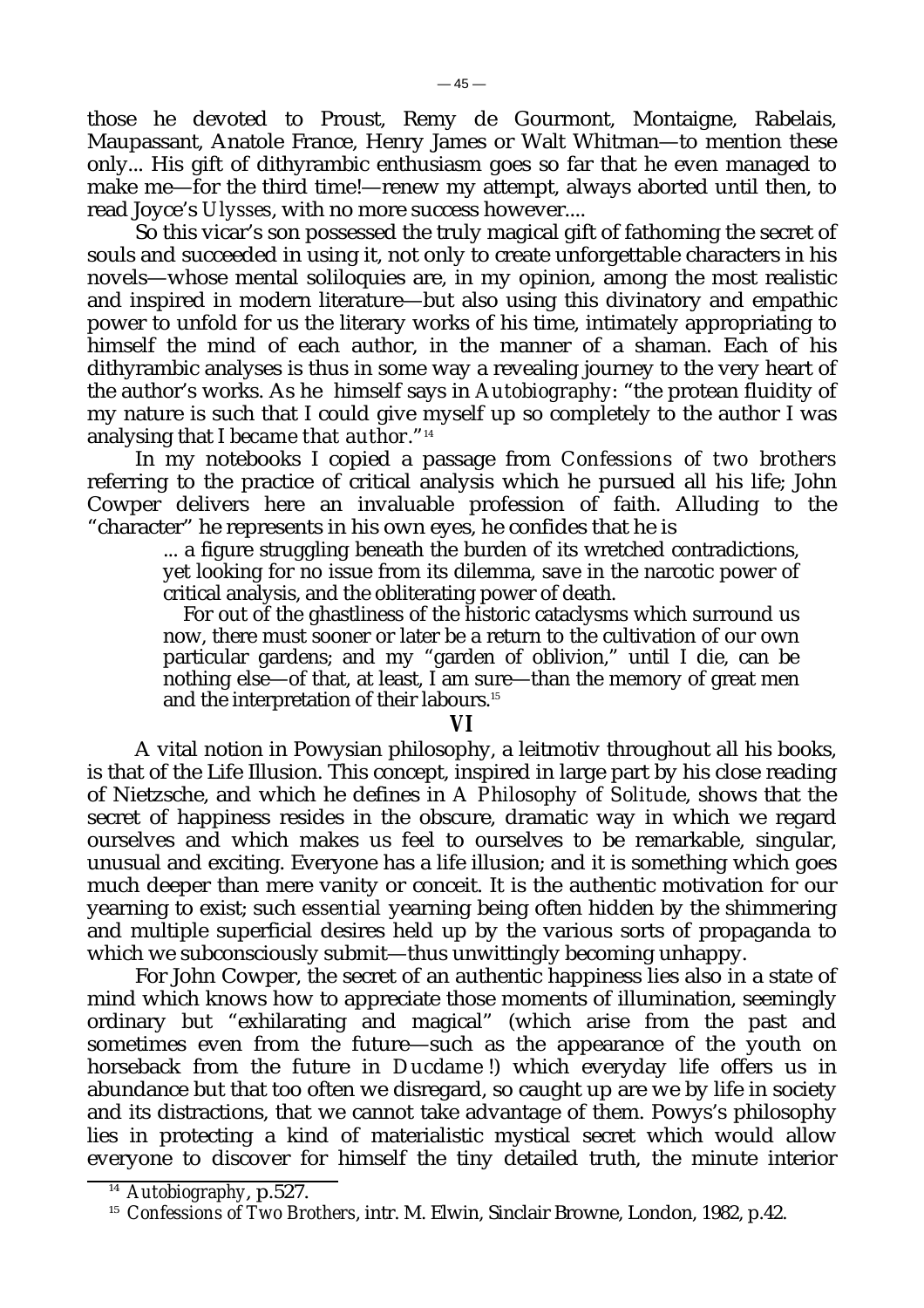négligeons trop souvent, accaparés comme nous le sommes par la vie en société, dont les distractions nous empêchent de suivre ce que John Cowper préconise. La philosophie de Powys consiste en effet à cultiver cette sorte de secret matérialisme mystique permettant à chacun de découvrir par lui-même la petite vérité circonstanciée, le mouvement intérieur infime qui le remplira d'aise.

Sa philosophie est aussi inspirée par l'un de ses principaux maîtres, qui n'est autre que Rabelais. Dans sa préface 'Books and Reading' ('Livres et Lecture') à *One Hundred Best Books*16, il fait allusion au sage de Chinon:

Avec l'aide de l'Imagination nous pouvons faire quelque chose de valable de notre vie, quelque chose du drame de ce chaos confus.... De temps en temps, comme nous faisons une pause dans notre lecture, survient un souffle, un chuchotement, une rumeur de quelque chose d'autre; de quelque chose au-delà de cet 'éternel présent' qui est la préoccupation la plus sage de notre passion, mais ne seraient pas sages ceux qui chercheraient à contenir ce fugace pressentiment entre les murs de la raison ou d'un système. Il survient, il disparaît; il est, il n'est pas. 'Cent Meilleurs Livres' ne l'a pas amené; 'Cent Meilleurs Livres' ne peut pas le remporter. De façon étrange et merveilleuse il se mêle aux vagues souvenirs de ce que nous avons lu, nous ne savons ni où ni quand, et pas toujours seul. De façon étrange et merveilleuse il se mêle à ces autres moments où les meilleurs livres au monde semblent hors de propos, et toute la 'culture' une impertinente intrusion; mais quelle que soit sa manière de venir et de repartir, il est ce qui rend ridicule notre sérieux et pédante notre philosophie. Il est ce qui donne aux 'amusements' de l'imagination cette note de feu brûlant; ce souffle d'air du large; ce goût de sel plus mordant, qui, survenant quand nous l'attendons le moins et—dieu sait—le méritons le moins, rend toute opinion définitive sur l'étoffe du monde futile et fausse; et toute condamnation de l'opinion d'autrui sotte et vide de sens. Il détruit nos certitudes et allège nos malheurs, et de quelque façon indicible, comme une primevère qui pousse au bord d'un tombeau, il jette à la face de la lourde nuit un signal fugace, "Bon espoir y gist au fond!"

Etrangement, il me semble que c'est en commentant ses auteurs français de prédilection—à l'exception notable d'Henry James—que Powys a le mieux développé sa conception générale de l'existence. Je présume qu'il avait en lui une profonde fibre latine qui compensait mystérieusement les influences anglosaxonnes. Ce trait est d'ailleurs sensible dans le choix de son vocabulaire, puisqu'on sait qu'en langue anglaise le choix est toujours laissé entre le mot à racine saxonne et le mot d'origine gréco-latine: Powys emploiera toujours plus volontiers le second.

De fait, je n'ai pas souvenir d'avoir jamais lu de commentaires plus avisés et pertinents que ceux qu'il a pu consacrer à Rabelais et Montaigne tout d'abord, et ensuite à ses contemporains continentaux tels que Verlaine, Remy de Gourmont, Maupassant, et surtout, pour finir, Anatole France, à propos duquel dans *Suspended Judgments* il livre, ce me semble, la fine fleur de sa philosophie hédoniste et sensualiste—et il est un passage que je sais par cœur depuis de nombreuses années et ne cesse de le réciter comme un mantra aussitôt que la vie m'entraîne un peu trop résolument du côté des vanités douloureuses:

<sup>&</sup>lt;sup>16</sup> *One Hundred Best Books* (Les Cent Meilleurs Livres) non tr., American Library Service, New York, 1922, p.17.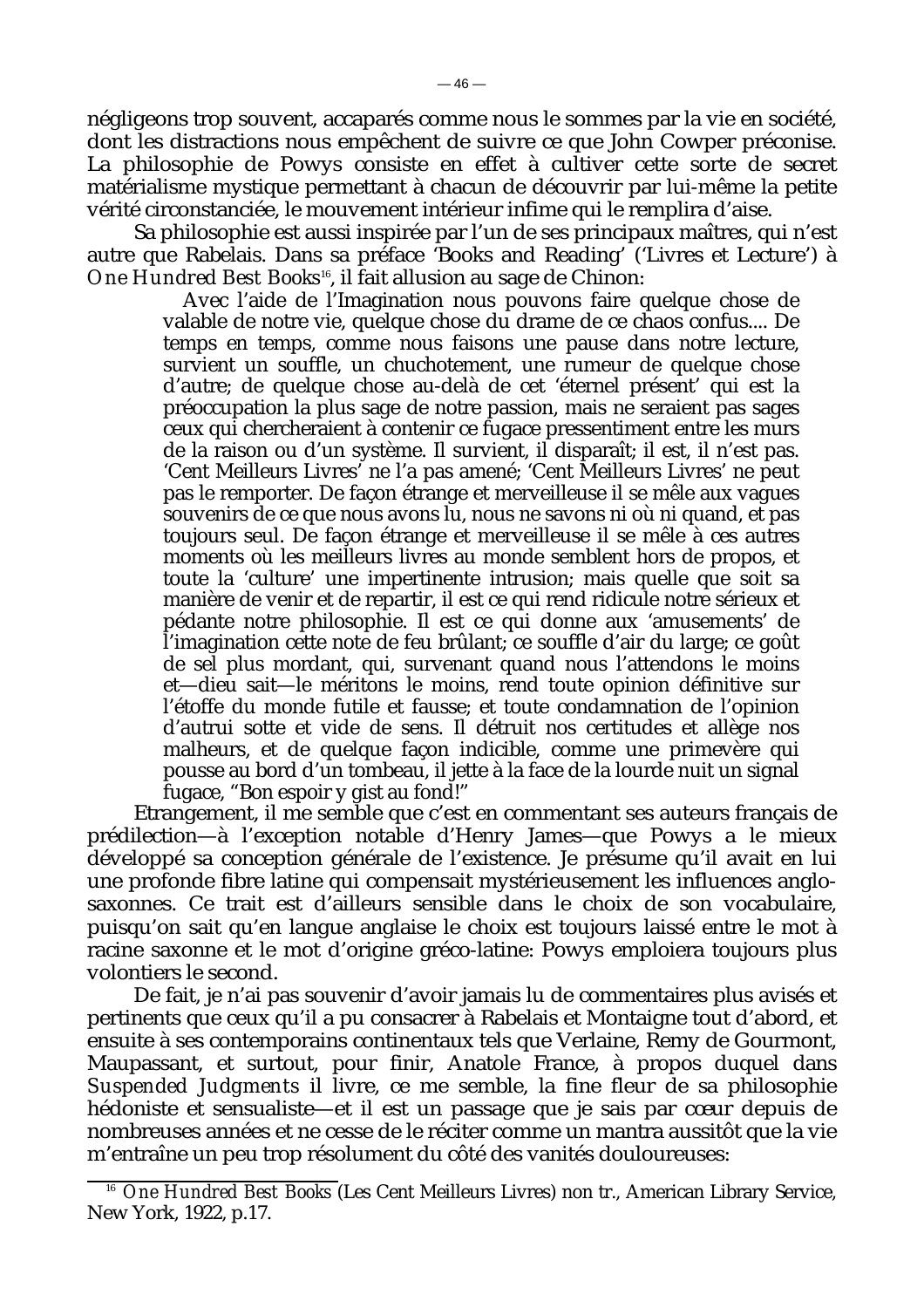movement which will fill him with joy.

His philosophy is also inspired by one of his most important intellectual models, none other than Rabelais. In his preface 'Books and Reading' dans *One Hundred Best Books*<sup>16</sup>, he alludes to the wise man of Chinon:

With Imagination to help us we can make something of our days, something of the drama of this confused turmoil.... Once and again, as we pause in our reading, there comes a breath, a whisper, a rumor, of something else; of something over and above that "eternal now" which is the wisest preoccupation of our passion, but not wise are those who would seek to confine this fleeting intimation within the walls of reason or of system. It comes; it goes; it is; it is not. The Hundred Best Books did not bring it; the Hundred Best Books cannot take it away. Strangely and wonderfully it blends itself with those vague memories of what we have read, somewhere, sometime, and not always alone. Strangely and wonderfully it blends itself with those other moments when the best books in the world seem irrelevant, and all "culture" an impertinent intrusion; but however it comes and however it goes, it is the thing that makes our gravity ridiculous; our philosophy pedantic. It is the thing that gives to the "amusements" of the imagination that touch of burning fire; that breath of wider air; that taste of sharper salt, which, arriving when we least expect it, and least—heaven knows—deserve it, makes any final opinion upon the stuff of this world vain and false; and any condemnation of the opinions of others foolish and empty. It destroys our assurances as it alleviates our miseries, and in some unspeakable way, like a primrose growing on the edge of a sepulchre, it flings forth upon the heavy night, a fleeting signal, "Bon espoir y gist au fond!"

Strangely enough, I think that it is in commenting on his favourite French authors—to the notable exception of Henry James—that Powys has best developed his general concept of existence. I presume he had in him a deep Latin fibre which mysteriously counterbalanced the Anglo-Saxon influences. Such a trait is noticeable in the choice of his vocabulary: Powys tended to use the word of Graeco-Latin origin when available rather than the word with a Saxon root.

In fact, I don't think I ever read comments as wise and pertinent as those he devoted to Rabelais and Montaigne, first, and then to his French contemporaries such as Verlaine, Remy de Gourmont, Maupassant and above all, in fine, Anatole France, about whom in *Suspended Judgments* he reveals, it seems to me, the full bloom of his hedonistic and sensualistic philosophy—and there is a passage which, I must say, I learnt by heart years ago and repeat like a mantra when life pulls me a little too resolutely towards petty vanity:

The glacial smile of the yawning gulf of eternal futility flickers through all his pages. Everything is amusing. Nothing is important. Let us eat and drink; let us be urbane and tolerant; let us walk on the sunny side of the road; let us smell the roses on the sepulchres of the dead gods; let us pluck the violets from the sepulchres of our dead loves. All is equal—nothing matters. The wisest are they who play with illusions which no longer deceive them and with the pity that no longer hurts them. The wisest are they who answer the brutality of Nature with the irony of Humanity. The wisest are they who read old books, drink old wine, converse with old friends, and let the rest go.

<sup>16</sup> *One Hundred Best Books*, American Library Service, New York, 1922, pp.16-17.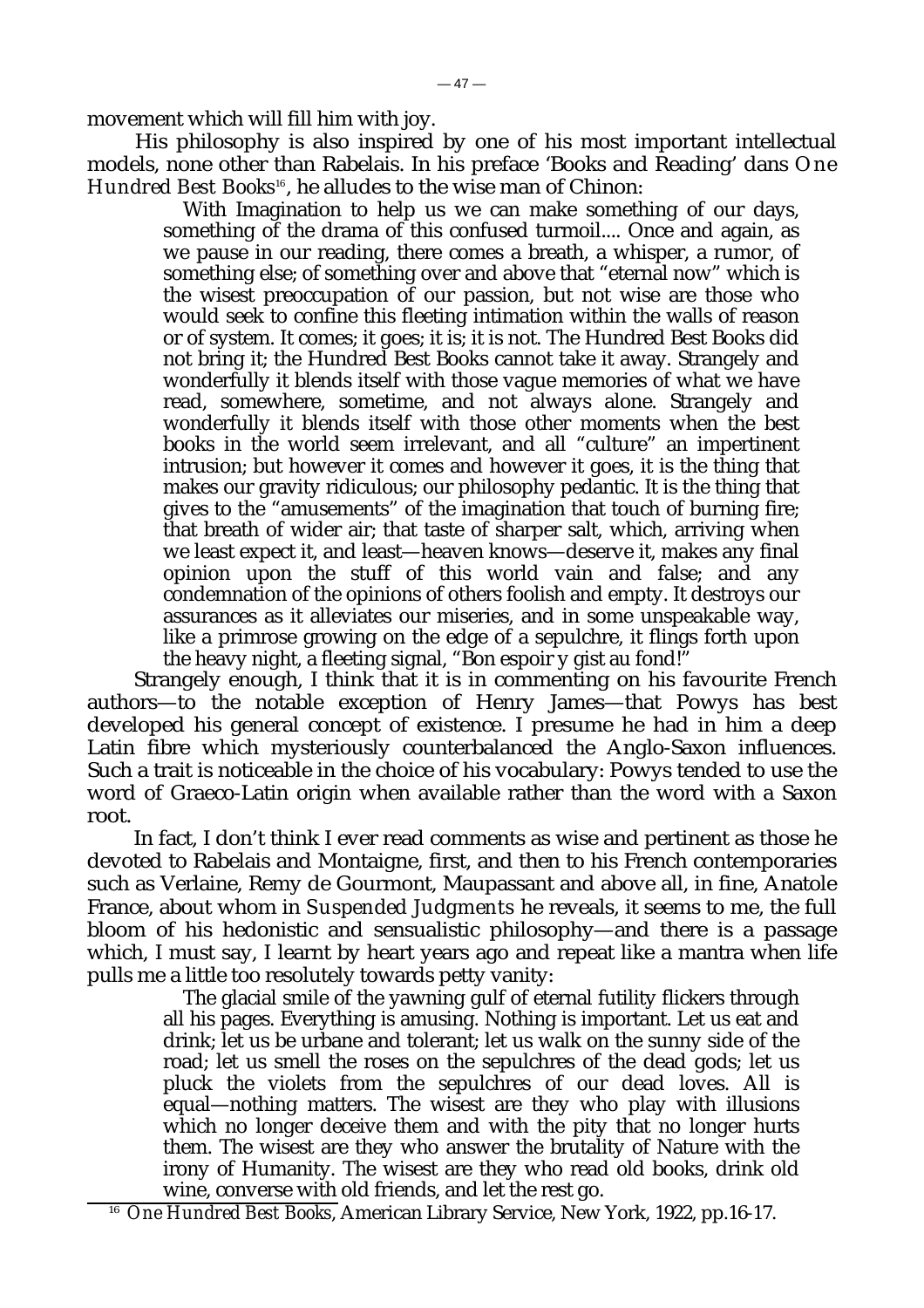Le sourire glacial du gouffre béant de l'éternelle futilité transparaît à travers toutes ses pages. Tout est amusement, rien n'est important. Mangeons et buvons; soyons courtois et tolérants; promenons-nous du côté ensoleillé de la route; respirons le parfum des roses sur les sépulcres des dieux morts; cueillons les violettes sur les tombes de nos amours défuntes. Tout se vaut—rien n'a d'importance. Les plus sages sont ceux qui jouent avec les illusions sans en rester déçus et qui se laissent gagner par la pitié sans en être blessés. Les plus sages sont ceux qui opposent l'ironie de l'Humanité à la sauvagerie de la nature. Les plus sages sont ceux qui lisent de vieux livres, boivent de vieux vins, conversent avec de vieux amis, et laissent aller le reste.<sup>17</sup>

### **VII**

L'œuvre de JCP est si riche, si variée et, encore une fois, si protéiforme que les lecteurs attentifs ou, comme j'en connais un certain nombre, résolument tombés en dévotion devant la magie émanant du moindre de ses livres, peuvent y trouver matière à diverger. Tout lecteur peut s'y perdre aisément et, à vrai dire, délicieusement... Ce qui signifie que ces quelques remarques, rassemblées à la hâte, ne témoignent que d'une petite partie de ce que représente pour moi la constellation powysienne et j'espère qu'elles auront le pouvoir d'orienter quelques-uns de mes confrères en powysie sur des sentiers jusqu'ici inaperçus par eux.

Il va sans dire qu'au long des années, j'ai collectionné une kyrielle de perles powysiennes, toutes aussi significatives les unes que les autres, et j'ai conscience qu'à vouloir les commenter sérieusement, c'est un énorme volume (égal à celui que JCP a consacré à Rabelais) auquel je devrais m'employer—ce que j'espère pouvoir faire un jour d'ailleurs, si les Parques sourcilleuses y consentent...—mais pour terminer cette trop courte flânerie parmi mes notes powysiennes, j'aimerais mettre en exergue deux textes qui me paraissent décisifs de son attitude philosophique. Le premier est un des très nombreux poèmes en prose inclus dans le texte des romans et qui démontrent à quel point Powys est le plus merveilleux et méticuleux chantre de la nature qu'ait enfanté la littérature occidentale:

> Comme ils traversaient la prairie, les deux hommes étaient suivis par les notes hardies, aiguës du chant d'un oiseau perché dans les jardins du château de Frome—d'une grive très certainement. Mais Dud, en écoutant chanter cet artiste intrépide, pensait que la chélidoine qu'il venait de voir dans le fossé percevait un secret qui la rapprochait de ce jour nébuleux de la Chandeleur et qu'ignorait le chant plein d'entrain de la grive où éclataient des accents de bravade—de bravade astucieuse même—où chaque note faisait si délibérément l'éloge de la vie, exprimait un stoïcisme si conscient, que Dud le trouvait en désaccord avec un jour qui hésitait entre l'hiver et le printemps comme une âme entre deux mondes.

> Le frileux bouton de fleur vert-jaune qui, à travers l'obscurité, poussait vers l'éclosion une pointe si frémissante et si pâle, avait bien plus d'affinité avec le mystère de ce jour que le défi musical lancé à voix claire. L'oiseau bravait un hiver qui ne s'en était pas allé encore, il triomphait en un printemps qui n'était pas encore venu; mais pour les sens exigeants de Personne, quelque chose manquait à ces sons courageux filés à plein gosier. Pour lui, ce jour recélait un élément qui,

<sup>&</sup>lt;sup>17</sup> 'Anatole France' in *Religion d'un sceptique*, tr. J. Coppel, Corti, 2004, p.111.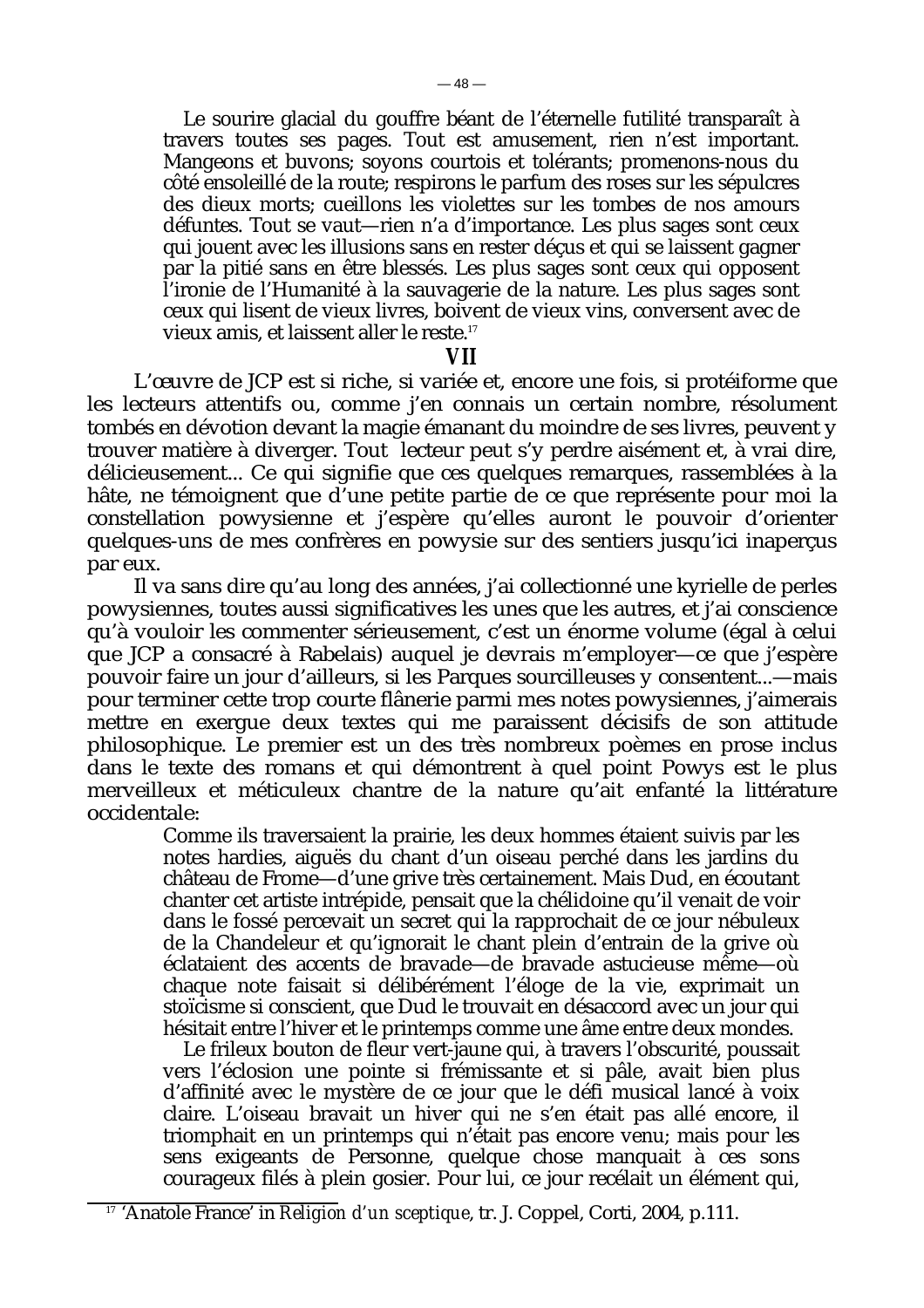The works of John Cowper are so rich, so varied and, again, so 'protean' that attentive readers and those, some of whom I know, who resolutely worship him for the magic of the least of his books, can find different facets to admire. Any reader can in truth easily get lost in delightful contemplation of them... Which means that although these few observations, gathered in haste, concern only a small part of what the Powysian constellation means to me, I hope they might point some of my Powysian colleagues towards paths as yet not noticed by them.

Needless to say, over the years I have collected many a Powysian pearl, each as significant as all the others, and I realise that if I wished to comment on them seriously, I would need to devote all my efforts to writing an enormous volume (probably equal to JCP's Rabelais)—an undertaking I indeed hope to be able to accomplish some day, if the meticulous Fates consent...—but to put an end to these far too brief wanderings among my Powysian notes, I would like to draw attention to two texts which to me seem to play a crucial role with respect to his philosophical position. The first is one of the very many poems in prose which are present in his novels and which show Powys to be one of the most marvellous and meticulous bards of nature to be found in Western literature.

As the two men crossed this field there followed them from some tree in Frome House Garden the unmistakable notes, gallant and clear and highpitched, of a thrush's song. But Dud's private feeling, as he listened to this fearless artist was that the pale celandine-bud he had seen by the ditch held some clue to this dim, Candlemas Day that the lively thrushsong missed. There was something in the very bravado of this voice, and it was an artful bravado too, each note so deliberate in its defiant lifepraise and so full of stoical self-consciousness, that seemed to him discordant with the day that hovered between winter and spring, like a soul between two worlds.

That chilly yellow-green bud, piercing through darkness into birth with such tremulous and pallid sharpness, was much nearer the mystery of this day than the clearest-throated musical challenge. The bird defied a winter not yet departed, it triumphed in a spring not yet begun; but to No-man's exacting senses as those gallant trillings followed him there was something missing. To him the day was poignantly abortive, a thing of small measure and faint margins, of intimations drawn back as quickly as they appeared, of unfulfilments and frustrations. Nothing but the sharp, sickly yellow-green of the celandine-bud could have expressed the tenuous image of this day of half-birth as it reflected itself in mist and water. There was that in its pallid prematureness that suggested the dim population of some Limbo of life, wherein all the abortive vegetationbirths which had ever taken place on this spot were reiterating their appeal, in tender unreproachful supplication.<sup>17</sup>

Indeed! "tender *unreproachful* supplication", is this not enough to reveal Powys's poetical genius and for us to be deeply moved by the extreme sensitivity implied by such thorough attention to what another poet, Yannis Ritsos, has described as "the marvellous continuity of minute movements "?

The second text brings us back to the quote from Powys I put at the head of my observations and alludes to the power he possessed to merge into the past and the future and, as he says, "to lose himself in the continuity of generations".

<sup>&</sup>lt;sup>17</sup> *Maiden Castle*, Simon and Schuster, 1936, pp.137-8.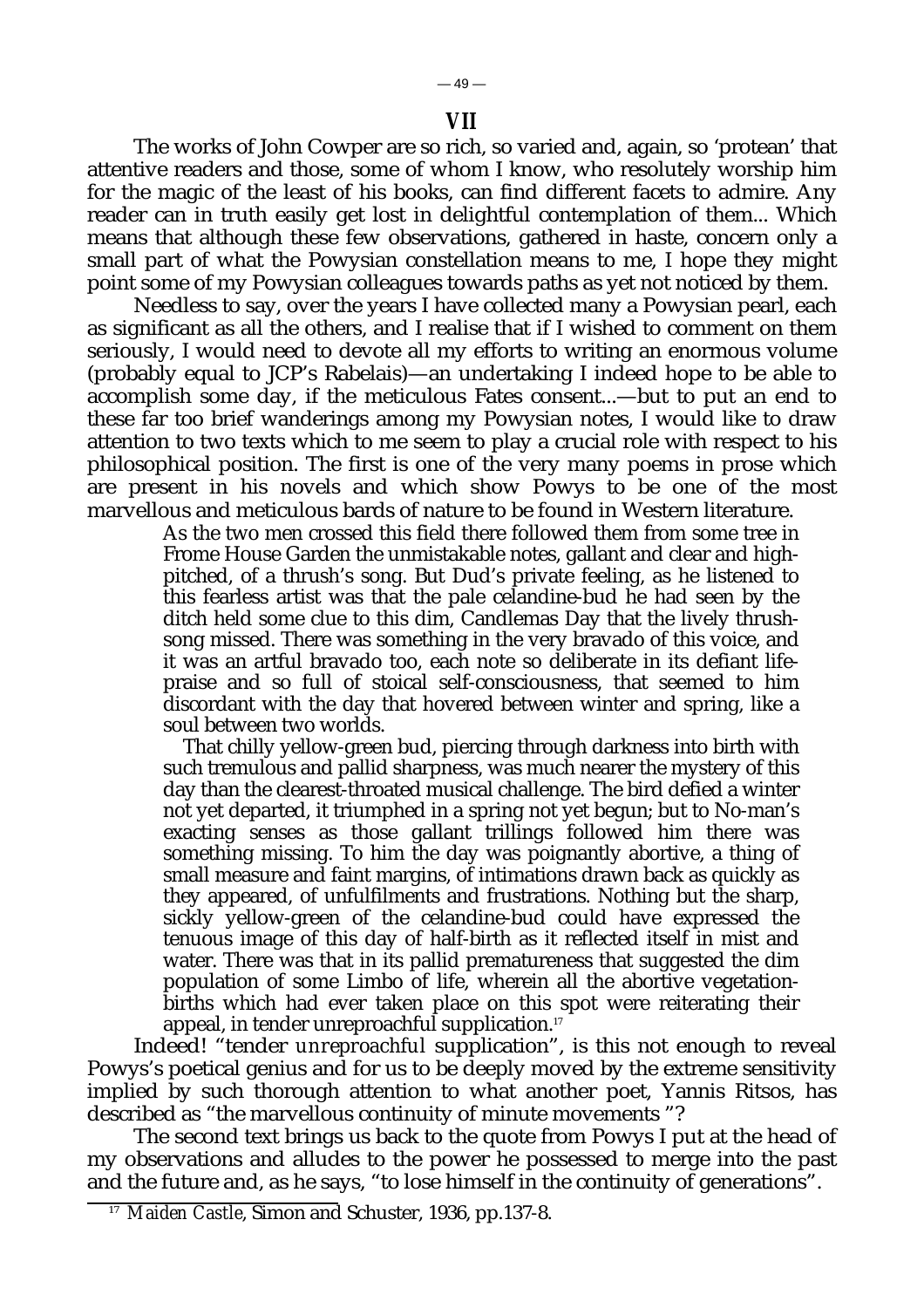de façon poignante, le vouait à l'échec, aux épanouissements manqués, aux petites mesures, aux lisières étroites, aux signes effacés aussitôt qu'entrevus, aux inassouvissements et aux frustrations. Rien, sauf le bouton pointu, d'un jaune maladif, de la chélidoine n'aurait pu rendre sa frêle image tandis qu'il se reflétait, ce jour seulement à moitié né, dans l'air et dans la brume. Quelque chose dans la précocité aux pâles couleurs du bouton de chélidoine évoquait des limbes peuplés par tous les végétaux dont la naissance en ces lieux avait été enrayée et qui renouvelaient leur appel à la vie par de tendres supplications exemptes de reproches.<sup>18</sup>

Ah oui! Ne suffirait-il pas de ces "tendres supplications *exemptes de reproches*" pour pouvoir démontrer le génie poétique de Powys et pour être profondément ému par l'extrême sensibilité que suppose une telle attention minutieuse à ce qu'un autre poète, Yannis Ritsos, a désigné comme "la continuité merveilleuse des mouvements infimes"?

Le second texte nous ramène à la citation de Powys que j'ai mise en exergue de mes remarques et fait allusion à ce pouvoir qu'il possédait de se fondre dans le passé et l'avenir et, comme il le dit, de savoir "se perdre dans la continuité des générations":

Il vit les enfants comme un fait de récurrence d'une grappe humaine, d'êtres vivaces en corps et en esprit, avec des fleurs de coucou et du persil et des feuilles d'oseille épinard, et de la vase alentour. Le tableau peut-être d'un artiste illustre. Les enfants de la mauvaise conduite, leur fraîcheur, leur charme, et le printemps avancé des autres feuilles, des autres fleurs, et une alouette solitaire dans le bleu lointain frémissante, immobile. Le tableau fit que soudain il franchit le seuil troublé de sa vie qui continuait, et qu'il vit autrement toute l'agitation frénétique de nos vies. Il se remit en chemin, leur criant: "Au revoir et bonne chance!*"* 19

Je dois avouer que lorsque j'ai lu ce passage, j'ai été saisi de ce que je me plais à nommer un "frisson de fraternité intemporelle". Comment ne pas comprendre en effet, que cet "Au revoir et bonne chance!" nous est aussi adressé à nous autres, ses lecteurs, les incorrigibles "enfants de la mauvaise conduite", adeptes de l'école buissonnière qui, lorsque nous nous plongeons dans la lecture de Powys, négligeons la plupart du temps de 'faire correctement nos devoirs'... et cela, tandis qu'une alouette immobile au-dessus de nos têtes grisolle dans le gouffre du ciel bleu, et que soudain nous sommes nous-mêmes traversés par un instant de *fugitive éternité*?

### Denis Grozdanovitch

Denis Grozdanovitch est un écrivain français. Il a commencé à lire John Cowper Powys dans les années soixante et le considère depuis lors, non seulement comme un très grand écrivain, mais comme un philosophe et un critique littéraire hors pair. Ses livres tentent de se placer, à leur manière spécifique, dans le sillage du maître. Son dernier livre (paru en janvier 2017 aux éditions Bernard Grasset) s'intitule le *Génie de la Bêtise*. Il partage sa vie entre Paris, où il est né, et les bords de l'Yonne où il continue de lire Powys dans son hamac, tandis que la rivière coule à ses pieds, imperturbablement...

<sup>18</sup> *Camp retranché*, pp.136-7.

<sup>19</sup> *Les Enchantements de Glastonbury*, vol.II, Gallimard, 1975, p. 90.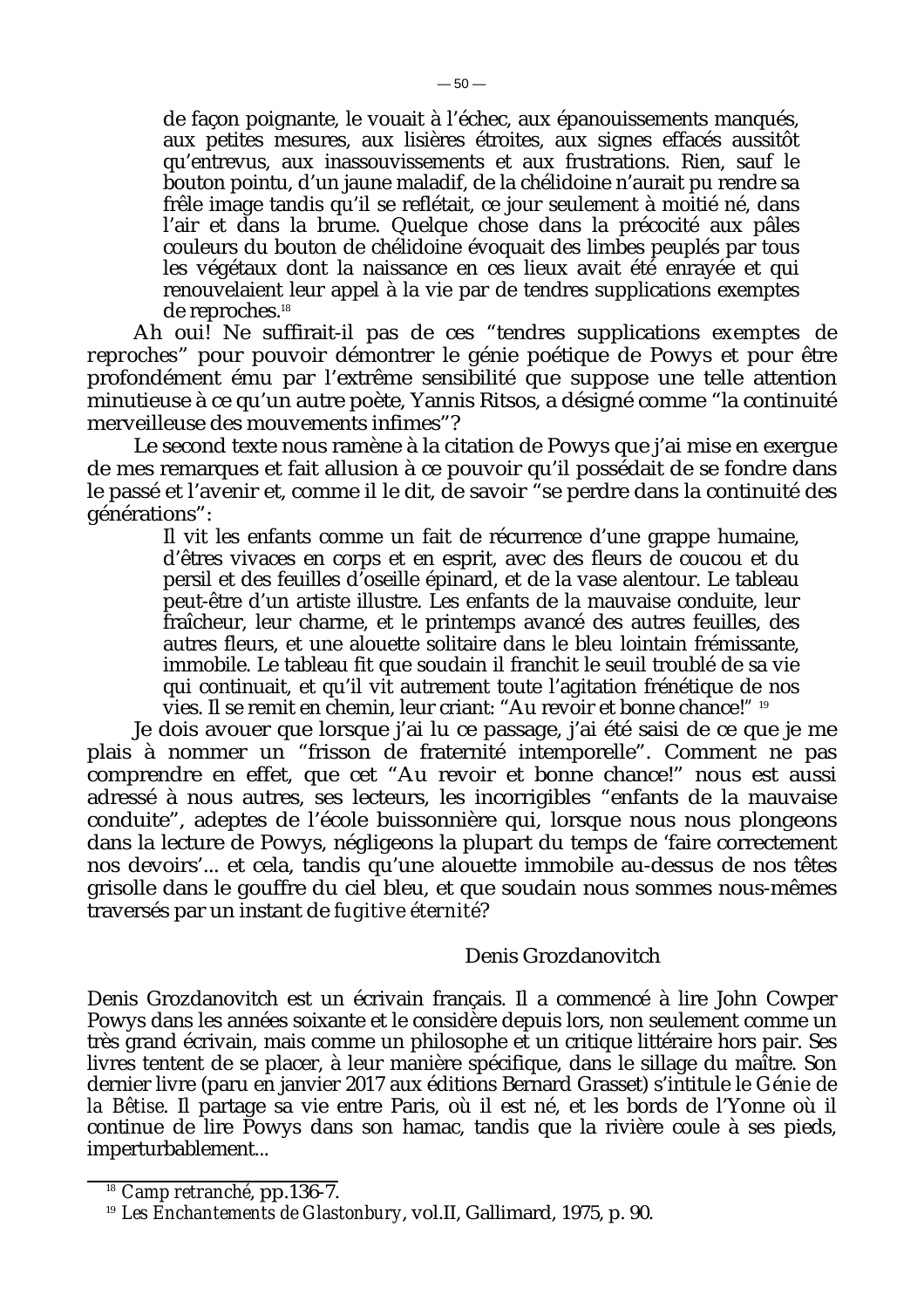He saw this little group of children (...) as a recurrence, a recurrence of a human group of vividly living bodies and minds, with cuckoo flowers and hedge-parsley and dock leaves and river-mud gathered about their forms, as if arranged there by a celebrated artist. The badness of the children, the sweetness and charm of the children, with these spring growths all about them and a solitary invisible lark quivering in the blue, seemed to carry his perturbed spirit beyond some psychic threshold where the whole pell-mell of the mad torrent of existence took on a different appearance. "Good-bye and good luck!" he called out to them as he went off.<sup>18</sup>

I must admit that when I read that passage, I was seized by what I would call a "shiver of timeless fraternity". How in effect is it possible not to realise that this "good-bye and good luck" is also addressed to us, his readers, the eternal "bad children", given to playing truant, we who plunge into Powys's books as soon as we can, whereas perhaps we should be doing our 'home work'... and that while a lark suspended above our heads is singing in the abyss of the blue sky, and that suddenly we are ourselves seized by an instant of *transient eternity*?

## Denis Grozdanovitch

Denis Grozdanovitch is a French writer. He started reading John Cowper Powys in the sixties and ever since he judges him to be not only a very great writer, but also an exceptional philosopher and literary critic. The books he himself writes are, in their own particular way, attempts at following in the wake of the master. His latest book (published by Bernard Grasset in January 2017) is *Le Génie de la Bêtise* ('The Genius of Stupidity', not tr.). He spends his life in Paris, where he was born, and in Monceaux le Comte on the banks of the Yonne where he continues his readings of Powys in his hammock, while the river flows on imperturbably at his feet...



*courtesy* Denis Grozdanovitch

<sup>18</sup> *A Glastonbury Romance*, Simon and Schuster, 1932, pp.378-9.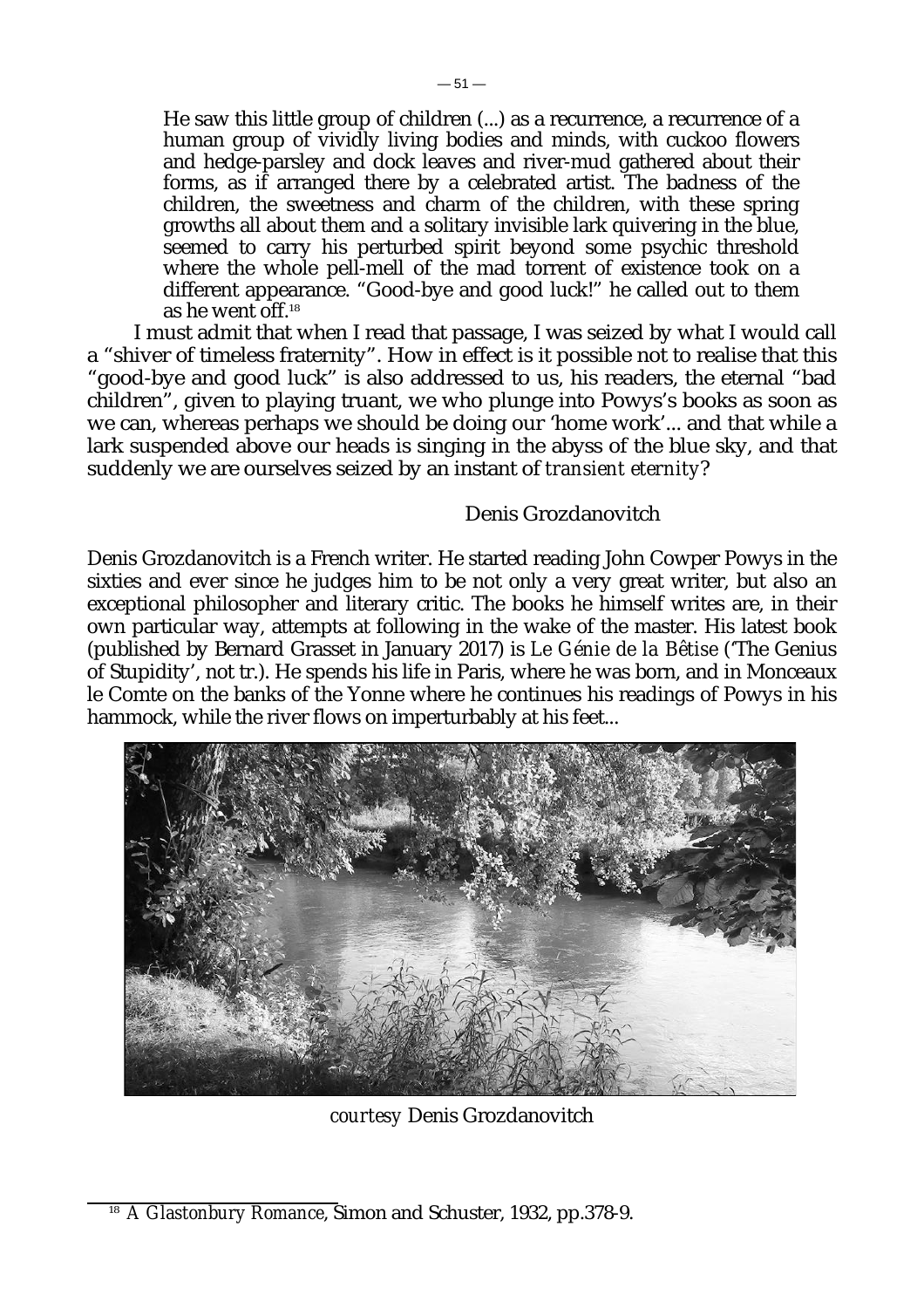### **Pêle-Mêle**

#### — **Another river, the Lunt:**

By thinking *of all its waters together*, from start to finish, this unity could be achieved; for between the actual water before him now, into which he could thrust his hand, and the water of that tiny streamlet among the mid-Dorset hills from which it sprung, there was no spatial gap. The one flowed continuously into the other. They were as completely united as the head and tail of a snake! The more he stared at the Lunt the more he liked the Lunt. He liked its infinite variety; the extraordinary number of its curves and hollows and shelving ledges and pools and currents; the extraordinary variety of organic patterns in the roots and twigs and branches and land-plants and water-plants which diversified its course. (*Wolf Solent*, Macdonald, pp.96-7)

Powys who so often described rivers in his books, might have enjoyed reading *Histoire d'un ruisseau* (the story of a brook) by Elisée Reclus (1830-1905), a renowned geographer, author of *La Nouvelle Géographie universelle* (19 vols. 1875-1894). *Histoire d'un ruisseau* is a charming book which describes in poetical and accurate words the story of a stream from its source to the ocean, in prose, both light and erudite, which reminds one of Bachelard (1884-1962).

— **Frédéric Worms,** *Revivre*—*Eprouver nos blessures et nos ressources* ('Reliving—experiencing wounds and resources')*.* Frédéric Worms teaches philosophy at the Ecole Normale, Paris. His main objective in this little book is to give us 'recipes' for a better life. He thus devotes a whole chapter to *the Art of Forgetting the Unpleasant*, which he deems an "underestimated and admirable opuscule." He also writes "Yes, our life, even in its most intimate aspects, depends on our practice, and can be made an object of art. Cowper Powys thus echoes the most ancient tradition, that of ancient philosophy which nurtured the ambition to influence our thoughts, in order to attain happiness in this world."

From what JCP tells us in *Obstinate Cymric,* (1947), which seems to sum up his philosophy "up to date as influenced by living in Wales" and reveal his deepest thoughts on the matter, you might almost think that JCP has come to believe detachment may even remove the need for forgetting. He has often repeated this favourite expression, from Heraclitus, *panta rhei kai ouden menai*, "all flows away, nothing remains", a simile of the eternal river of life. He reminds us that "the whole vast planetary experience of the human race is in our separate, solitary mind. We must acquire the trick of detaching ourselves from everything and watching it from a little way off" as well as admit we know nothing about the true reality of life.

— **Llewelyn Powys,** *Que les noix brunissent* ('And nuts be brown'), translated and with a lengthy preface by P. Reumaux, Klincksieck, 2017, illustrated with ten superb paintings of Dorset landscape and fauna by Bernard Duhem. Patrick Reumaux is well-known for the many Powysian books he has translated over the years. Here he has chosen to present a personal selection of essays not previously published in French, describing the natural world in Dorset and Somerset, taken from different volumes of essays.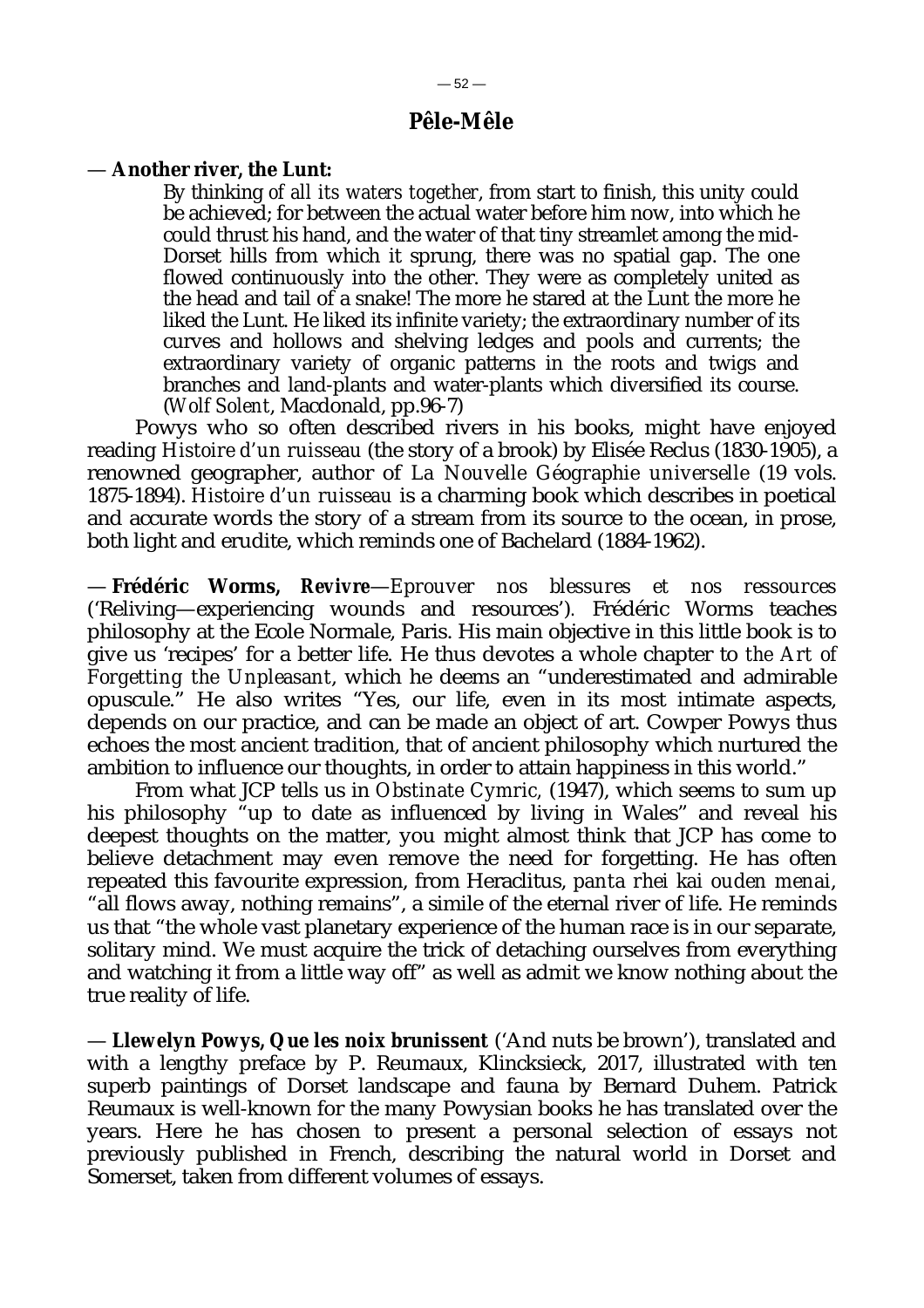## **Pêle-Mêle**

### — **Une autre rivière, la Lunt:**

En pensant à l'ensemble de ses eaux, de la source à l'embouchure, cette unité pouvait être réalisée, car, entre l'eau qu'il avait devant lui, où il pouvait plonger la main, et celle du ruisselet qui jaillissait dans les collines au cœur du Dorset, il n'y avait pas d'interruption. L'une s'insinuait sans cesse dans l'autre. Elles étaient aussi unies que le sont la tête et la queue d'un serpent. Plus il la regardait, plus il aimait la Lunt. Il aimait son infinie variété, ses innombrables méandres, ses berges en surplomb, ses trous, ses courants, l'extraordinaire diversité de formes des racines, des branches, des plantes terrestres et aquatiques qui variaient son cours. (*Wolf Solent*, tr. S. Nétillard, Gallimard, p.109.)

Powys qui a si souvent évoqué des rivières dans ses œuvres, aurait sans doute aimé *Histoire d'un ruisseau* le récit que fait Elisée Reclus (1830-1905) dans un livre de 1869, repris chez Actes Sud. Pour ceux qui ne le connaîtraient pas, ce charmant livre relate, en termes poétiques et cependant précis, l'histoire d'un ruisseau, suivi depuis sa source jusqu'à l'océan et dont la prose fait penser à Bachelard (1884-1962). C'est l'œuvre d'un géographe célèbre, auteur de *La Géographie universelle* (19 vols. 1875-1894).

— **Frédéric Worms,** *Revivre*—*Eprouver nos blessures et nos ressources*, (Champs, Flammarion, 2012), livre d'esprit quelque peu powysien d'un écrivain enseignant la philosophie à l'Ecole Normale, qui s'emploie à nous donner quelques 'recettes' pour mieux vivre. Il consacre d'ailleurs tout un chapitre à *L'Art d'oublier le déplaisir*, qu'il juge un "opuscule méconnu et admirable". Il écrit "Oui, notre vie, même en ce qu'elle a de plus intime, relève aussi de notre pratique, peut être l'objet d'un art. Cowper Powys rejoint de ce côté la plus lointaine tradition, celle de la philosophie antique, qui nourrissait l'ambition d'agir sur les pensées, en vue du bonheur à atteindre en cette vie."(pp.56-8).

A la suite de ce que John Cowper écrit en 1947 dans *Obstinate Cymric* ('Obstiné Gallois'), un petit livre qui, malheureusement n'a pas été traduit, et qui nous paraît résumer sa philosophie "à jour telle qu'influencée par le séjour au Pays de Galles", et où il nous livre ses pensées les plus profondes en la matière, on pourrait presque penser que JCP en était venu à croire que le détachement pourrait cependant éliminer le besoin d'oublier. Il a bien souvent répété sa phrase favorite, empruntée à Héraclite, *panta rhei kai ouden menai*, "tout s'écoule, rien ne demeure", une image de la rivière éternelle de la vie. Il nous rappelle que "toute la vaste expérience planétaire de la race humaine se situe dans l'esprit solitaire de chacun de nous. Il nous faut acquérir l'habitude de nous détacher de tout et d'observer d'un peu loin ce qui nous entoure" tout en reconnaissant que nous ne savons rien de l'authentique réalité de la vie.

— **Llewelyn Powys,** *Que les noix brunissent*, tr. P. Reumaux, Klincksieck, 2017, avec dix belles illustrations de Bernard Duhem évoquant le Dorset et une longue préface du traducteur. On ne présente plus Patrick Reumaux, éminent connaisseur et traducteur powysien, qui a choisi ici de nous faire connaître une sélection personnelle des essais de Llewelyn sur la nature dans le Dorset et le Somerset.